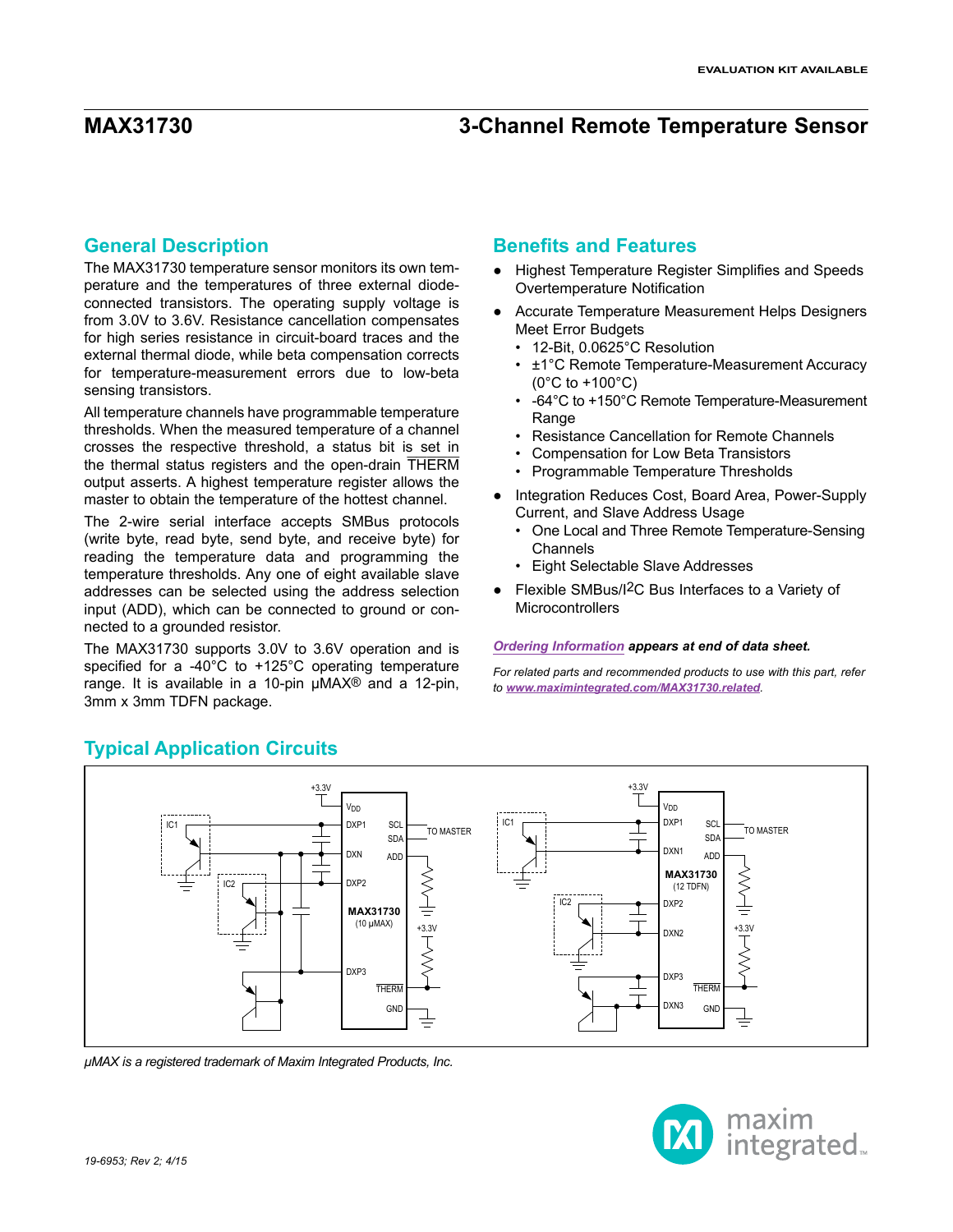### **Absolute Maximum Ratings**

|                                                     | Storage Temperature Range -65°C to +150°C |  |
|-----------------------------------------------------|-------------------------------------------|--|
| Continuous Power Dissipation ( $T_A$ = +70°C)       |                                           |  |
| $\mu$ MAX (derate at 8.8mW/°C above +70°C) 707.30mW |                                           |  |
| TDFN (derate 24.4mW/°C above +70°C)1951.2mW         |                                           |  |

Stresses beyond those listed under "Absolute Maximum Ratings" may cause permanent damage to the device. These are stress ratings only, and functional operation of the device at these *or any other conditions beyond those indicated in the operational sections of the specifications is not implied. Exposure to absolute maximum rating conditions for extended periods may affect device reliability.*

### **Package Thermal Characteristics (Note 1)**

#### µMAX

 Junction-to-Ambient Thermal Resistance (θJA) .....113.1°C/W Junction-to-Case Thermal Resistance (θJC)...............36°C/W TDFN

| Junction-to-Ambient Thermal Resistance (θ <sub>JA</sub> ) 41°C/W |  |
|------------------------------------------------------------------|--|
| Junction-to-Case Thermal Resistance (θ <sub>JC</sub> )8.5°C/W    |  |

**Note 1:** Package thermal resistances were obtained using the method described in JEDEC specification JESD51-7, using a four-layer board. For detailed information on package thermal considerations, refer to **[www.maximintegrated.com/thermal-tutorial](http://www.maximintegrated.com/thermal-tutorial)**.

### **Recommended Operating Conditions**

 $(T_A = -40^{\circ}$ C to +125°C, unless otherwise noted.) (Note 2)

| <b>PARAMETER</b>                       | <b>SYMBOL</b>   | <b>CONDITIONS</b>            | <b>MIN</b> | <b>TYP</b> | <b>MAX</b>            | <b>UNITS</b> |
|----------------------------------------|-----------------|------------------------------|------------|------------|-----------------------|--------------|
| <b>Voltage Supply</b>                  | V <sub>DD</sub> | (Note 3)                     | 3.0        | 3.3        | 3.6                   |              |
| Input Logic 0                          | $V_{IL}$        | SDA, SCL (Note 3)            | $-0.3$     |            | $+0.8$                |              |
| Input Logic 1                          | V <sub>IH</sub> | SDA, SCL (Note 3)            | 2.2        |            | $V_{\text{DD}} + 0.3$ |              |
|                                        |                 | β compensation disabled      |            |            | 2200                  | рF           |
| $C_{\text{FXT}}$ (between DXP and DXN) |                 | $\beta$ compensation enabled |            |            | 200                   | рF           |

### **Electrical Characteristics**

 $(3.0V \le V_{DD} \le 3.6V, T_A = -40^{\circ}C$  to +125°C, unless otherwise noted)

| <b>PARAMETER</b>              | <b>SYMBOL</b>   | <b>CONDITIONS</b>                                                       | <b>MIN</b> | <b>TYP</b> | <b>MAX</b> | <b>UNITS</b> |
|-------------------------------|-----------------|-------------------------------------------------------------------------|------------|------------|------------|--------------|
|                               |                 | Standby (Note 4)                                                        |            | 2.5        |            |              |
| <b>Supply Current</b>         | l <sub>DD</sub> | Operating, $\beta$ compensation disabled                                |            | 700        | 1200       | μA           |
| <b>Temperature Resolution</b> |                 |                                                                         | $-0.0625$  |            | $+0.0625$  | $^{\circ}C$  |
|                               |                 | $T_A = 0$ °C to +70°C,<br>$T_{R,1} = 0^{\circ}C$ to +100°C              | $-1$       |            | $+1$       |              |
| Remote Temperature Accuracy   |                 | $T_A = 0^{\circ}C$ to +70 $^{\circ}C$ ,<br>$T_{R,I}$ = +100°C to +150°C | -2         |            | $+2$       | °C           |
|                               |                 | $T_A$ = -40°C to +125°C,<br>$T_{RJ}$ = -40°C to +125°C                  | $-2.5$     |            | $+2.5$     |              |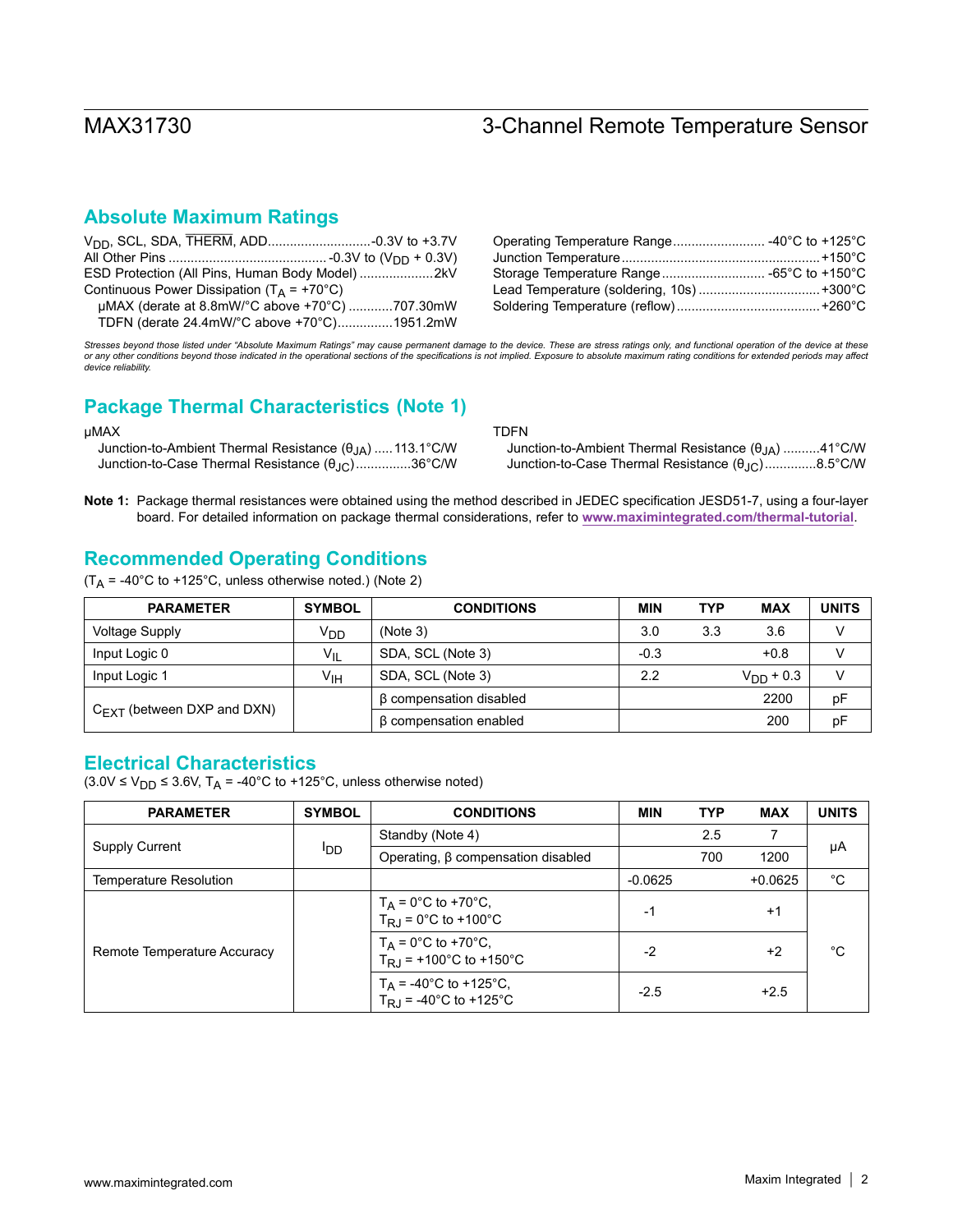## **Electrical Characteristics (continued)**

 $(3.0V \le V_{DD} \le 3.6V, T_A = -40°C$  to +125°C, unless otherwise noted)

| <b>PARAMETER</b>                   | <b>SYMBOL</b>        | <b>CONDITIONS</b>                 | <b>MIN</b> | <b>TYP</b>     | <b>MAX</b> | <b>UNITS</b> |
|------------------------------------|----------------------|-----------------------------------|------------|----------------|------------|--------------|
|                                    |                      | $T_A = 0^\circ \text{C}$ to +70°C | $-1$       |                | $+1$       |              |
| Local Temperature Accuracy         |                      | $T_A$ = -20°C to +85°C            | $-1.5$     |                | $+1.5$     | $^{\circ}C$  |
|                                    |                      | $T_A$ = -40°C to +125°C           | $-2$       |                | $+2$       |              |
| Temperature Hysteresis             |                      | Comparator mode only              |            | $\overline{2}$ |            | $^{\circ}C$  |
| <b>Conversion Time Per Channel</b> |                      | β compensation disabled           |            |                | 100        | ms           |
|                                    |                      | $\beta$ compensation enabled      |            |                | 150        | ms           |
| Conversion Time for All channels   |                      | $\beta$ compensation disabled     |            |                | 350        | ms           |
|                                    |                      | High level                        |            | 180            |            |              |
| Remote-Diode Source Current        | l <sub>RJ</sub>      | Low level                         |            | 12             |            | μA           |
|                                    |                      | Beta compensation disabled        |            |                | 0.3        | $\vee$       |
| DXN_Bias Voltage                   |                      | Beta compensation enabled         |            | 0.65           |            |              |
| <b>POR Threshold</b>               | V <sub>POR</sub>     | V <sub>DD</sub> rising edge       |            | 2.65           | 2.8        | $\vee$       |
| POR Threshold Hysteresis           |                      |                                   |            | 110            |            | mV           |
|                                    |                      | $I_{SINK} = 1mA$                  |            |                | 100        |              |
| <b>THERM Output Low Voltage</b>    | $V_{OL}$             | $I_{SINK} = 6mA$                  |            |                | 300        | mV           |
| Input Leakage Current              | <b>LEAK</b>          | (Note 5)                          |            | 0.01           | 1          | μA           |
| Output High Leakage Current        | THERM,<br><b>SDA</b> |                                   |            |                | 1          | μA           |

### **I2C AC Electrical Characteristics**

<sup>(3.0</sup>V ≤ V<sub>DD</sub> ≤ 3.6V, T<sub>A</sub> = -40°C to +125°C, timing referenced to V<sub>IL(MAX)</sub> and V<sub>IH(MAX)</sub>, unless otherwise noted) (Note 6) (Figures 2 and  $3)$ 

| <b>PARAMETER</b>                                  | <b>SYMBOL</b>       | <b>CONDITIONS</b>                               | <b>MIN</b> | <b>TYP</b> | <b>MAX</b> | <b>UNITS</b> |
|---------------------------------------------------|---------------------|-------------------------------------------------|------------|------------|------------|--------------|
| Serial-Clock Frequency                            | $t$ CLK             |                                                 |            |            | 400        | kHz          |
| Bus Free Time Between STOP<br>and START Condition | <sup>t</sup> BUF    | $f_{CLK}$ = 400kHz                              | 1.3        |            |            | μs           |
| <b>Repeated START Condition</b><br>Setup Time     | <sup>t</sup> SU:STA |                                                 | 0.6        |            |            | μs           |
| <b>START Condition Setup Time</b>                 |                     | 90% of SCL to 90% of SDA,<br>$f_{CLK}$ = 400kHz | 0.6        |            |            | μs           |
| <b>START Condition Hold Time</b>                  | <sup>t</sup> HD:STA | 90% of SDA to 90% of SCL.<br>$f_{CLK}$ = 400kHz | 0.6        |            |            | μs           |
| <b>STOP Condition Setup Time</b>                  | tsu:sto             | 90% of SCL to 90% of SDA,<br>$f_{CLK}$ = 400kHz | 0.6        |            |            | μs           |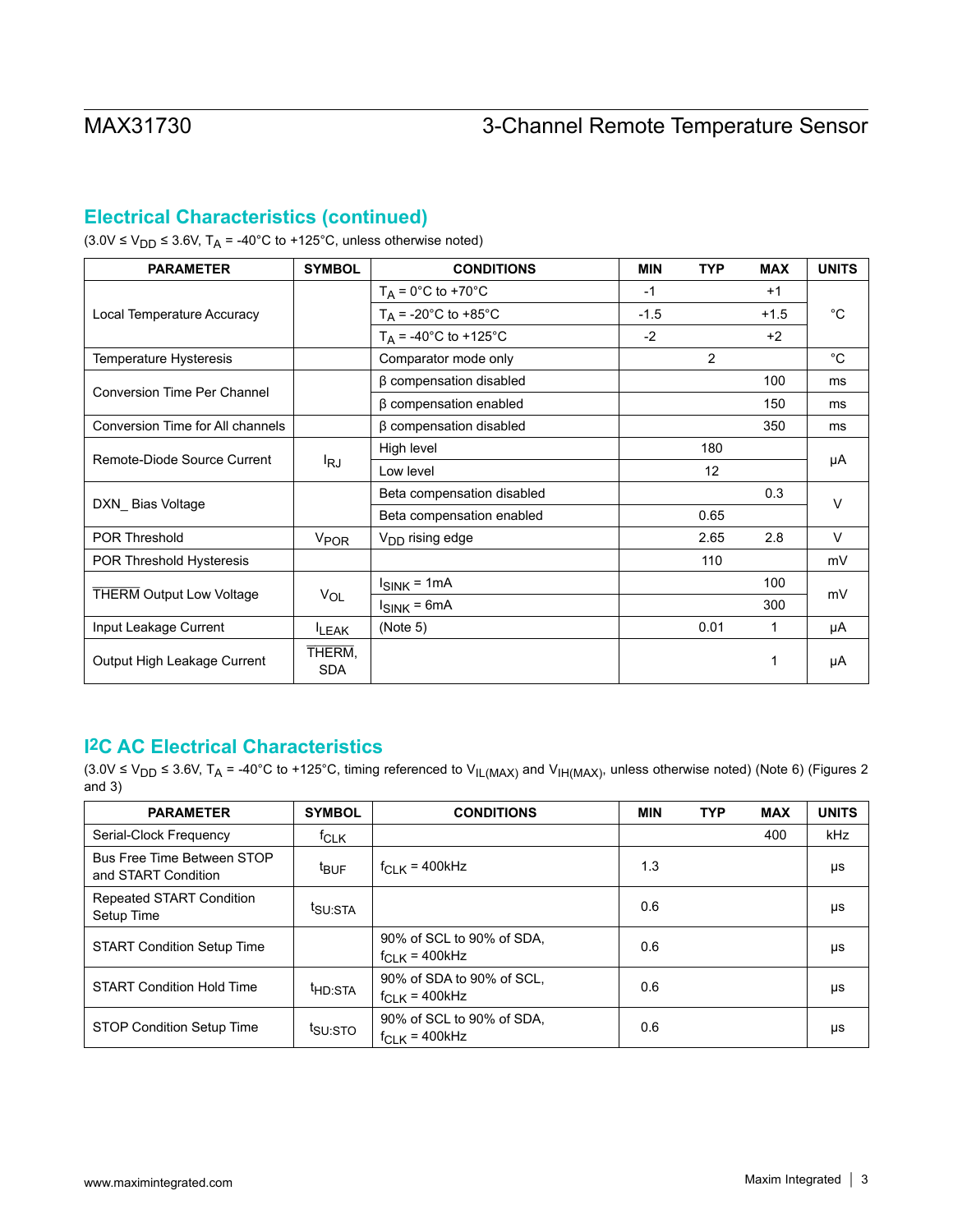### **I2C AC Electrical Characteristics (continued)**

(3.0V ≤ V<sub>DD</sub> ≤ 3.6V, T<sub>A</sub> = -40°C to +125°C, timing referenced to V<sub>IL(MAX)</sub> and V<sub>IH(MAX)</sub>, unless otherwise noted) (Note 6) (Figures 2 and 3)

| <b>PARAMETER</b>                   | <b>SYMBOL</b>       | <b>CONDITIONS</b> | MIN | <b>TYP</b> | <b>MAX</b> | <b>UNITS</b> |
|------------------------------------|---------------------|-------------------|-----|------------|------------|--------------|
| <b>Clock Low Period</b>            | <sup>t</sup> LOW    | 10% to 10%        |     |            |            | μs           |
| Clock High Period                  | <sup>t</sup> HIGH   | 90% to 90%        |     |            |            | μs           |
| Data-In Hold Time                  | <sup>t</sup> HD:DAT | (Note 7)          | 0.3 |            |            | μs           |
| Data-In Setup Time                 | t <sub>SU:DAT</sub> |                   | 100 |            |            | ns           |
| Receive Clock/Data Rise Time       | t <sub>R</sub>      |                   |     |            | 300        | ns           |
| Receive Clock/Data Fall Time       | tF                  |                   |     |            | 300        | ns           |
| Pulse Width of Spike<br>Suppressed | tsp                 |                   | 0   |            | 50         | ns           |
| <b>Bus Timeout</b>                 | <b>TIMEOUT</b>      | (Note 8)          | 25  |            | 45         | ms           |

**Note 2:** Limits are 100% production tested at  $T_A$  = +25°C. Limits over the operating temperature range and

relevant supply voltage range are guaranteed by design and characterization. Typical values are not guaranteed.

**Note 3:** All voltages referenced to ground.

**Note 4:**  $SDA = SCL = V_{DD}$ .

**Note 5:** Applies to pins SDA, SCL, and ADD.

**Note 6:** All timing specifications guaranteed by design.

**Note 7:** A master device must provide a hold time of at least 300ns for the SDA signal to bridge the undefined region of SCL's falling edge.

Note 8: Holding the SDA line low for a time greater than t<sub>TIMEOUT</sub> causes the device to reset SDA to the idle state of the serial-bus communication (SDA set high).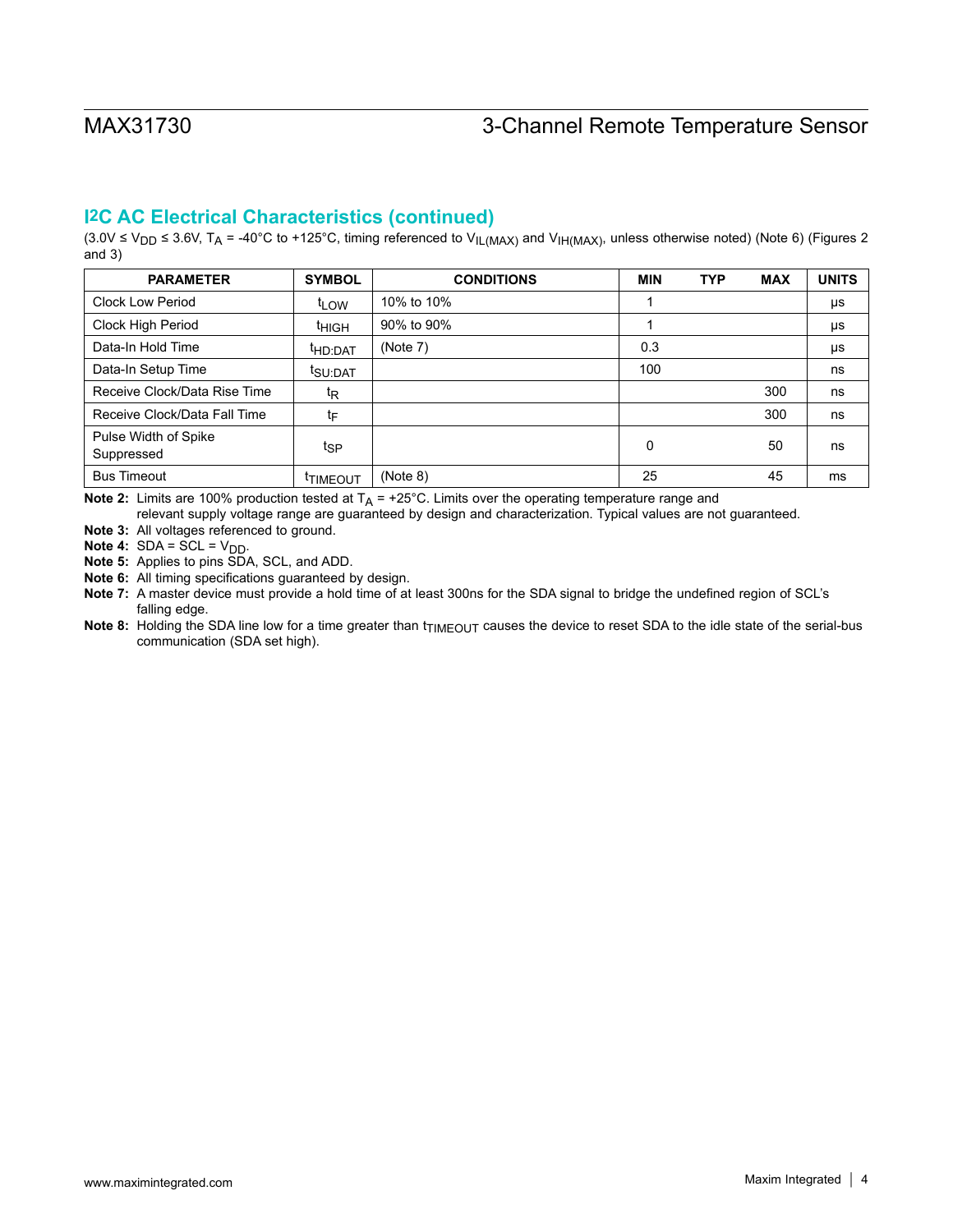## **Typical Operating Characteristics**

 $(3.0V \le V_{DD} \le 3.6V, T_A = +25°C$ , unless otherwise noted.)



#### **STANDBY CURRENT vs TEMPERATURE**







#### **ACTIVE CURRENT vs TEMPERATURE**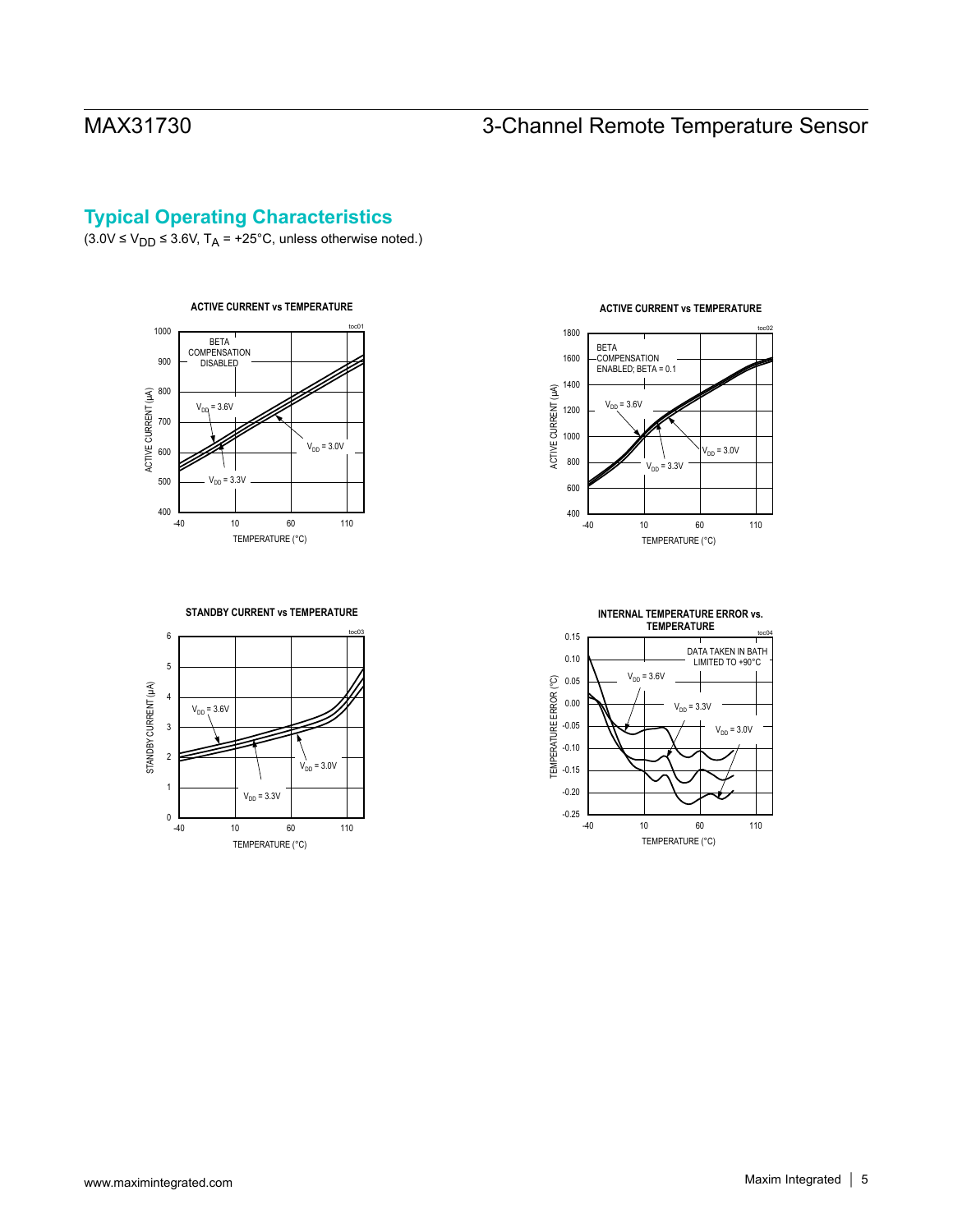# **Pin Configurations**



# **Pin Description**

|             | <b>PIN</b>    | <b>NAME</b>      | <b>FUNCTION</b>                                                                                                                                                                                                                                                                                                                                                                                                                                                                           |
|-------------|---------------|------------------|-------------------------------------------------------------------------------------------------------------------------------------------------------------------------------------------------------------------------------------------------------------------------------------------------------------------------------------------------------------------------------------------------------------------------------------------------------------------------------------------|
| <b>µMAX</b> | <b>TDFN</b>   |                  |                                                                                                                                                                                                                                                                                                                                                                                                                                                                                           |
|             |               | $V_{DD}$         | Supply Voltage Input. Bypass to GND with a 0.1µF capacitor.                                                                                                                                                                                                                                                                                                                                                                                                                               |
| 2           | $\mathcal{P}$ | DXP <sub>1</sub> | Combined Current Source and ADC Positive Input for Channel 1 Remote Diode. Connect<br>DXP1 to the anode of a remote-diode-connected, temperature-sensing transistor. Leave<br>DXP1 unconnected or connect to DXN or DXN1 if the channel 1 remote diode is not<br>used. Connect a capacitor (see the $C_{\text{EXT}}$ specification in the <i>Electrical Characteristic</i><br>table) between DXP1 and DXN or DXN1 for noise filtering.                                                    |
|             | 3             | DXN <sub>1</sub> | Cathode Input for Channel 1 Remote Diode. Connect the cathode of the channel 1<br>remote-diode-connected transistor to DXN1. If the channel 1 remote transistor is a<br>substrate PNP (e.g., on a CPU or ASIC die), connect the base of the PNP to DXN1.<br>Leave DXN1 unconnected or connect to DXP1 if a remote diode is not used. Connect a<br>capacitor (see the C <sub>EXT</sub> specification in the Electrical Characteristic table) between DXP1<br>and DXN1 for noise filtering. |
| 3           |               | <b>DXN</b>       | Shared Cathode Input for Remote-Diode Channels. Connect the cathodes of the channel<br>remote-diode-connected transistors to DXN. If a remote transistor is a substrate PNP<br>(e.g., on a CPU or ASIC die), connect the base of the PNP to DXN. Connect a capacitor<br>(see the $C_{\text{EXT}}$ specification in the <i>Electrical Characteristic</i> table) between DXP and DXN<br>for noise filtering.                                                                                |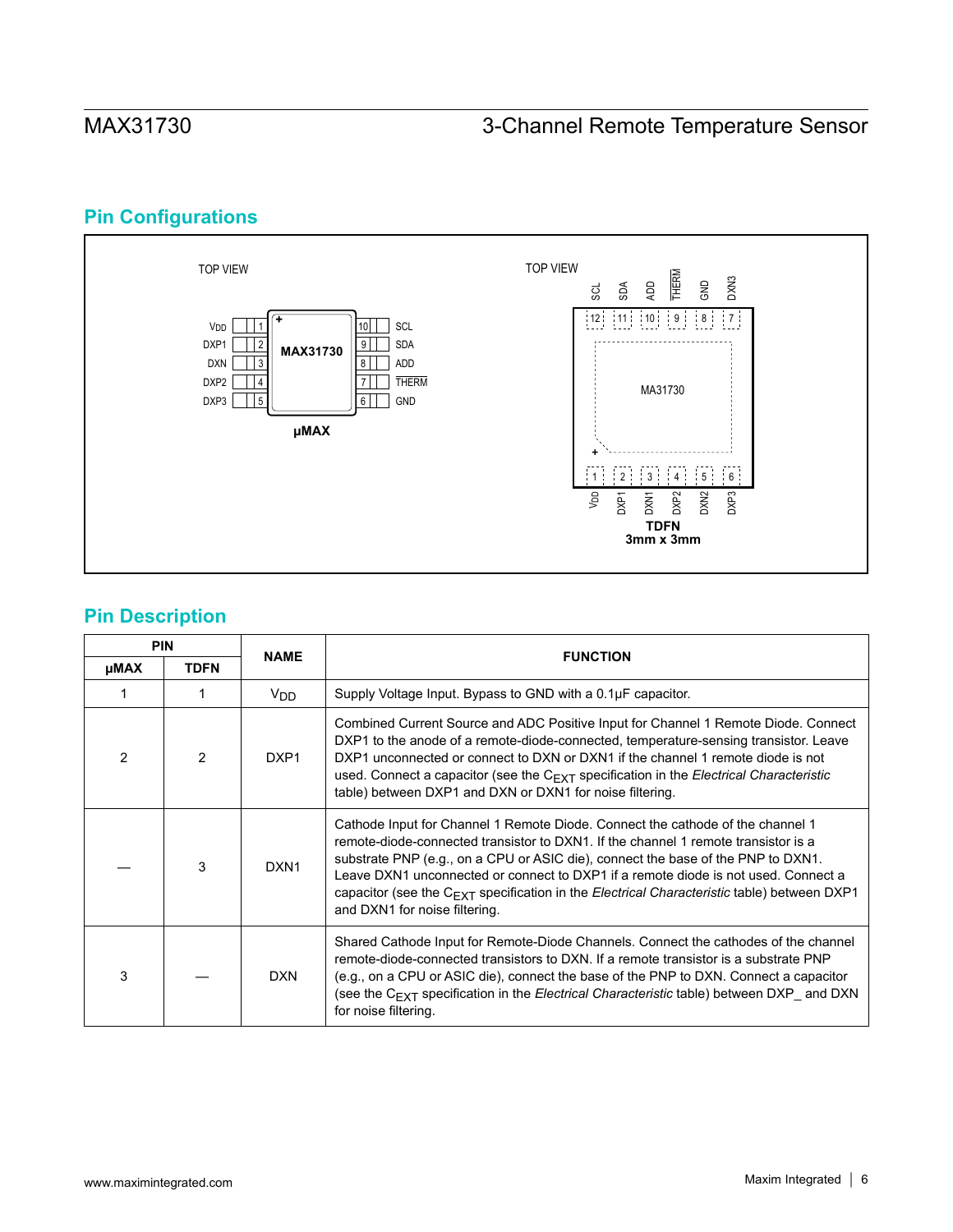# **Pin Description (continued)**

|             | <b>PIN</b>     |                  |                                                                                                                                                                                                                                                                                                                                                                                                                                                                                   |
|-------------|----------------|------------------|-----------------------------------------------------------------------------------------------------------------------------------------------------------------------------------------------------------------------------------------------------------------------------------------------------------------------------------------------------------------------------------------------------------------------------------------------------------------------------------|
| <b>µMAX</b> | <b>TDFN</b>    | <b>NAME</b>      | <b>FUNCTION</b>                                                                                                                                                                                                                                                                                                                                                                                                                                                                   |
| 4           | 4              | DXP <sub>2</sub> | Combined Current Source and ADC Positive Input for Channel 2 Remote Diode. Connect<br>DXP2 to the anode of a remote-diode-connected, temperature-sensing transistor. Leave<br>DXP2 unconnected or connect to DXN or DXN2 if a remote diode is not used. Connect a<br>capacitor (see the $C_{EXT}$ specification in the <i>Electrical Characteristic</i> table) between DXP2<br>and DXN or DXN2 for noise filtering.                                                               |
|             | 5              | DXN <sub>2</sub> | Cathode Input for Channel 2 Remote Diode. Connect the cathode of the channel 2<br>remote-diode-connected transistor to DXN2. If the channel 2 remote transistor is a<br>substrate PNP (e.g., on a CPU die), connect the base of the PNP to DXN2. Leave DXN2<br>unconnected or connect to DXP2 if a remote diode is not used. Connect a capacitor (see<br>the C <sub>EXT</sub> specification in the Electrical Characteristic table) between DXP2 and DXN2 for<br>noise filtering. |
| 5           | 6              | DXP <sub>3</sub> | Combined Current Source and ADC Positive Input for Channel 3 Remote Diode. Connect<br>DXP3 to the anode of a remote-diode-connected, temperature-sensing transistor. Leave<br>DXP3 unconnected or connect to DXN or DXN3 if a remote diode is not used. Connect a<br>capacitor (see the $C_{EXT}$ specification in the <i>Electrical Characteristic</i> table) between DXP3<br>and DXN or DXN3 for noise filtering.                                                               |
|             | $\overline{7}$ | DXN <sub>3</sub> | Cathode Input for Channel 3 Remote Diode. Connect the cathode of the channel 3<br>remote-diode-connected transistor to DXN3. If the channel 3 remote transistor is a<br>substrate PNP (e.g., on a CPU die), connect the base of the PNP to DXN3. Leave DXN3<br>unconnected or connect to DXP3 if a remote diode is not used. Connect a capacitor (see<br>the C <sub>EXT</sub> specification in the Electrical Characteristic table) between DXP3 and DXN3 for<br>noise filtering. |
| 6           | 8              | <b>GND</b>       | Ground                                                                                                                                                                                                                                                                                                                                                                                                                                                                            |
| 7           | 9              | <b>THERM</b>     | Active-Low, Open-Drain Over/Undertemperature Output. Can also be used as a SMBus<br>alert output by setting the device to interrupt mode using the Configuration register.<br>When enabled, THERM asserts low when the temperature of any channel goes beyond a<br>programmed threshold.                                                                                                                                                                                          |
| 8           | 10             | <b>ADD</b>       | Address-Select Input. Sampled at power-up. One of eight possible addresses can be<br>selected by connecting ADD to GND, or connecting ADD to a grounded resistor.                                                                                                                                                                                                                                                                                                                 |
| 9           | 11             | <b>SDA</b>       | I <sup>2</sup> C/SMBus Serial-Data Input/Output. Connect SDA to a pullup resistor.                                                                                                                                                                                                                                                                                                                                                                                                |
| 10          | 12             | <b>SCL</b>       | I <sup>2</sup> C/SMBus Serial-Clock Input. Connect SCL to a pullup resistor.                                                                                                                                                                                                                                                                                                                                                                                                      |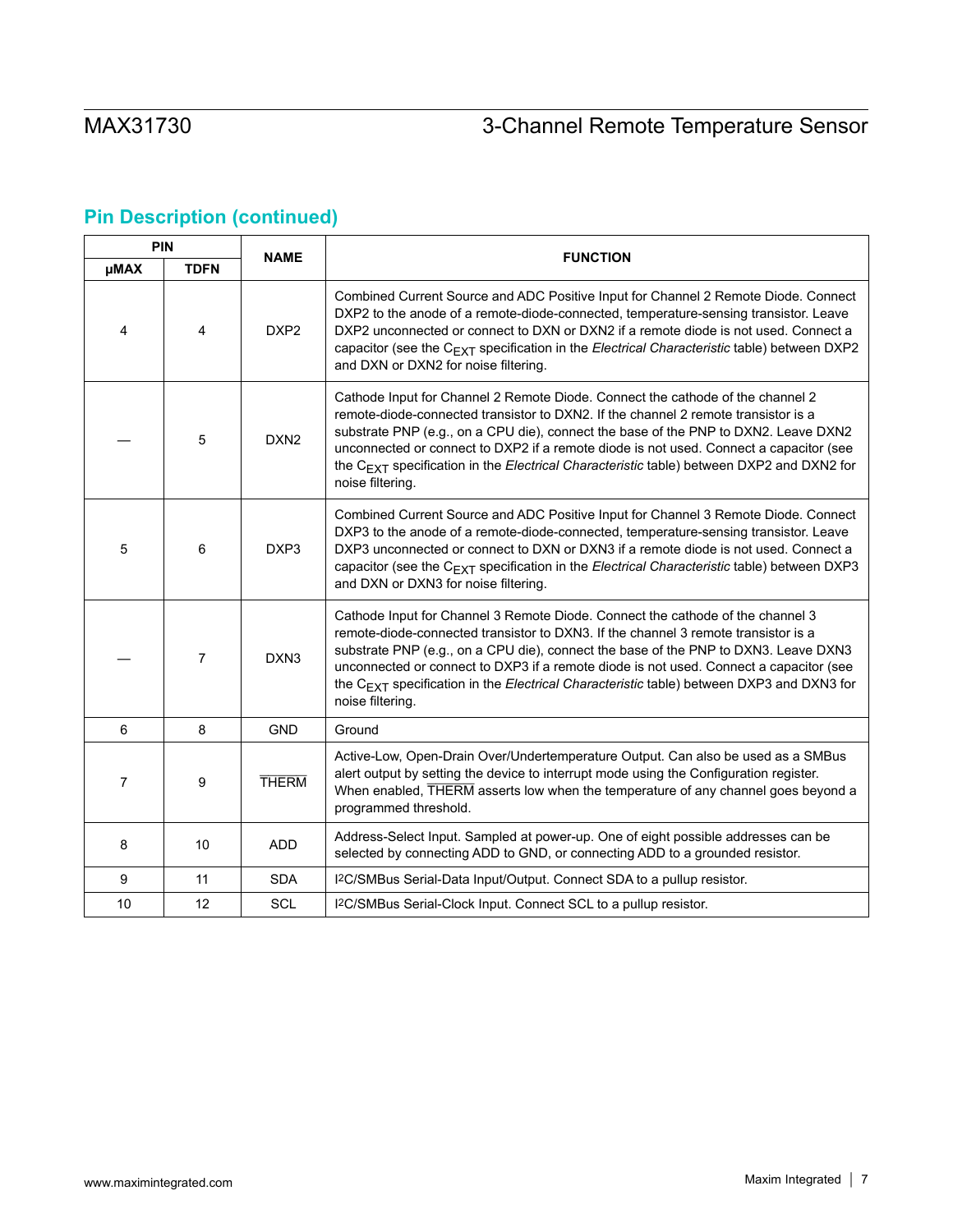### **Block Diagram**



### **Detailed Description**

The MAX31730 is a precision temperature monitor that features one local and three remote temperature-sensing channels, with programmable temperature thresholds for each channel. Communication with the device is achieved through the SMBus/I2C-compatible serial interface and over/undertemperature-detection output (THERM). The THERM output asserts if the software-programmed temperature thresholds are exceeded. THERM normally operates in comparator mode and can be connected to a fan, system shutdown, or other thermal-management circuitry. It can also operate in interrupt mode to serve as a SMBus alert interrupt.

### **ADC Conversion Sequence**

The device starts the conversion sequence by measuring the temperature on remote channel 1, followed by remote channel 2, remote channel 3, and the local channel. The conversion result for each enabled channel is stored in the corresponding temperature data register. No conversion is performed on any remote channel that does not have a diode connected, whose DXP\_ - DXN\_ inputs are shorted together, or that has a short between DXP and  $V_{DD}$ , DXP\_ and GND, or DXN\_ and  $V_{DD}$ , or if the channel is not enabled in the Highest Temperature Enable register. See the *[Register 36h: Diode Fault Status](#page-40-0)* section for additional details.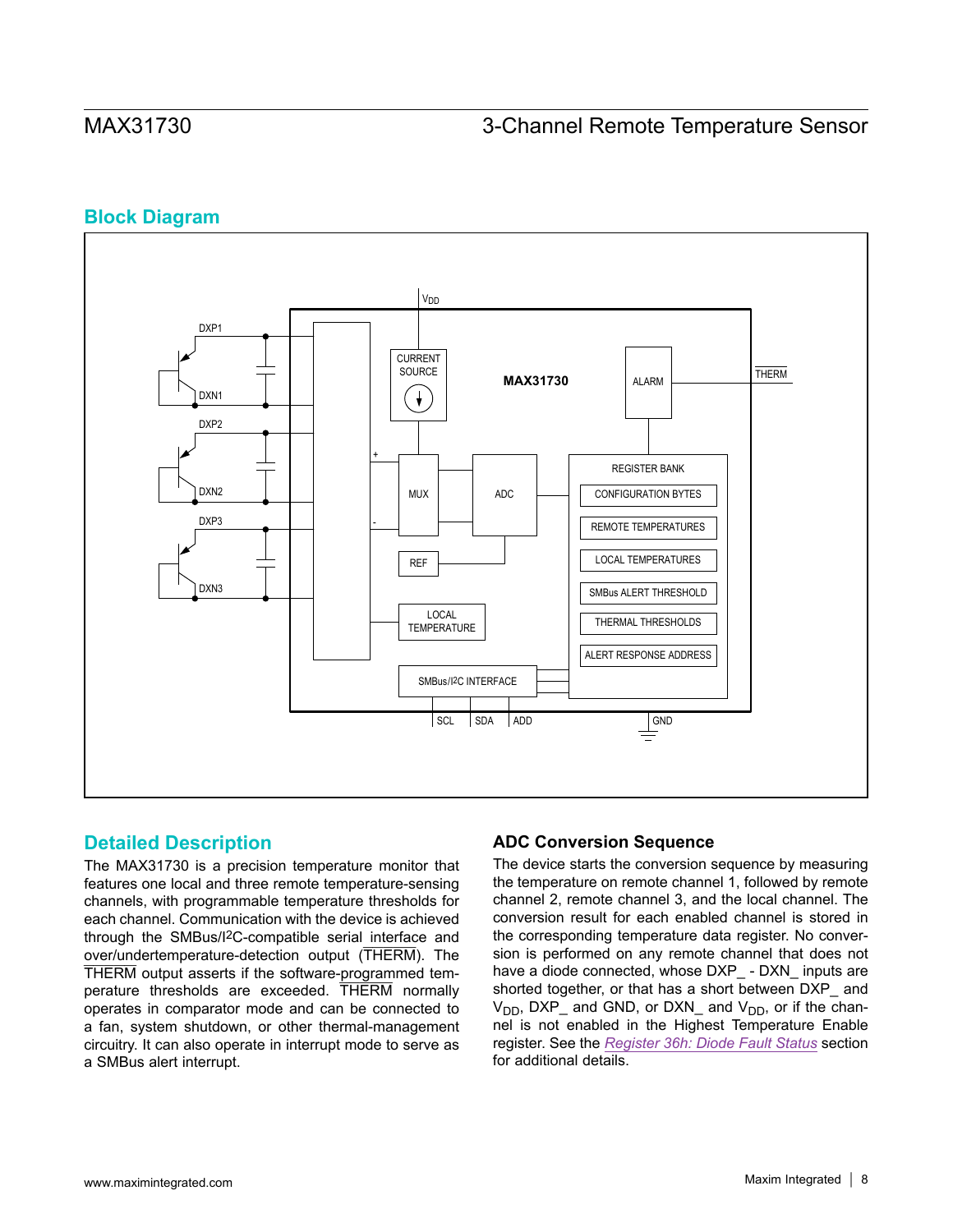#### **Series-Resistance Cancellation**

Some thermal diodes on high-power ICs have excessive series resistance that can cause temperature-measurement errors when used with conventional remote temperature sensors. External channels 1–3 of the device have a series-resistance cancellation feature that eliminates the effect of diode series resistance and interconnection resistance. The cancellation range is from 0 to 300Ω. Series-resistance cancellation is always enabled.

#### **Low-Power Standby Mode**

Enter software-standby mode by setting the STOP bit to 1 in the Configuration register. Software-standby mode disables the ADC and reduces the supply current to approximately 2.5µA. During software standby, data is retained in memory and the bus interface is active and listening for commands. If a START condition is recognized, activity on the bus causes the supply current to increase. If a standby command is received while a conversion is in progress, the conversion cycle is finished, then the device enters shutdown, and the temperature registers are updated.

#### **SMBus Digital Interface**

The device is SMBus 2.0 compatible and supports four standard SMBus protocols: write byte, read byte, send byte, and receive byte, as well as multibyte reads and writes [\(Figure 1\)](#page-9-0). The shorter receive-byte protocol allows quicker transfers, provided that the correct register was previously selected by a read-byte instruction. Use caution with the shorter protocols in multimaster systems, since a second master could overwrite the register byte without informing the first master. [Figure 2](#page-10-0) is the SMBus write timing diagram and [Figure 3](#page-10-1) is the SMBus read timing diagram.

The **write-byte** format consists of the master transmitting the slave address, followed by the address for the target register, followed by the 8 bits of data to be written to the target register. To write multiple bytes to two or more contiguous registers, write a new byte after each ACK. The register address then increments after each byte is written. End the transaction with a STOP condition.

The **read-byte** format consists of the master transmitting the slave address followed by the address for the register to be read. The master then begins a new transaction by sending the slave address again, after which the slave returns the data from the selected register. To read multiple bytes from two or more contiguous registers, continue reading after each ACK. The register address then increments after each byte is read. Conclude the overall transaction with a NACK and a STOP condition.

When the first byte of a 2-byte temperature value is read, the device prevents updates of the second byte's contents until the second byte has been read. If the second byte has not been read within a SMBus timeout period (nominally 35ms), it is again allowed to update.

The **send-byte** format can be used to transmit a register address without a transfer of data. It consists of the master transmitting the slave address followed by the address of the target register.

The **receive-byte** format can be used to read data from a register that was previously selected. It consists of the master transmitting the slave address, after which the slave returns the data from the register that was previously selected. After this command completes, the address pointer does not increment.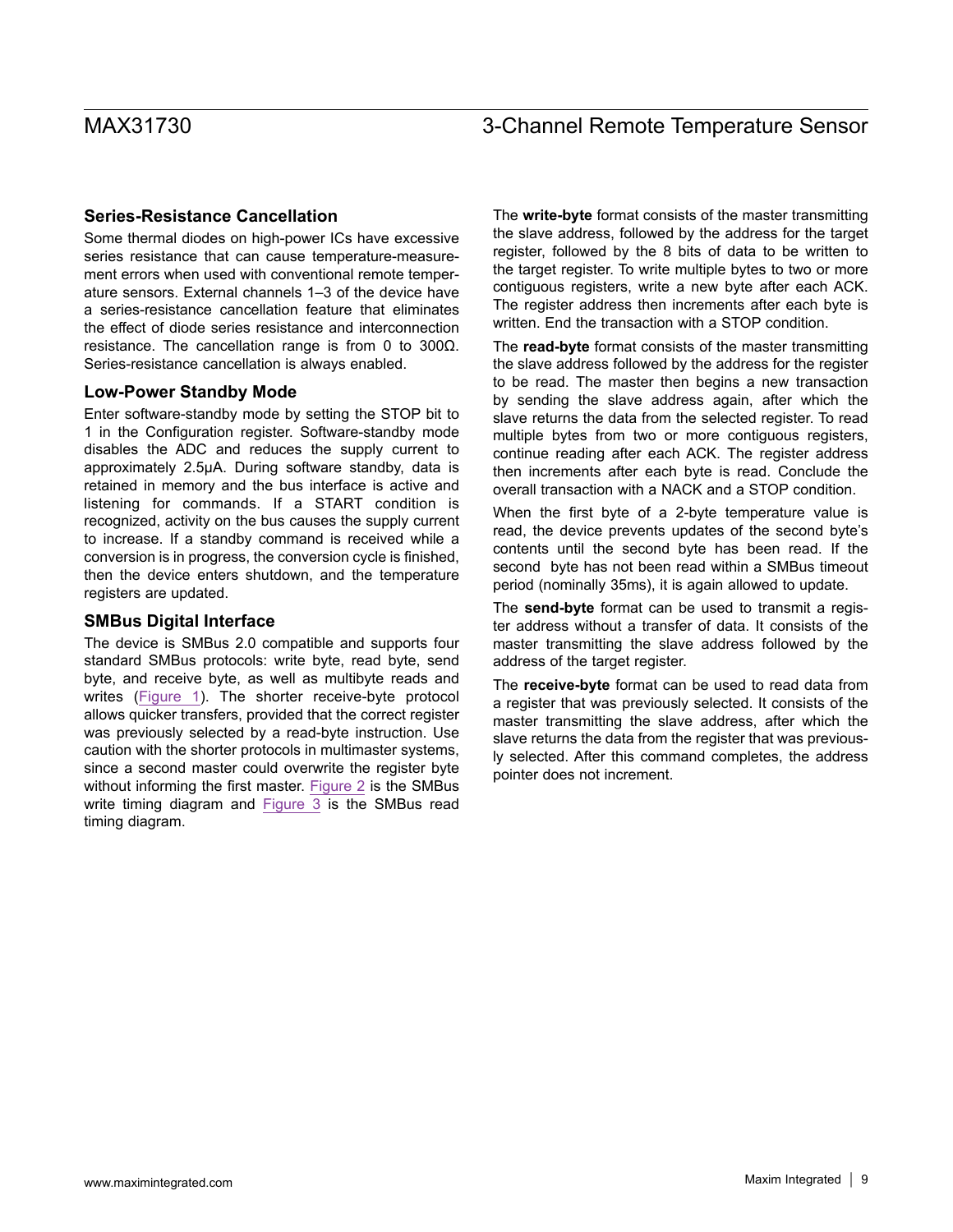<span id="page-9-0"></span>

| s | <b>ADDRESS</b>                                                                    |                | <b>WR</b>                        |                 | <b>ACK</b>                                    |                       |            | <b>REGISTER</b> |   | <b>ACK</b>                                      |           | <b>DATA</b>           | <b>ACK</b>                                                         |     | P            |
|---|-----------------------------------------------------------------------------------|----------------|----------------------------------|-----------------|-----------------------------------------------|-----------------------|------------|-----------------|---|-------------------------------------------------|-----------|-----------------------|--------------------------------------------------------------------|-----|--------------|
|   | 7 BITS                                                                            |                |                                  |                 |                                               |                       |            | 8 BITS          |   |                                                 |           | 8 BITS                |                                                                    |     | $\mathbf{1}$ |
|   | TO CHIP-SELECT LINE OF<br>A 3-WIRE INTERFACE<br><b>MULTIPLE WRITE-BYTE FORMAT</b> |                | <b>SLAVE ADDRESS: EQUIVALENT</b> |                 |                                               |                       |            |                 |   |                                                 |           |                       | DATA BYTE: DATA GOES INTO THE REGISTER<br>SET BY THE REGISTER BYTE |     |              |
| s |                                                                                   | <b>ADDRESS</b> |                                  | <b>WR</b>       | <b>ACK</b>                                    |                       |            | <b>REGISTER</b> |   | <b>ACK</b>                                      |           | <b>DATA</b>           | <b>ACK</b>                                                         |     |              |
|   |                                                                                   | 7 BITS         |                                  |                 |                                               |                       |            | 8 BITS          |   |                                                 |           | 8 BITS                |                                                                    |     |              |
|   | $\cdots$                                                                          |                | <b>DATA</b>                      |                 | <b>ACK</b>                                    | <b>DATA</b>           |            | <b>ACK</b>      |   | $\cdots$                                        |           | <b>DATA</b>           | <b>ACK</b>                                                         |     | <b>STOP</b>  |
|   | $\cdots$                                                                          |                | 8 BITS                           |                 |                                               | 8 BITS                |            |                 |   | $\cdots$                                        |           | 8 BITS                |                                                                    |     |              |
|   | 7 BITS<br><b>SLAVE ADDRESS: EQUIVALENT</b>                                        |                |                                  |                 | 8 BITS<br><b>REGISTER BYTE: SELECTS</b>       |                       |            |                 |   | 7 BITS<br><b>SLAVE ADDRESS: REPEATED</b>        |           |                       | 8 BITS<br>DATA BYTE: READS FROM                                    |     |              |
|   | TO CHIP SELECT LINE<br><b>MULTIPLE READ-BYTE FORMAT</b>                           |                |                                  |                 | WHICH REGISTER YOU ARE<br><b>READING FROM</b> |                       |            |                 |   | DUE TO CHANGE IN DATA-<br><b>FLOW DIRECTION</b> |           |                       | THE REGISTER SET BY THE<br><b>REGISTER BYTE</b>                    |     |              |
| s | <b>ADDRESS</b>                                                                    |                | <b>WR</b>                        | <b>ACK</b>      | <b>REGISTER</b>                               |                       | <b>ACK</b> | s               |   | <b>ADDRESS</b>                                  | <b>RD</b> | <b>ACK</b>            |                                                                    |     |              |
|   | 7 BITS                                                                            |                |                                  |                 | 8 BITS                                        |                       |            |                 |   | 7 BITS                                          |           |                       |                                                                    |     |              |
|   |                                                                                   |                |                                  |                 |                                               |                       |            |                 |   | $\cdots$                                        |           |                       |                                                                    |     |              |
|   | $\cdots$                                                                          |                | <b>DATA</b><br>8 BITS            |                 | <b>ACK</b>                                    | <b>DATA</b><br>8 BITS |            | <b>ACK</b>      |   | $\cdots$                                        |           | <b>DATA</b><br>8 BITS | III                                                                |     | <b>STOP</b>  |
|   |                                                                                   |                |                                  |                 |                                               |                       |            |                 |   |                                                 |           |                       |                                                                    |     |              |
| s | <b>SEND-BYTE FORMAT</b><br><b>ADDRESS</b>                                         | <b>WR</b>      | <b>ACK</b>                       | <b>REGISTER</b> |                                               | <b>ACK</b>            | P          |                 | s | <b>RECEIVE-BYTE FORMAT</b><br><b>ADDRESS</b>    | <b>RD</b> | <b>ACK</b>            | <b>DATA</b>                                                        | III | P            |
|   | 7 BITS                                                                            |                |                                  | 8 BITS          |                                               |                       |            |                 |   | 7 BITS                                          |           |                       | 8 BITS                                                             |     |              |

*Figure 1. I2C/SMBus Format*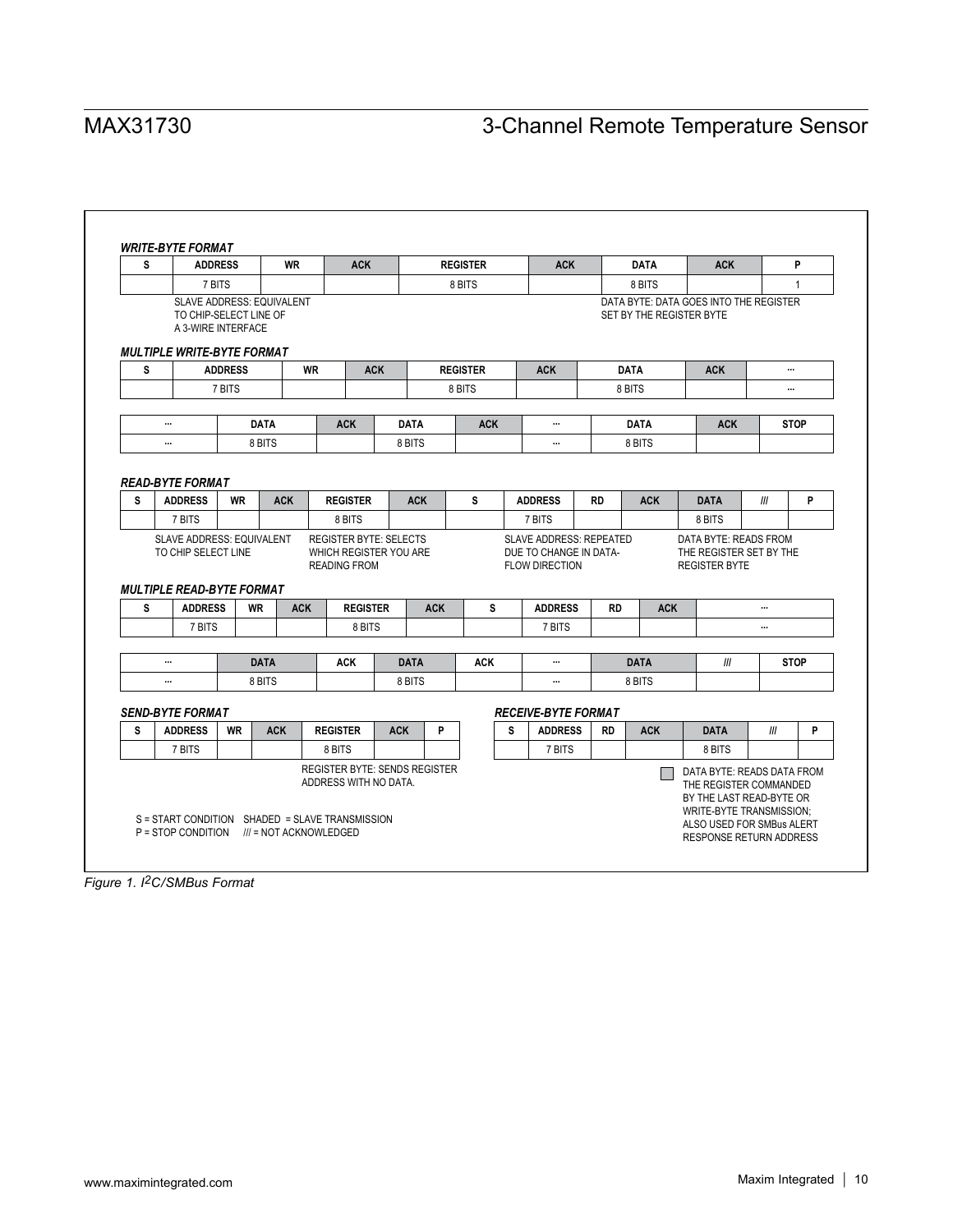<span id="page-10-0"></span>

*Figure 2. SMBus/I2C Write Timing Diagram* 

<span id="page-10-1"></span>

*Figure 3. SMBus/I2C Read Timing Diagram* 

#### **Alert Response Address (ARA)**

The SMBus alert response interrupt pointer provides quick fault identification for simple slave devices that lack the complex logic necessary to be a bus master. Upon receiving an interrupt signal, the host master can broadcast a receive-byte transmission to the alert response slave address (19h). Then, any slave device that generated an interrupt attempts to identify itself by putting its own address on the bus. The alert response can activate several different slave devices simultaneously, similar to the I2C general call.

If more than one slave attempts to respond, bus arbitration rules apply, and the device with the lower address code wins. The losing device does not generate an acknowledgment and continues to hold the THERM pin low until cleared (the conditions for clearing an alert vary depending on the type of slave device). Successful completion of the alert response protocol clears the output latch. If the condition that caused the alert still

exists, the device reasserts the interrupt at the end of the next conversion. The device responds to the ARA only when in interrupt mode.

#### **Interrupt Mode**

Thermal interrupts occur when the local or remote temperature reading crosses a user-programmable high thermal limit or a low thermal limit. The THERM interrupt output signal can be cleared by reading the status register associated with the fault or by successfully responding to an ARA transmission by the master. In both cases, the thermal fault is cleared but is reasserted at the end of the next conversion if the fault condition still exists. The interrupt does not halt automatic conversions. The THERM output is open drain so that multiple devices can share a common interrupt line. All thermal interrupts can be masked using the THERM Mask register. Interrupt mode can be selected by writing bit 4 in the Configuration register to a 0.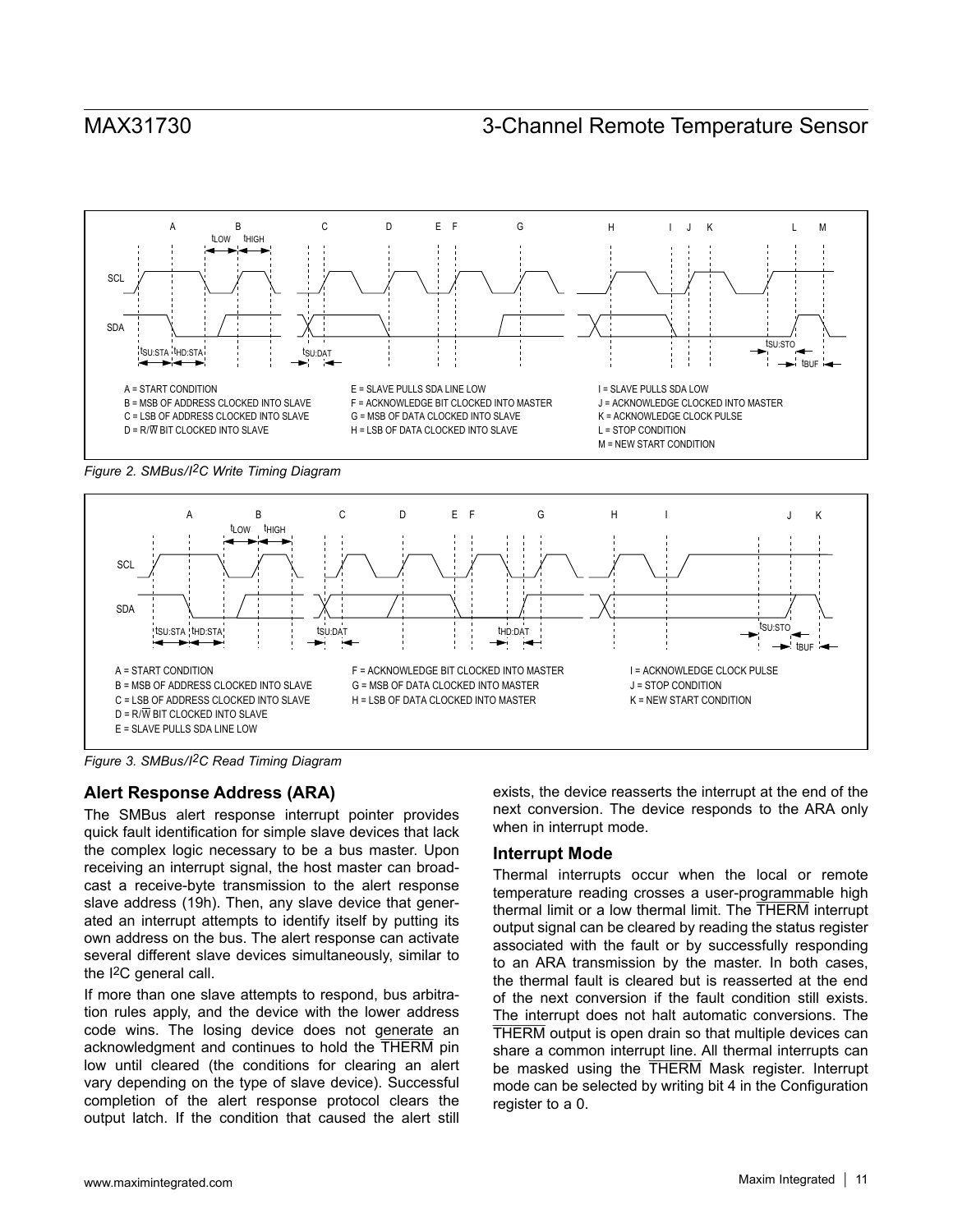#### **Comparator Mode**

Selecting comparator mode in the Configuration register causes the THERM output to assert based on a temperature measurement exceeding a trip threshold value, just as in interrupt mode. However, in comparator mode, the output deasserts automatically when the temperature crosses the threshold back into the acceptable range. A 2°C hysteresis is applied in comparator mode, so clearing the THERM output in this mode requires the temperature to be 2°C less than the high thermal limit and 2°C greater than the low thermal limit.

#### **Temperature Register Format**

Temperature data is stored in the temperature, limit, and reference temperature registers. The temperature data format is 12 bits, two's complement, and the register is read out in 2 bytes: an upper byte and a lower byte. Bits D[15:0] contain the temperature data, with the LSB representing 0.0625°C and the MSB representing the sign bit (see [Table 1\)](#page-11-0). The MSB is transmitted first.

In addition to the normal two's-complement temperature data format, the device offers an optional extended data format that allows temperatures equal to or greater than +127.9375°C to be read. In the extended format (selected by bit 1 of the Configuration register, 13h), the measured temperature is the value in the temperature register plus 64°C, as shown in [Table 2](#page-11-1). **Note:** when the extended format is selected, all limit and reference temperature registers must be written in this format. They are not automatically translated by toggling the extended format bit.

#### <span id="page-11-0"></span>**Table 1. Temperature, Reference Temperature, Thermal-Limit Register Definition**

|                 | <b>UPPER BYTE</b>                  |                      |                                  |                       |                       |                       |                       |                            |         |                                                    | <b>LOWER BYTE</b> |                |    |    |                |
|-----------------|------------------------------------|----------------------|----------------------------------|-----------------------|-----------------------|-----------------------|-----------------------|----------------------------|---------|----------------------------------------------------|-------------------|----------------|----|----|----------------|
| D <sub>15</sub> | D14                                | D <sub>13</sub>      | D <sub>12</sub>                  | D11                   | D <sub>10</sub>       | D9                    | D <sub>8</sub>        | D7                         | D6      | D <sub>5</sub>                                     | D4                | D <sub>3</sub> | D2 | D. | D <sub>0</sub> |
| Sign<br>bit     | <b>MSB</b><br>$64^{\circ}$ C<br>26 | $32^{\circ}$ C<br>25 | $16^{\circ}$ C<br>2 <sup>4</sup> | 8°C<br>2 <sup>3</sup> | 4°C<br>2 <sup>2</sup> | 2°C<br>2 <sup>1</sup> | 1°C<br>2 <sup>0</sup> | $0.5^{\circ}$ C<br>$2 - 1$ | $2 - 2$ | $0.25^{\circ}$ C   0.125 $^{\circ}$ C  <br>$2 - 3$ | 0.0625<br>$2 - 4$ |                |    |    |                |

### <span id="page-11-1"></span>**Table 2. Temperature Register Data Format**

| <b>ACTUAL</b>           | <b>NORMAL FORMAT</b> |            | <b>EXTENDED FORMAT</b> |            |  |  |
|-------------------------|----------------------|------------|------------------------|------------|--|--|
| <b>TEMPERATURE (°C)</b> | <b>BINARY</b>        | <b>HEX</b> | <b>BINARY</b>          | <b>HEX</b> |  |  |
| $+150$                  | 0111 1111 1111 0000  | 0x7FF0     | 0101 0110 0000 0000    | 0x5600     |  |  |
| $+128$                  | 0111 1111 1111 0000  | 0x7FF0     | 0100 0000 0000 0000    | 0x4000     |  |  |
| $+127$                  | 0111 1111 0000 0000  | 0x7F00     | 0011 1111 0000 0000    | 0x3F00     |  |  |
| $+125$                  | 0111 1101 0000 0000  | 0x7D00     | 0011 1101 0000 0000    | 0x3D00     |  |  |
| $+64$                   | 0100 0000 0000 0000  | 0x4000     | 0000 0000 0000 0000    | 0x0000     |  |  |
| $+25$                   | 0001 1001 0000 0000  | 0x1900     | 1101 1001 0000 0000    | 0xD900     |  |  |
| $+0.5$                  | 0000 0000 1000 0000  | 0x0080     | 1100 0000 1000 0000    | 0xC080     |  |  |
| 0                       | 0000 0000 0000 0000  | 0x0000     | 1100 0000 0000 0000    | 0xC000     |  |  |
| $-0.5$                  | 1111 1111 1000 0000  | 0xFF80     | 1011 1111 1000 0000    | 0xBF80     |  |  |
| $-25$                   | 1110 0111 0000 0000  | 0xE700     | 1010 0111 0000 0000    | 0xA700     |  |  |
| -55                     | 1100 1001 0000 0000  | 0xC900     | 1000 1001 0000 0000    | 0x8900     |  |  |
| -64                     | 1100 0000 0000 0000  | 0xC000     | 1000 0000 0000 0000    | 0x8000     |  |  |
| Diode Fault             | 0000 0000 0000 0000  | 0x0000     | 0000 0000 0000 0000    | 0x0000     |  |  |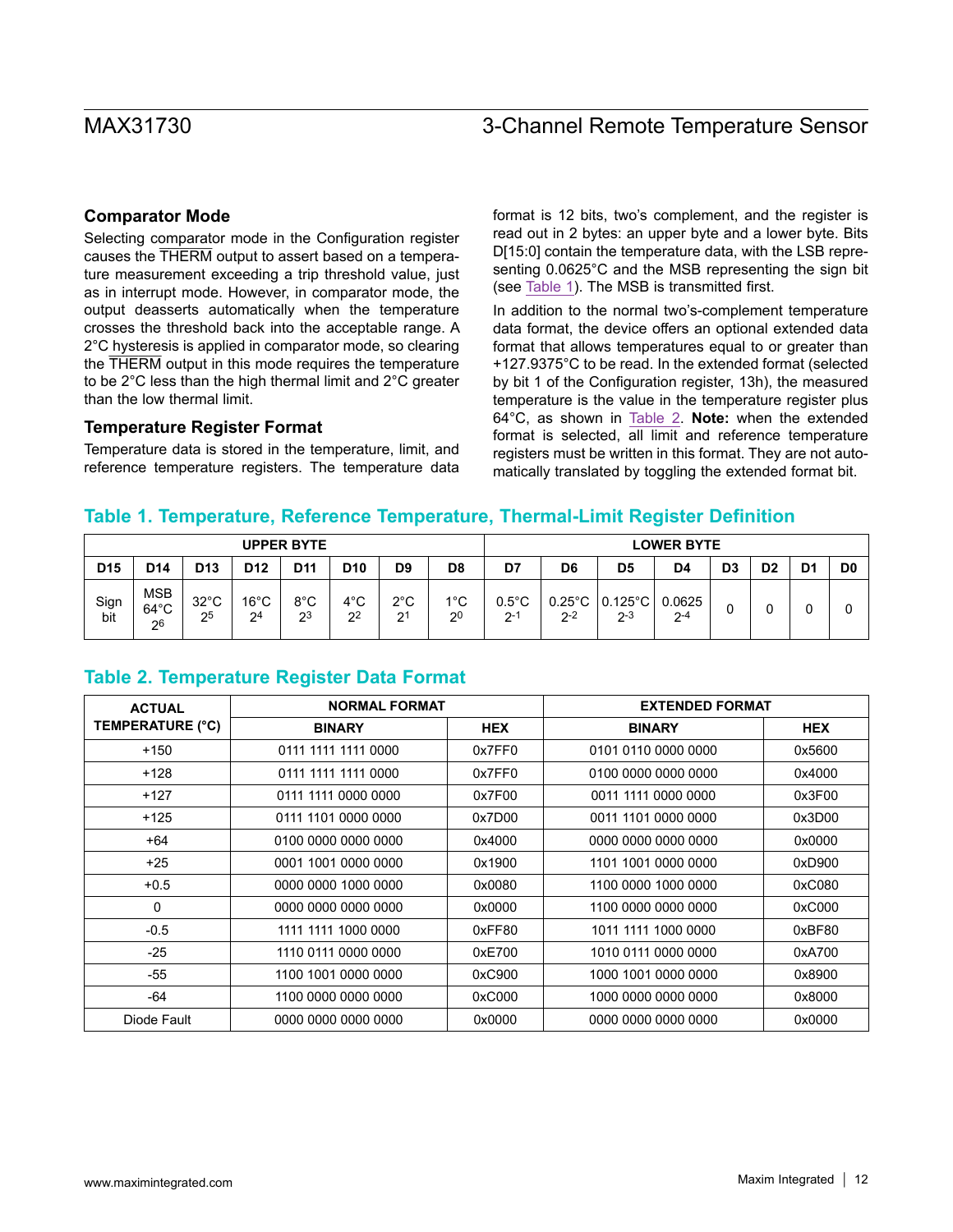#### **Temperature Channel Enable Register**

The Temperature Channel Enable register selects which temperature-sensing channels are enabled. Channels not selected are skipped during the temperature-conversion cycle and diode fault detection is not performed on them. If a channel is deselected while a thermal or diode fault is indicated in the corresponding fault register, the fault bit(s) remain asserted until the register contents are read, and then do not reassert until the channel is again enabled and a fault detected.

#### **Highest Temperature Registers**

The Highest Temperature registers (10h and 11h) work with the Reference Temperature registers' (40h through 47h) value for each temperature channel. The Reference

Temperature registers can effectively serve as an offset temperature margin, or their contents can simply be set to zero.

After each temperature conversion, the Reference Temperature value is subtracted from the measured temperature for the corresponding channel (e.g., remote 2 temperature minus remote 2 reference temperature), and the result is compared to the most recent results for the other channels. The highest of all these values is loaded into the Reference Temperature register.

#### **Highest Temperature Enable Register**

The Highest Temperature Enable register selects the temperature channels from which the contents of the Highest Temperature register are obtained (see [Table 4\)](#page-12-0).

#### **Table 3. Temperature Channel Enable Register (35h)**

| <b>BIT</b> | <b>NAME</b> | <b>POR VALUE</b> | <b>FUNCTION</b>                                                                                                                    |
|------------|-------------|------------------|------------------------------------------------------------------------------------------------------------------------------------|
| 7 (MSB)    | Reserved    | 0                | Reserved.                                                                                                                          |
| 6          | Reserved    | 0                | Reserved.                                                                                                                          |
| 5          | Reserved    | 0                | Reserved.                                                                                                                          |
| 4          | Reserved    | 0                | Reserved.                                                                                                                          |
| 3          | Remote 3    |                  | Channel 3 Enable Bit. Set this bit to logic 1 to enable temperature conversions and<br>diode fault detection for remote channel 3. |
| 2          | Remote 2    |                  | Channel 2 Enable Bit. Set this bit to logic 1 to enable temperature conversions and<br>diode fault detection for remote channel 2. |
|            | Remote 1    |                  | Channel 1 Enable Bit. Set this bit to logic 1 to enable temperature conversions and<br>diode fault detection for remote channel 1. |
| 0          | Local       |                  | Local Temperature Channel Enable Bit. Set this bit to logic 1 to enable temperature<br>conversions for the local channel.          |

### <span id="page-12-0"></span>**Table 4. Highest Temperature Enable Register (12h)**

| <b>BIT</b> | <b>NAME</b> | <b>POR VALUE</b> | <b>FUNCTION</b>                                                                                         |
|------------|-------------|------------------|---------------------------------------------------------------------------------------------------------|
| 7 (MSB)    | Reserved    |                  | Reserved.                                                                                               |
| 6          | Reserved    |                  | Reserved.                                                                                               |
| 5          | Reserved    |                  | Reserved.                                                                                               |
| 4          | Reserved    |                  | Reserved.                                                                                               |
| 3          | Remote 3    |                  | Channel 3 Select Bit. Set to logic 1 to use remote channel 3 in determining the highest<br>temperature. |
| 2          | Remote 2    |                  | Channel 2 Select Bit. Set to logic 1 to use remote channel 2 in determining the highest<br>temperature. |
|            | Remote 1    |                  | Channel 1 Select Bit. Set to logic 1 to use remote channel 1 in determining the highest<br>temperature. |
| 0          | Local       |                  | Local Select Bit. Set to logic 1 to use local channel in determining the highest<br>temperature.        |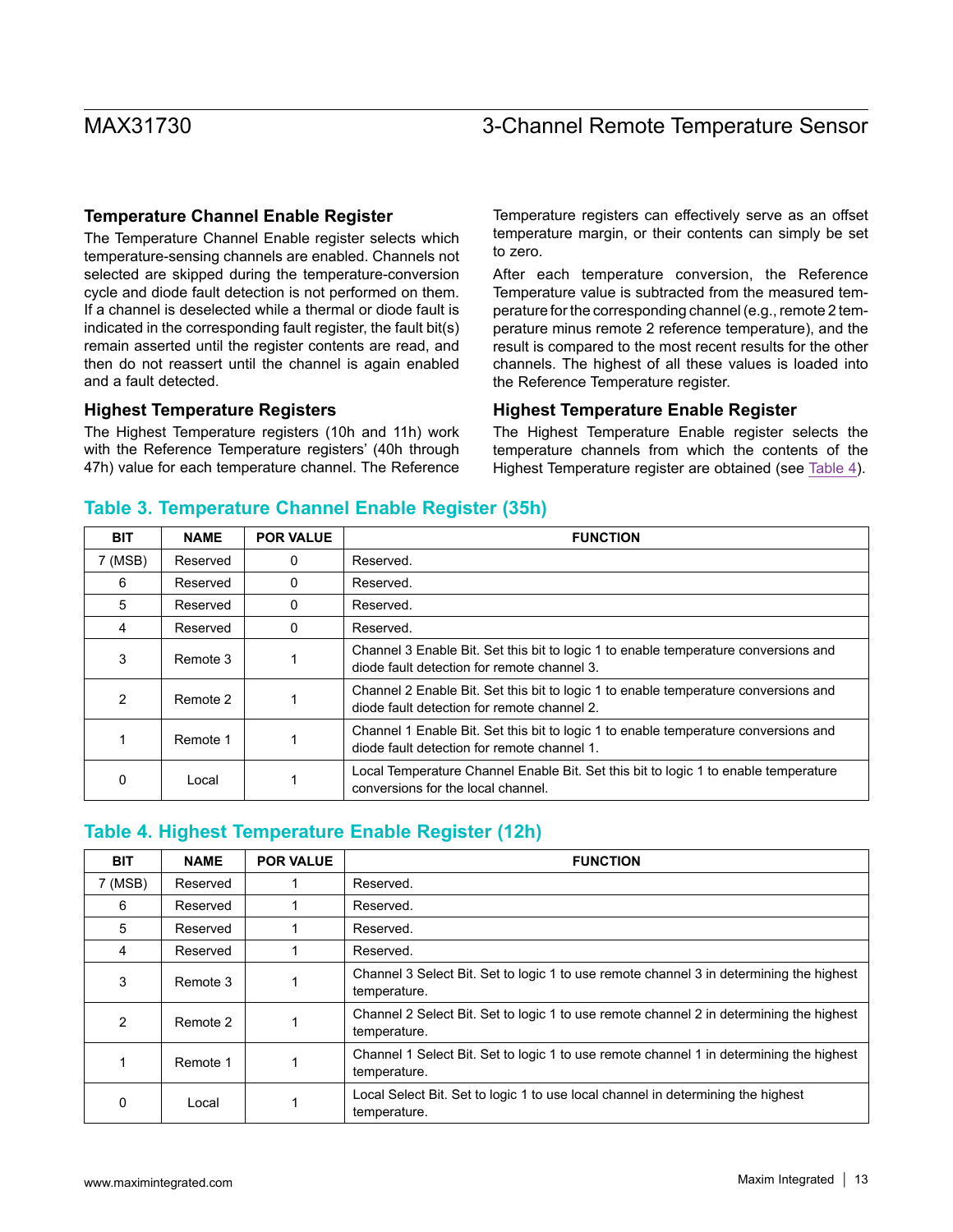#### **Thermal-Limit Registers**

The Thermal Limit registers (20h through 27h) store overtemperature and undertemperature thermal-threshold values. Access to these registers is provided through the I2C/SMBus-compatible interface. Alarms are masked at power-up. If a threshold is crossed, a bit is set in the Thermal Status registers (40h through 47h) to indicate the thermal fault. The THERM pin is also asserted unless the channel is masked using the THERM Mask register.

#### **Configuration Register**

The Configuration register [\(Table 5\)](#page-13-0) has several functions. Bit 7 (MSB) is used to put the device either in softwarestandby mode (stop) or continuous-conversion mode. In standby mode, the ADC is shut down and the supply current reduced. The bus remains active. Bit 6 resets all registers to their POR conditions and then clears itself. Bit 5 disables the bus timeout function. Bit 4 selects whether the THERM output functions as an interrupt or as a comparator. Bits 2 and 3 enable the fault queue, which sets the number of consecutive thermal faults required before asserting the thermal status bits and the THERM output. Bit 1 selects the extended range temperature data format ([Table 2\)](#page-11-1), which allows reading temperature values of 127.9375°C or greater. When set to 1, bit 0 begins a single conversion on all enabled temperature channels. This oneshot function can be enabled only when in stop mode.

### <span id="page-13-0"></span>**Table 5. Configuration Register (13h)**

| <b>BIT</b>    | <b>NAME</b>                     | <b>POR VALUE</b> | <b>FUNCTION</b>                                                                                                                                                                                                                                                             |
|---------------|---------------------------------|------------------|-----------------------------------------------------------------------------------------------------------------------------------------------------------------------------------------------------------------------------------------------------------------------------|
| 7 (MSB)       | <b>STOP</b>                     | 0                | Standby-Mode Control Bit. Setting STOP to 1 disables the ADC and reduces<br>supply current to 2.5µA.                                                                                                                                                                        |
| 6             | <b>POR</b>                      | 0                | Power-On-Reset Bit. Set to logic 1 to enter the power-on state. This bit is<br>self-clearing.                                                                                                                                                                               |
| 5             | <b>TIMEOUT</b>                  | 0                | Timeout Enable Bit. Set to logic 0 to enable SMBus timeout.                                                                                                                                                                                                                 |
| 4             | INTERRUPT/<br><b>COMPARATOR</b> |                  | Interrupt/Comparator Mode-Select Bit. Set to logic 1 to select comparator mode<br>for the THERM output.                                                                                                                                                                     |
| 3             | <b>FAULT QUEUE</b>              | 0                | Selects the number of consecutive faults needed to assert the Thermal Status bits                                                                                                                                                                                           |
| $\mathcal{P}$ |                                 | 0                | and THERM output. $00 = 1$ ; $01 = 2$ ; $10 = 4$ ; $11 = 6$ .                                                                                                                                                                                                               |
|               | <b>EXTRANGE</b>                 | 0                | Extended-Range Enable Bit. Set bit 1 to logic 1 to set the temperature, limit, and<br>reference data range to maximum reportable temperature of +127.9375°C. Set<br>bit 1 to logic 0 to set the data range to a maximum reportable temperature of<br>$+191.9375^{\circ}$ C. |
| $\Omega$      | ONE SHOT                        | 0                | Writing 1 to this bit initiates a single cycle of temperature conversions. All other bits<br>in the Configuration register are ignored, and bit 0 automatically resets to 0. ONE<br>SHOT can only be enabled in stop mode.                                                  |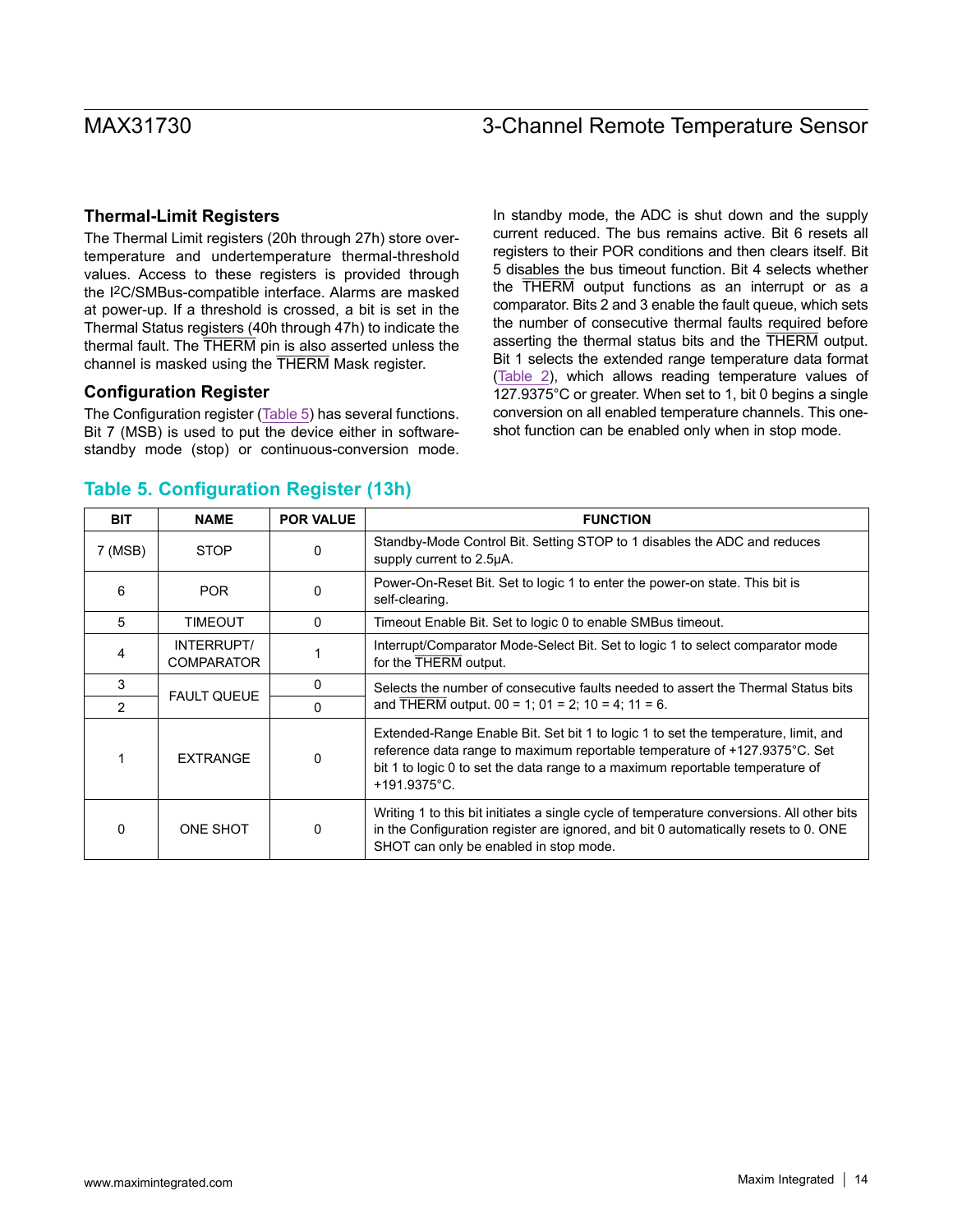#### **THERM Mask Register**

The THERM Mask register functions are described in [Table 6](#page-14-0). Bits [3:0] are used to mask the THERM pin output. Bit 0 masks assertion of THERM due to the local channel thermal faults and the remaining bits mask the remote thermal faults. The power-up state of this register is 0000 0000 (00h).

#### **Status Register Functions**

The status registers indicate temperature or diode fault status. The Thermal High Status register indicates whether a measured local or remote temperature has exceeded the associated threshold limit set in the associated Thermal High Status register. The Thermal Low Status register indicates whether the measured temperature has fallen below the threshold limit set in the Thermal Low Status register for the local or remotesensing diodes. The Diode Fault Status register indicates whether there is a diode fault (open or short) in any of the remote-sensing channels.

Bits in the Thermal Status registers are cleared by a successful read, but set again after the next conversion unless the fault is corrected, either by a change in the measured temperature or by a change in the threshold temperature. When in comparator mode, reading the status registers has no effect on the THERM output state; the state depends on the current temperature, threshold, and mask values. Similarly, bits in the Diode Fault Status register are cleared by a successful read, but set again after the next conversion if the fault is still in effect.

In interrupt mode, the THERM output follows the status bits for all unmasked channels. Once the THERM output is asserted while in interrupt mode, it can be deasserted either by reading the thermal status register or by successfully responding to an ARA. In both cases, the THERM pin is cleared even if the fault condition remains in effect, but the THERM output reasserts at the end of the next conversion if the fault condition is still present.

| <b>BIT</b> | <b>NAME</b> | <b>POR VALUE</b> | <b>FUNCTION</b>                                                                                                |
|------------|-------------|------------------|----------------------------------------------------------------------------------------------------------------|
| 7(MSB)     | Reserved    | 0                | Reserved.                                                                                                      |
| 6          | Reserved    | 0                | Reserved.                                                                                                      |
| 5          | Reserved    | 0                | Reserved.                                                                                                      |
| 4          | Reserved    | $\Omega$         | Reserved.                                                                                                      |
| 3          | Remote 3    | 0                | Channel 3 Remote Mask Bit. Set to logic 1 to mask assertion of THERM due to remote<br>channel 3 thermal fault. |
| 2          | Remote 2    | 0                | Channel 2 Remote Mask Bit. Set to logic 1 to mask assertion of THERM due to remote<br>channel 2 thermal fault. |
|            | Remote 1    | 0                | Channel 1 Remote Mask Bit. Set to logic 1 to mask assertion of THERM due to remote<br>channel 1 thermal fault. |
| 0          | Local       | 0                | Local Mask Bit. Set to logic 1 to mask assertion of THERM due to local sensor<br>thermal fault.                |

### <span id="page-14-0"></span>**Table 6. THERM Mask Register (34h)**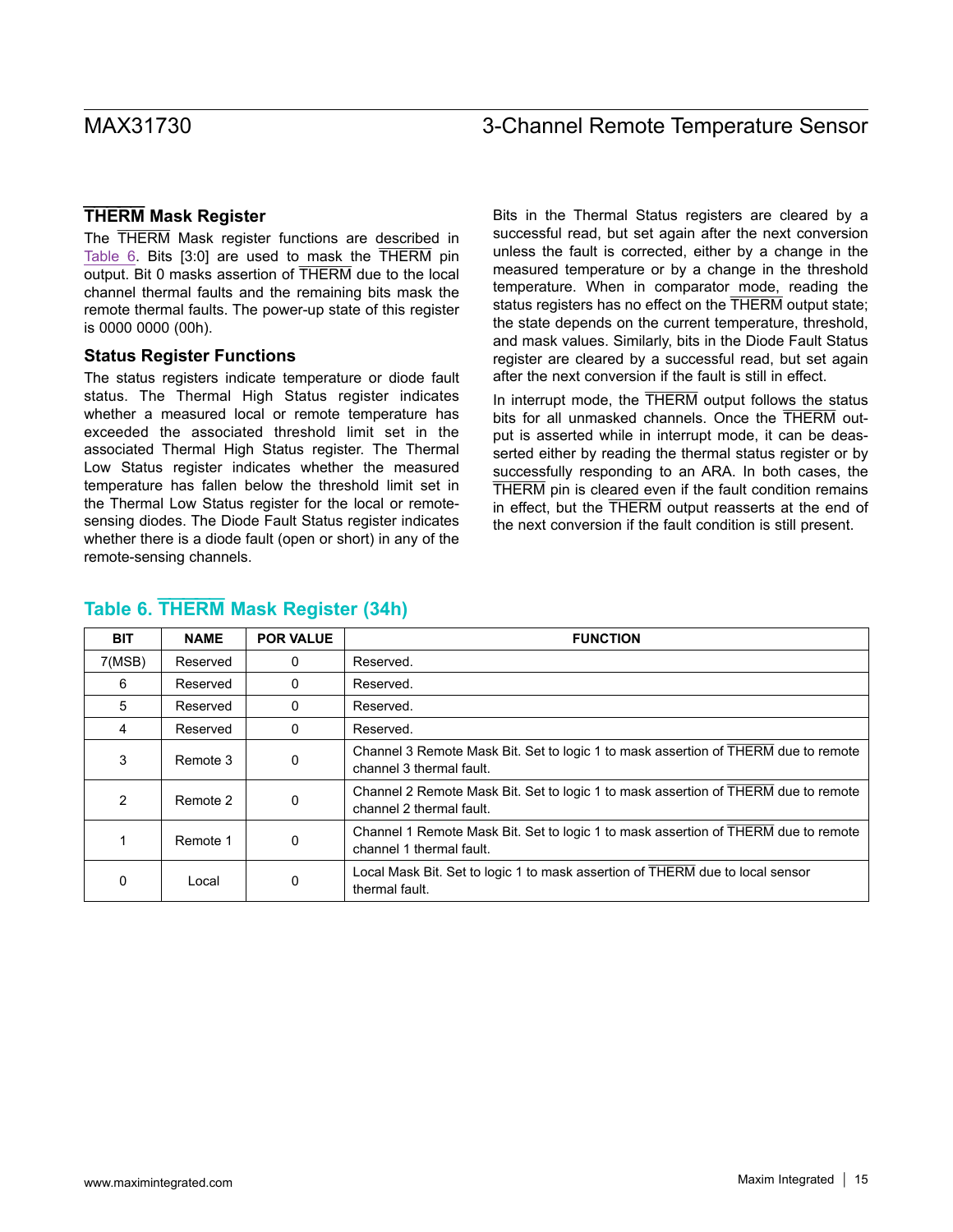| <b>BIT</b> | <b>NAME</b> | <b>POR VALUE</b> | <b>FUNCTION</b>                                                                                                                                                                           |
|------------|-------------|------------------|-------------------------------------------------------------------------------------------------------------------------------------------------------------------------------------------|
| 7 (MSB)    | Reserved    | 0                | Reserved.                                                                                                                                                                                 |
| 6          | Reserved    | 0                | Reserved.                                                                                                                                                                                 |
| 5          | Reserved    | 0                | Reserved.                                                                                                                                                                                 |
| 4          | Reserved    | 0                | Reserved.                                                                                                                                                                                 |
| 3          | Remote 3    | 0                | Channel 3 Remote-Diode High Thermal Bit. This bit is set to logic 1 when the channel<br>3 remote-diode temperature exceeds the threshold in the Remote 3 Thermal High<br>Limit registers. |
| 2          | Remote 2    | 0                | Channel 2 Remote-Diode High Thermal Bit. This bit is set to logic 1 when the channel<br>2 remote-diode temperature exceeds the threshold in the Remote 2 Thermal High<br>Limit registers. |
|            | Remote 1    | 0                | Channel 1 Remote-Diode High Thermal Bit. This bit is set to logic 1 when the channel<br>1 remote-diode temperature exceeds the threshold in the Remote 1 Thermal High<br>Limit registers. |
|            | Local       | 0                | Local Channel High Thermal Bit. This bit is set to logic 1 when the local temperature<br>exceeds the threshold in the Local Thermal High Limit registers.                                 |

# **Table 7. Thermal High Status Register (32h)**

# **Table 8. Thermal Low Status Register (33h)**

| <b>BIT</b>     | <b>NAME</b> | <b>POR VALUE</b> | <b>FUNCTION</b>                                                                                                                                                                     |
|----------------|-------------|------------------|-------------------------------------------------------------------------------------------------------------------------------------------------------------------------------------|
| 7 (MSB)        | Reserved    | $\Omega$         | Reserved.                                                                                                                                                                           |
| 6              | Reserved    | $\Omega$         | Reserved.                                                                                                                                                                           |
| 5              | Reserved    | $\Omega$         | Reserved.                                                                                                                                                                           |
| 4              | Reserved    | $\Omega$         | Reserved.                                                                                                                                                                           |
| 3              | Remote 3    | 0                | Channel 3 Remote-Diode Low Thermal Bit. This bit is set to logic 1 when the channel<br>3 remote-diode temperature is less than the threshold in the Thermal Low Limit<br>registers. |
| $\mathfrak{p}$ | Remote 2    | 0                | Channel 2 Remote-Diode Low Thermal Bit. This bit is set to logic 1 when the channel<br>2 remote-diode temperature is less than the threshold in the Thermal Low Limit<br>registers. |
|                | Remote 1    | 0                | Channel 1 Remote-Diode Low Thermal Bit. This bit is set to logic 1 when the channel<br>1 remote-diode temperature is less than the threshold in the Thermal Low Limit<br>registers. |
| O              | Local       | 0                | Local Channel Low Thermal Bit. This bit is set to logic 1 when the local temperature is<br>less than the threshold in the Thermal Low Limit registers.                              |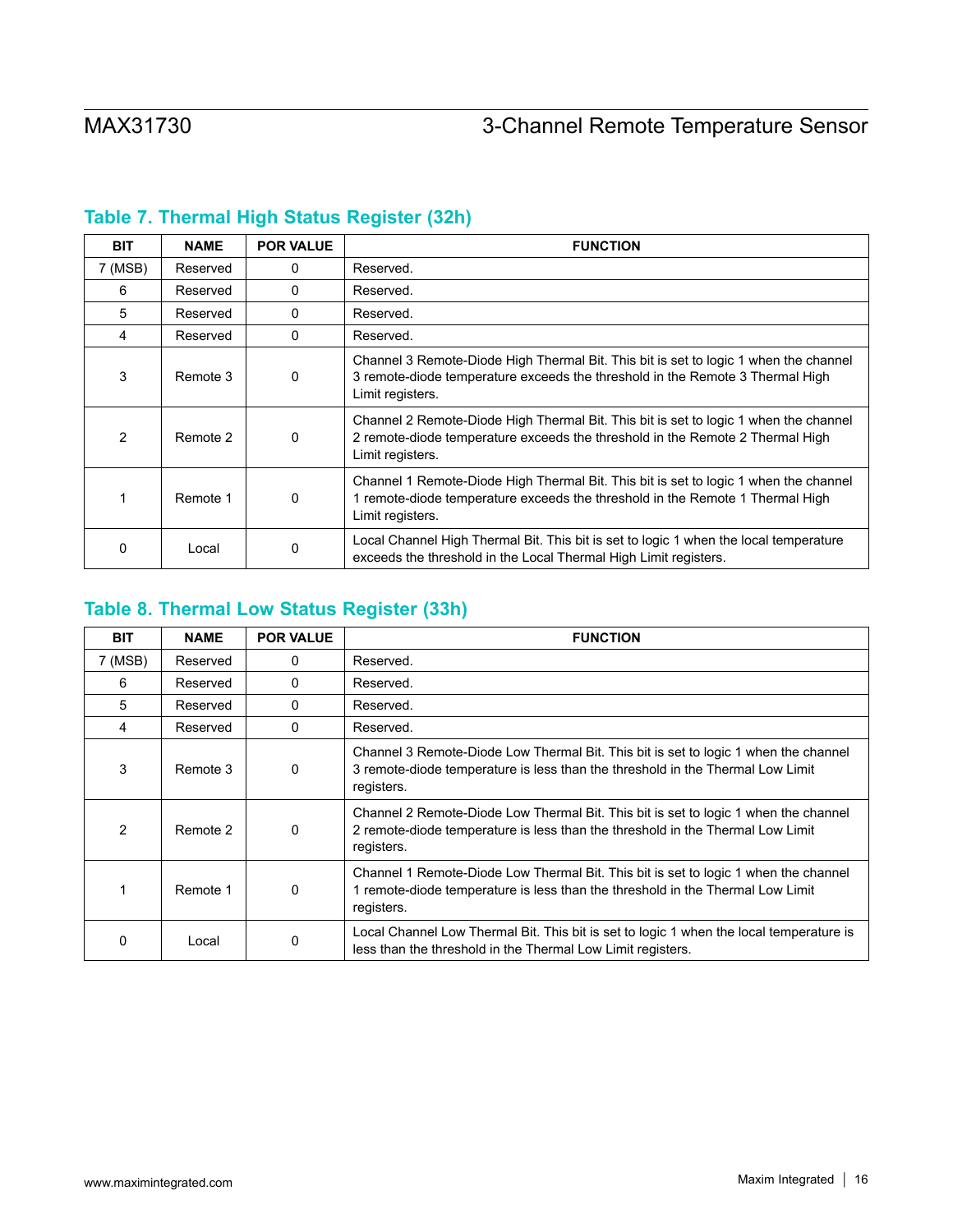#### **Diode Fault Detection**

If a remote channel's DXP\_ and DXN\_ inputs are unconnected or are shorted to each other, to ground, or to the supply voltage, the device detects a diode fault. A diode fault does not cause THERM to assert and does not allow an overtemperature or undertemperature event to be detected for the affected channel. A bit in the Diode Fault Status register (36h) corresponding to the channel is set to 1 and the temperature data for the channel is stored as 0°C (0000h in normal format).

A period of approximately 3ms at the beginning of each channel's temperature conversion cycle is dedicated to diode fault detection. Once a diode fault is detected, the temperature conversion for that channel is abandoned and fault detection/temperature conversion begins on the next channel in the conversion sequence. See the *[Register 36h: Diode Fault Status](#page-40-0)* section.

#### **Effect of Ideality Factor**

The accuracy of the remote temperature measurements depend on the ideality factor (n) of the remote "diode" (actually a diode-connected transistor). The default value for the MAX31730 is  $n = 1.008$  (channels 1-3). A thermal diode on the substrate of an external IC is normally a PNP, with the base and emitter brought out and the collector grounded. DXP\_ must be connected to the anode (emitter) and DXN\_ must be connected to the cathode (base) of this PNP. If a sense transistor with an ideality factor other than 1.008 is used, the output data will be different from the data obtained with the optimum ideality factor. If necessary, a different ideality factor value can be chosen using the Custom Ideality Factor register [\(Table 9](#page-16-0)). The Custom Ideality Enable register [\(Table 10\)](#page-17-0) allows each channel to have the default ideality of 1.008 or the value selected in the Custom Ideality Factor register. Note that any change in the ideality selections occur on subsequent conversions; current temperature register values do not change until a new conversion has completed.

| <b>SELECTION (HEX)</b> | <b>IDEALITY FACTOR</b> |
|------------------------|------------------------|
| 0x00                   | 0.9844                 |
| 0x01                   | 0.9853                 |
| 0x02                   | 0.9863                 |
| 0x03                   | 0.9873                 |
| 0x04                   | 0.9882                 |
| 0x05                   | 0.9892                 |
| 0x06                   | 0.9902                 |
| 0x07                   | 0.991                  |
| 0x08                   | 0.9921                 |
| 0x09                   | 0.9931                 |
| 0x0A                   | 0.9941                 |
| 0x0B                   | 0.9950                 |
| 0x0C                   | 0.9960                 |
| 0x0D                   | 0.9970                 |
| 0x0E                   | 0.9980                 |
| 0x0F                   | 0.9990                 |
| 0x10                   | 1.0000                 |
| 0x11                   | 1.0010                 |
| 0x12                   | 1.0020                 |
| 0x13                   | 1.0030                 |
| 0x14                   | 1.0040                 |
| 0x15                   | 1.0050                 |

| <b>IDEALITY FACTOR</b> |
|------------------------|
| 1.0060                 |
| 1.0070                 |
| 1.0080                 |
| 1.0090                 |
| 1.0100                 |
| 1.0110                 |
| 1.0120                 |
| 1.0130                 |
| 1.0141                 |
| 1.0151                 |
| 1.0161                 |
| 1.0171                 |
| 1.0182                 |
| 1.0192                 |
| 1.0202                 |
| 1.0213                 |
| 1.0223                 |
| 1.0233                 |
| 1.0244                 |
| 1.0254                 |
| 1.0265                 |
| 1.0275                 |
|                        |

#### <span id="page-16-0"></span>**Table 9. Custom Ideality Factor Register (14h)**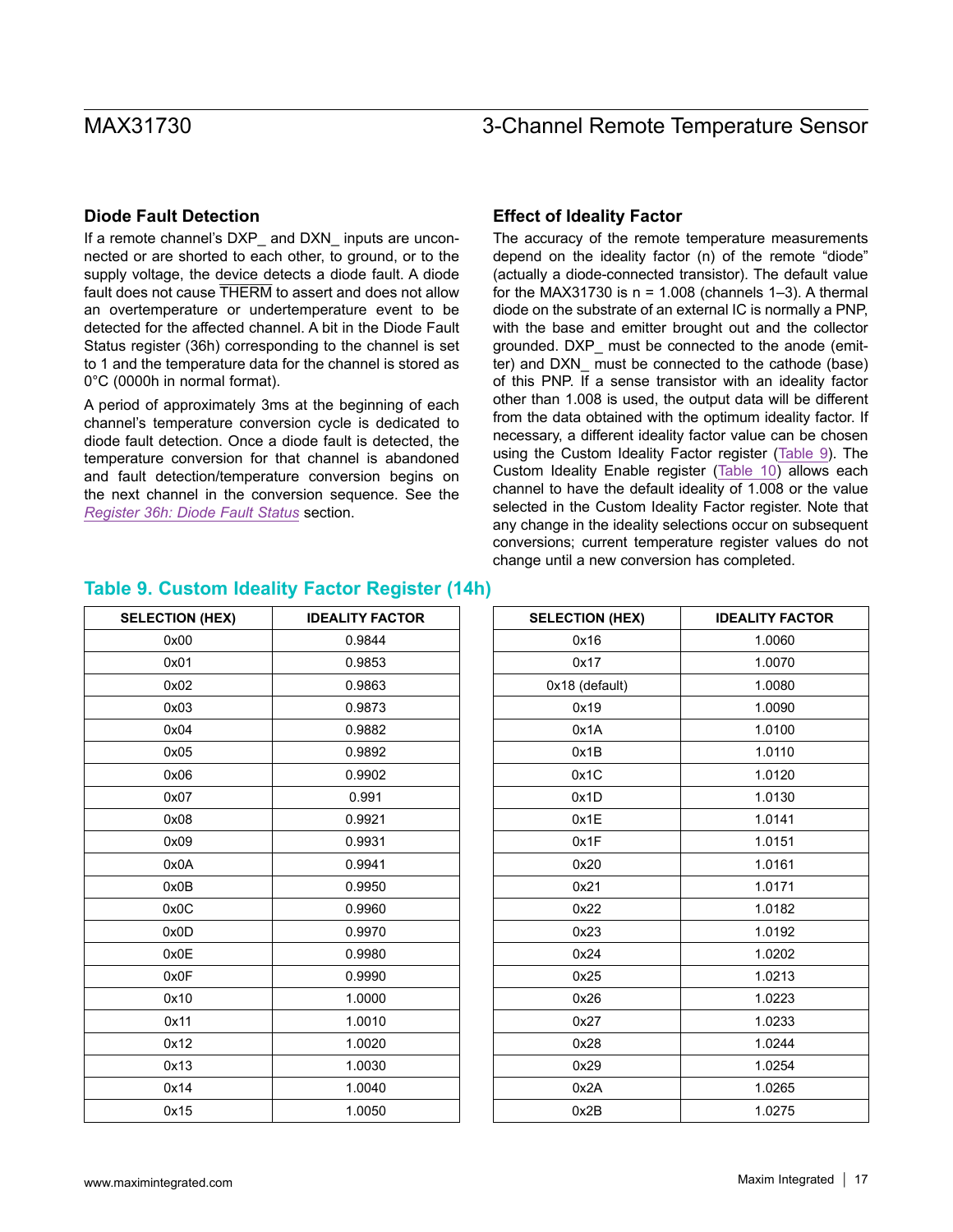| <b>SELECTION (HEX)</b> | <b>IDEALITY FACTOR</b> |
|------------------------|------------------------|
| 0x2C                   | 1.0286                 |
| 0x2D                   | 1.0296                 |
| 0x2E                   | 1.0307                 |
| 0x2F                   | 1.0317                 |
| 0x30                   | 1.0328                 |
| 0x31                   | 1.0338                 |
| 0x32                   | 1.0349                 |
| 0x33                   | 1.0360                 |
| 0x34                   | 1.0370                 |
| 0x35                   | 1.0381                 |
| 0x36                   | 1.0392                 |

# **Table 9. Custom Ideality Factor Register (14h) (continued)**

| <b>SELECTION (HEX)</b> | <b>IDEALITY FACTOR</b> |
|------------------------|------------------------|
| 0x37                   | 1.0402                 |
| 0x38                   | 1.0413                 |
| 0x39                   | 1.0424                 |
| 0x3A                   | 1.0435                 |
| 0x3B                   | 1.0445                 |
| 0x3C                   | 1.0456                 |
| 0x3D                   | 1.0467                 |
| 0x3E                   | 1.0478                 |
| 0x3F                   | 1.0489                 |
| $\geq 0x40$            | <b>Not Valid</b>       |

# <span id="page-17-0"></span>**Table 10. Custom Ideality Enable Register (15h)**

| <b>BIT</b>   | <b>NAME</b> | <b>POR VALUE</b> | <b>FUNCTION</b>                                                                                                                                                                                                                   |
|--------------|-------------|------------------|-----------------------------------------------------------------------------------------------------------------------------------------------------------------------------------------------------------------------------------|
| 7 (MSB)      | Reserved    | 0                | Reserved.                                                                                                                                                                                                                         |
| 6            | Reserved    | 0                | Reserved.                                                                                                                                                                                                                         |
| 5            | Reserved    | 0                | Reserved.                                                                                                                                                                                                                         |
| 4            | Reserved    | $\Omega$         | Reserved.                                                                                                                                                                                                                         |
| 3            | Remote 3    | 0                | Channel 3 Remote-Diode Custom Ideality Enable Bit. Write 0 to this bit to select<br>ideality factor = 1.008 for this channel. Write 1 to this bit to select ideality factor<br>determined by the Custom Ideality Factor register. |
| 2            | Remote 2    | 0                | Channel 2 Remote-Diode Custom Ideality Enable Bit. Write 0 to this bit to select<br>ideality factor = 1.008 for this channel. Write 1 to this bit to select ideality factor<br>determined by the Custom Ideality Factor register. |
|              | Remote 1    | 0                | Channel 1 Remote-Diode Custom Ideality Enable Bit. Write 0 to this bit to select<br>ideality factor = 1.008 for this channel. Write 1 to this bit to select ideality factor<br>determined by the Custom Ideality Factor register. |
| <sup>0</sup> | Reserved    | 0                | Reserved.                                                                                                                                                                                                                         |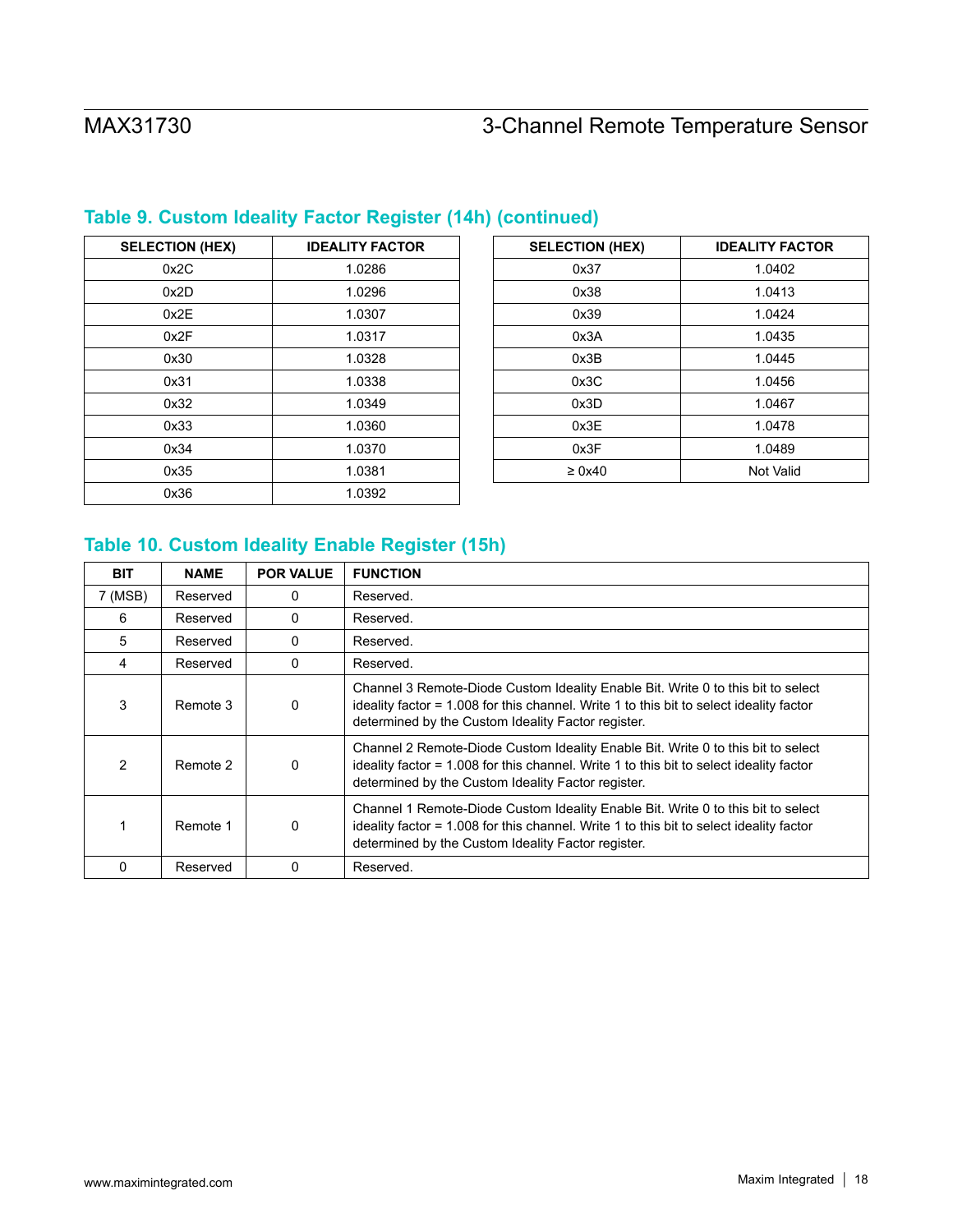#### **Beta Compensation**

Beta compensation corrects for errors caused by low beta-sensing transistors. **Note:** it applies only to PNP transistors with their collectors grounded and their bases and emitters connected to DXN\_ and DXP\_, respectively (see [Figure 4\)](#page-18-0). Select the remote channels for which beta compensation are active using the Beta Compensation Enable register ([Table 11\)](#page-18-1). Note that any changes to this register do not change the results currently in the temperature registers or temperature conversion in progress; changes affect subsequent conversion results.

Before beginning a temperature measurement with beta compensation enabled, the device first measures the beta of the target transistor, and then adjusts the drive current level to produce accurate collector current ratios. The beta value registers [\(Table 12](#page-19-0)) for the three remote channels contain the minimum beta values for the corresponding transistors.

If a target transistor has a beta less than 0.09, temperature measurement does not work reliably and a temperature measurement is not initiated for that transistor. The diode fault bit is set for the corresponding channel and the temperature registers updated with 0000h. If an attempt at temperature measurement is desired for that remote channel, set the associated Beta Compensation Enable bit to 0. Note that if beta compensation is enabled, the

<span id="page-18-0"></span>

*Figure 4. PNP Configuration for use with Beta Compensation.*

series resistance in the diode path must be minimized as the series resistance cancellation circuitry will interfere with the beta compensation.

#### **Noise Filter**

In noisy environments, it can be useful to average the results of multiple temperature conversion results. Use the Filter Enable register [\(Table 13\)](#page-19-1) to average the previous four conversions to determine the value stored in the temperature registers. Even when enabled, averaging occurs when performing a one-shot conversion sequence (selected by bit 0 in the Configuration register), so caution should be exercised when long delays occur between oneshot conversions. Note that filtering begins after enabling the filter; the current register contents do not change.

| <b>BIT</b>   | <b>NAME</b> | <b>POR VALUE</b> | <b>FUNCTION</b>                                                                                                                                                               |
|--------------|-------------|------------------|-------------------------------------------------------------------------------------------------------------------------------------------------------------------------------|
| 7 (MSB)      | Reserved    | 0                | Reserved.                                                                                                                                                                     |
| 6            | Reserved    | 0                | Reserved.                                                                                                                                                                     |
| 5            | Reserved    | 0                | Reserved.                                                                                                                                                                     |
| 4            | Reserved    | 0                | Reserved.                                                                                                                                                                     |
| 3            | Remote 3    | 0                | Channel 3 Beta Compensation Enable Bit. Set this bit to logic 1 to enable<br>beta compensation for remote channel 3. Set this bit to logic 0 to disable beta<br>compensation. |
| 2            | Remote 2    | 0                | Channel 2 Beta Compensation Enable Bit. Set this bit to logic 1 to enable<br>beta compensation for remote channel 2. Set this bit to logic 0 to disable beta<br>compensation. |
|              | Remote 1    | 0                | Channel 1 Beta Compensation Enable Bit. Set this bit to logic 1 to enable<br>beta compensation for remote channel 1. Set this bit to logic 0 to disable beta<br>compensation. |
| <sup>0</sup> | Reserved    | 0                | Reserved.                                                                                                                                                                     |

#### <span id="page-18-1"></span>**Table 11. Beta Compensation Enable Register (19h)**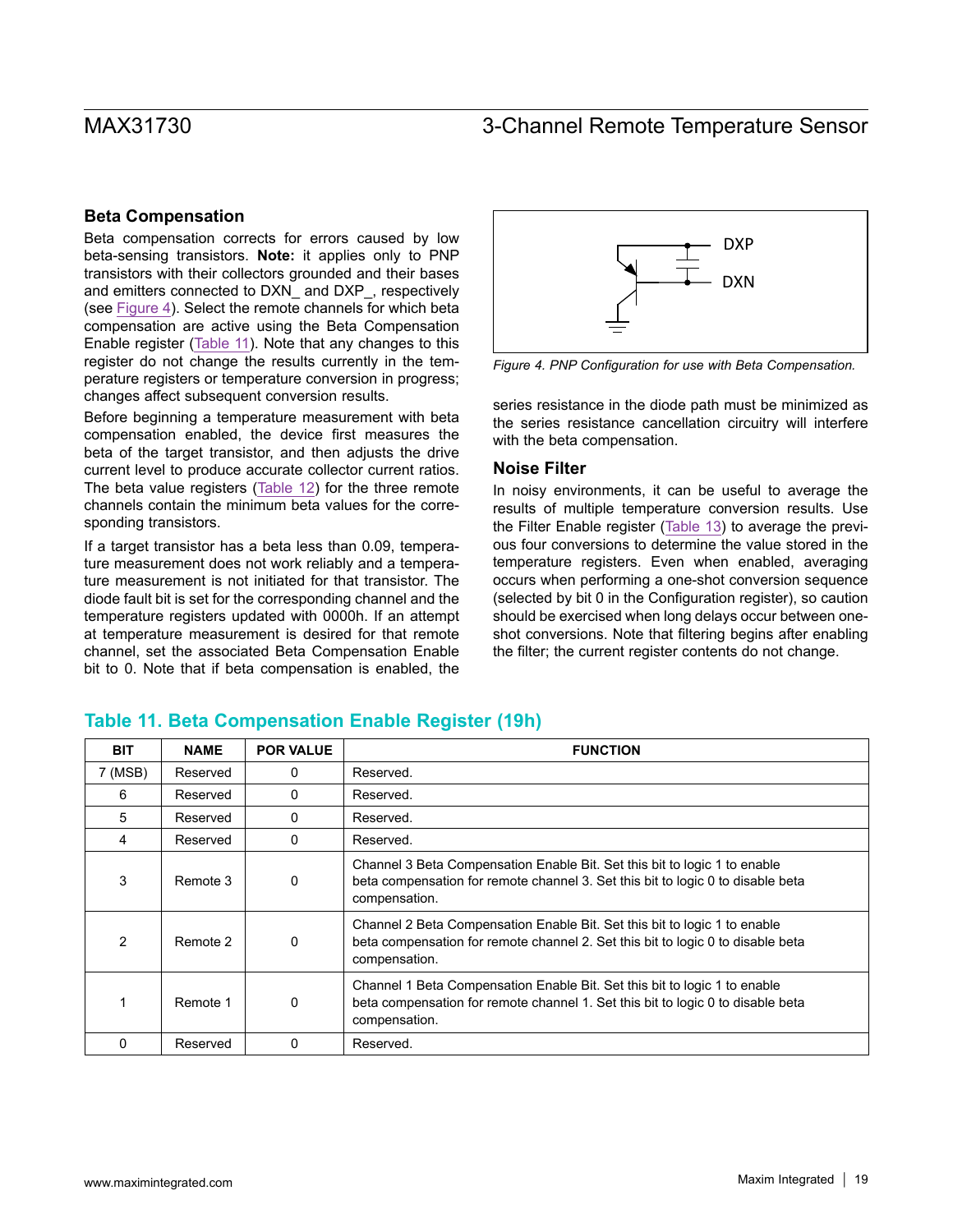| <b>VALUE (HEX)</b> | BIT <sub>7</sub> | BIT <sub>6</sub> | BIT <sub>5</sub> | BIT <sub>4</sub> | BIT <sub>3</sub> | BIT <sub>2</sub> | BIT <sub>1</sub> | BIT <sub>0</sub> | <b>BETA (MIN)</b> |
|--------------------|------------------|------------------|------------------|------------------|------------------|------------------|------------------|------------------|-------------------|
| 0 (default)        | Reserved         | Reserved         | Reserved         | Reserved         | 0                | 0                | 0                | 0                | 0.67              |
|                    | Reserved         | Reserved         | Reserved         | Reserved         | 0                | 0                | $\Omega$         |                  | 0.50              |
| 2                  | Reserved         | Reserved         | Reserved         | Reserved         | 0                | 0                |                  | 0                | 0.36              |
| 3                  | Reserved         | Reserved         | Reserved         | Reserved         | 0                | $\Omega$         |                  | 1                | 0.30              |
| 4                  | Reserved         | Reserved         | Reserved         | Reserved         | 0                | 1                | $\Omega$         | 0                | 0.25              |
| 5                  | Reserved         | Reserved         | Reserved         | Reserved         | 0                | 1                | $\Omega$         | 1                | 0.20              |
| 6                  | Reserved         | Reserved         | Reserved         | Reserved         | 0                |                  |                  | 0                | 0.15              |
| 7                  | Reserved         | Reserved         | Reserved         | Reserved         | 0                |                  |                  | 1                | 0.13              |
| 8                  | Reserved         | Reserved         | Reserved         | Reserved         |                  | 0                | $\Omega$         | 0                | 0.11              |
| 9                  | Reserved         | Reserved         | Reserved         | Reserved         |                  | 0                | $\Omega$         |                  | 0.09              |
| F                  | Reserved         | Reserved         | Reserved         | Reserved         |                  | 1                |                  |                  | Low B Fault       |

# <span id="page-19-0"></span>**Table 12. Beta Compensation Values (Registers 1Ah, 1Bh, and1Ch) (Read Only)**

## <span id="page-19-1"></span>**Table 13. Filter Enable Register (18h)**

| <b>BIT</b> | <b>NAME</b> | <b>POR VALUE</b> | <b>FUNCTION</b>                                                                                                                           |
|------------|-------------|------------------|-------------------------------------------------------------------------------------------------------------------------------------------|
| 7 (MSB)    | Reserved    | 0                | Reserved.                                                                                                                                 |
| 6          | Reserved    | 0                | Reserved.                                                                                                                                 |
| 5          | Reserved    | 0                | Reserved.                                                                                                                                 |
| 4          | Reserved    | 0                | Reserved.                                                                                                                                 |
| 3          | Remote 3    | 0                | Channel 3 Filter Enable Bit. Set this bit to logic 1 to enable filter for remote channel 3.<br>Set this bit to logic 0 to disable filter. |
| 2          | Remote 2    | $\mathbf{0}$     | Channel 2 Filter Enable Bit. Set this bit to logic 1 to enable filter for remote channel 2.<br>Set this bit to logic 0 to disable filter. |
|            | Remote 1    | 0                | Channel 1 Filter Enable Bit. Set this bit to logic 1 to enable filter for remote channel 1.<br>Set this bit to logic 0 to disable filter. |
| 0          | Reserved    | 0                | Reserved.                                                                                                                                 |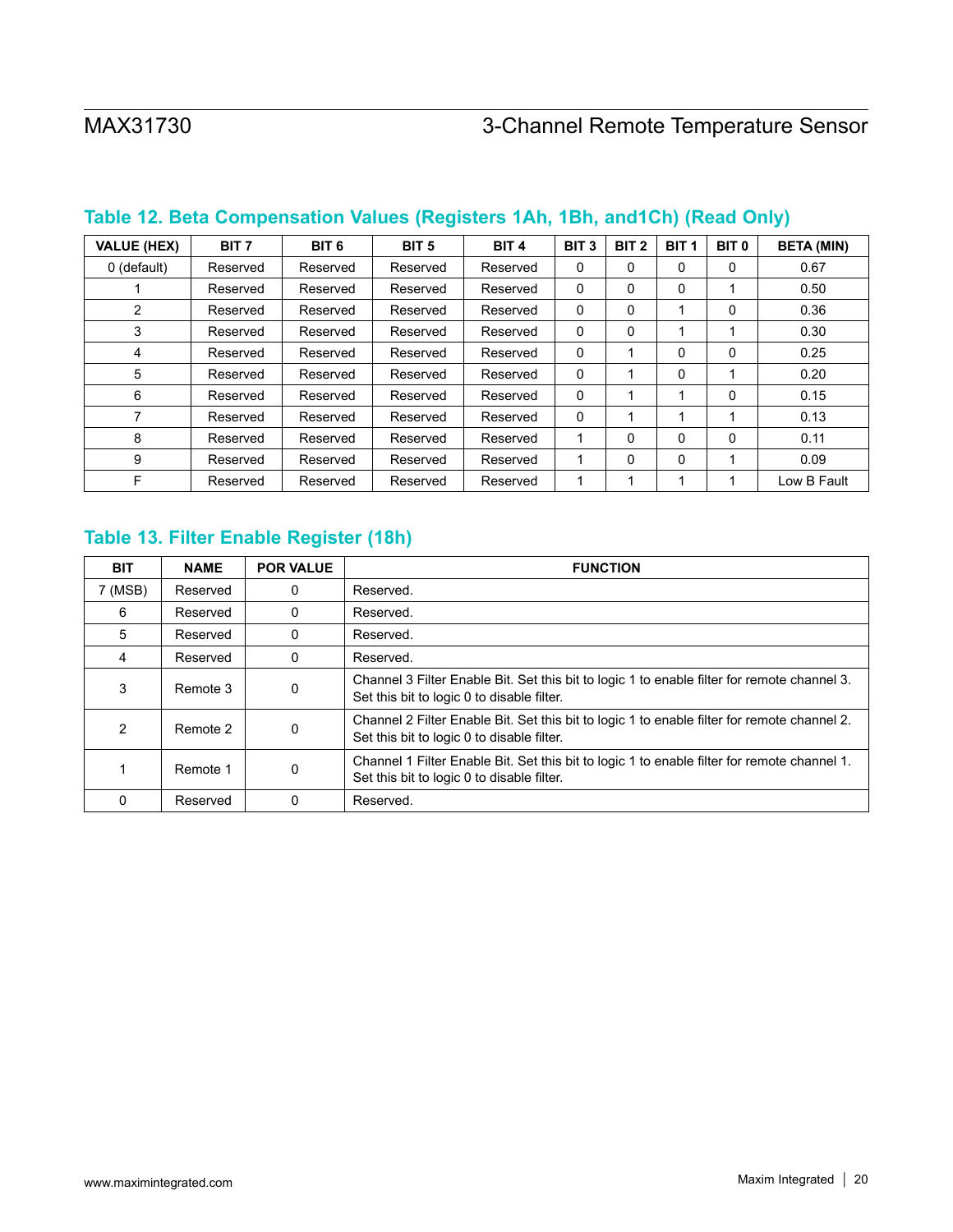#### **Offset Registers**

If desired, an offset value can be applied to the data in any selected temperature channel. Select the offset value using the Custom Offset register [\(Table 14](#page-20-0)). The resolution of the custom offset value is 0.125°C, and the MSB is 16°C. The temperature offset is calculated using the following equation:

 $-14.875^{\circ}$ C + b[7:0]/8 = Temperature Offset

The resulting offset range is -14.875°C to +17°C. With a default power-on value of 77h, the device has a default temperature offset of 0°C.

Choose the temperature channels to which custom offset is applied using the Custom Offset Enable register ([Table 15\)](#page-20-1). The offset value does not affect the value in the highest temperature registers.

| <b>BIT</b>    | <b>NAME</b>       | <b>POR STATE</b> | <b>FUNCTION</b>            |
|---------------|-------------------|------------------|----------------------------|
| 7 (MSB)       | $16^{\circ}$ C    | 0                | Digital offset (weighted). |
| 6             | $8^{\circ}$ C     |                  | Digital offset (weighted). |
| 5             | $4^{\circ}$ C     |                  | Digital offset (weighted). |
| 4             | $2^{\circ}$ C     |                  | Digital offset (weighted). |
| 3             | $1^{\circ}$ C     | 0                | Digital offset (weighted). |
| $\mathcal{P}$ | $0.5^{\circ}$ C   |                  | Digital offset (weighted). |
|               | $0.25^{\circ}$ C  |                  | Digital offset (weighted). |
| $\Omega$      | $0.125^{\circ}$ C |                  | Digital offset (weighted). |

### <span id="page-20-0"></span>**Table 14. Custom Offset Register (16h)**

### <span id="page-20-1"></span>**Table 15. Custom Offset Enable Register (17h)**

| <b>BIT</b> | <b>NAME</b> | <b>POR STATE</b> | <b>FUNCTION</b>                                                                            |
|------------|-------------|------------------|--------------------------------------------------------------------------------------------|
| 7 (MSB)    | Reserved    | 0                | Reserved.                                                                                  |
| 6          | Reserved    | 0                | Reserved.                                                                                  |
| 5          | Reserved    | 0                | Reserved.                                                                                  |
| 4          | Reserved    | 0                | Reserved.                                                                                  |
| 3          | Remote 3    | 0                | Remote 3 Offset Enable Bit. Set to logic 1 to enable offset in the Custom Offset register. |
| 2          | Remote 2    | $\Omega$         | Remote 2 Offset Enable Bit. Set to logic 1 to enable offset in the Custom Offset register. |
|            | Remote 1    | 0                | Remote 1 Offset Enable Bit. Set to logic 1 to enable offset in the Custom Offset register. |
| 0          | Reserved    | 0                | Reserved.                                                                                  |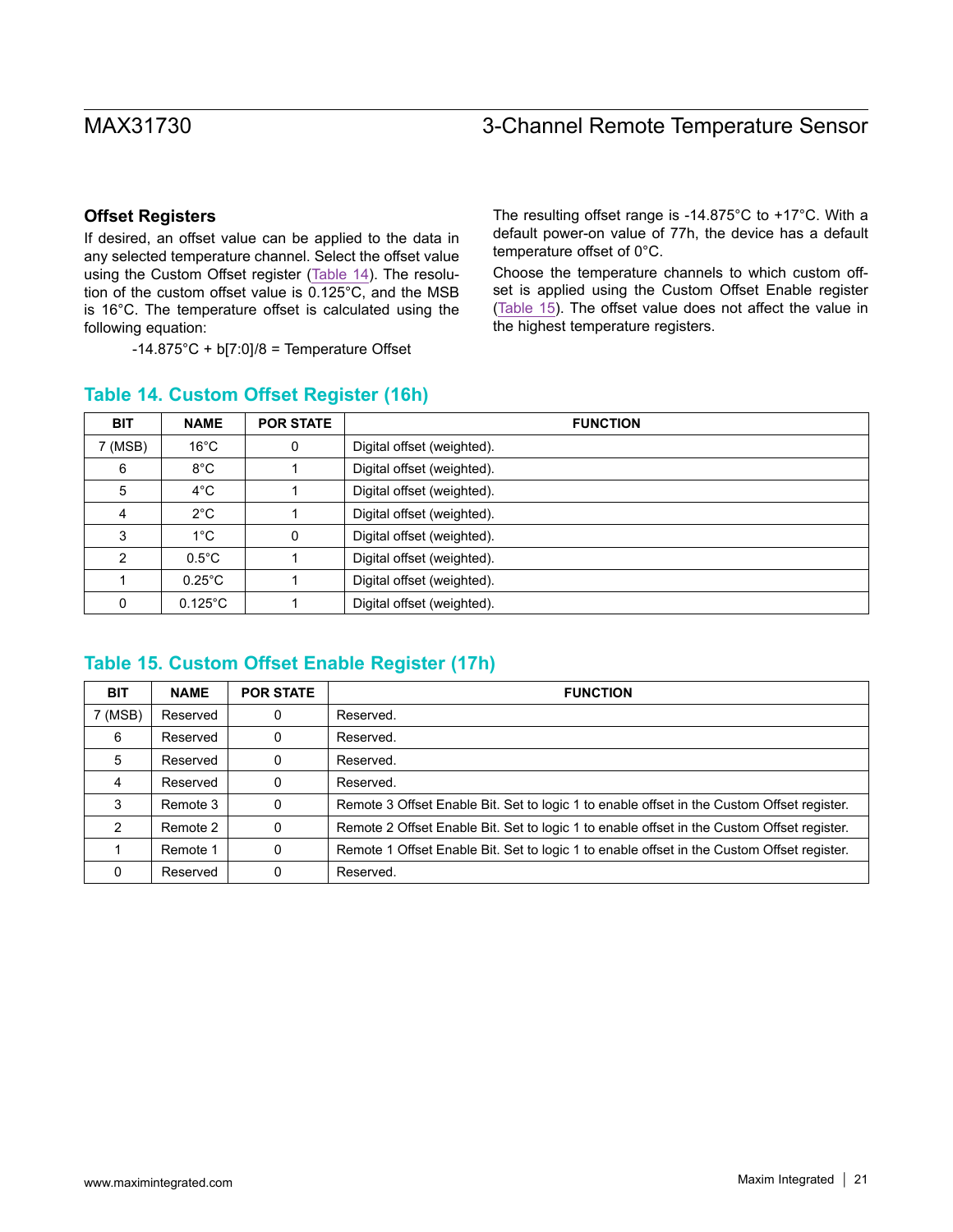# **Register Map**

| <b>REGISTER</b>                   | <b>ADDRESS</b><br>(HEX) | <b>POR</b><br><b>VALUE</b><br>(HEX) | <b>READ/</b><br><b>WRITE</b> | <b>DESCRIPTION</b>                                                                                                                                                                                |
|-----------------------------------|-------------------------|-------------------------------------|------------------------------|---------------------------------------------------------------------------------------------------------------------------------------------------------------------------------------------------|
| Local Temperature MSB             | 00                      | 00                                  | R.                           | Read local temperature MSB                                                                                                                                                                        |
| Local Temperature LSB             | 01                      | 00                                  | R.                           | Read local temperature LSB                                                                                                                                                                        |
| Remote 1 Temperature MSB          | 02                      | 00                                  | R                            | Read channel 1 remote temperature MSB                                                                                                                                                             |
| Remote 1 Temperature LSB          | 03                      | 00                                  | R                            | Read channel 1 remote temperature LSB                                                                                                                                                             |
| Remote 2 Temperature MSB          | 04                      | 00                                  | $\mathsf{R}$                 | Read channel 2 remote temperature MSB                                                                                                                                                             |
| Remote 2 Temperature LSB          | 05                      | 00                                  | R.                           | Read channel 2 remote temperature LSB                                                                                                                                                             |
| Remote 3 Temperature MSB          | 06                      | 00                                  | R.                           | Read channel 3 remote temperature MSB                                                                                                                                                             |
| Remote 3 Temperature LSB          | 07                      | 00                                  | R.                           | Read channel 3 remote temperature LSB                                                                                                                                                             |
| <b>Highest Temperature MSB</b>    | 10                      | 00                                  | $\mathsf{R}$                 | Highest current temperature value MSB. Value in highest<br>temperature register is the greater of all (temperature<br>channel value minus the channel reference temperature<br>value).            |
| <b>Highest Temperature LSB</b>    | 11                      | 00                                  | $\mathsf{R}$                 | Highest current temperature value LSB. Value in highest<br>temperature register is the greater of all (temperature<br>channel value minus the channel reference temperature<br>value).            |
| <b>Highest Temperature Enable</b> | 12                      | 0F                                  | R/W                          | Selects which channels are used in determining contents<br>of highest temperature registers.                                                                                                      |
| Configuration                     | 13                      | 10                                  | R/W                          | Standby, POR, timeout, extended range, comparator/<br>interrupt mode, one-shot, and filter.                                                                                                       |
| <b>Custom Ideality Factor</b>     | 14                      | 18                                  | R/W                          | Select a custom ideality factor for remote-sensing<br>diodes.                                                                                                                                     |
| <b>Custom Ideality Enable</b>     | 15                      | 00                                  | R/W                          | Select the nominal ideality (1.008) or the custom ideality<br>for each remote channel.                                                                                                            |
| <b>Custom Offset</b>              | 16                      | 77                                  | R/W                          | Select an offset value for temperature measurement.<br>The device default is -14.875°C, with a programmed<br>value of +14.875°C, which leaves a summed offset of<br>0°C default from factory/POR. |
| <b>Custom Offset Enable</b>       | 17                      | 00                                  | R/W                          | Enable/disable the custom offset temperature value for<br>each channel.                                                                                                                           |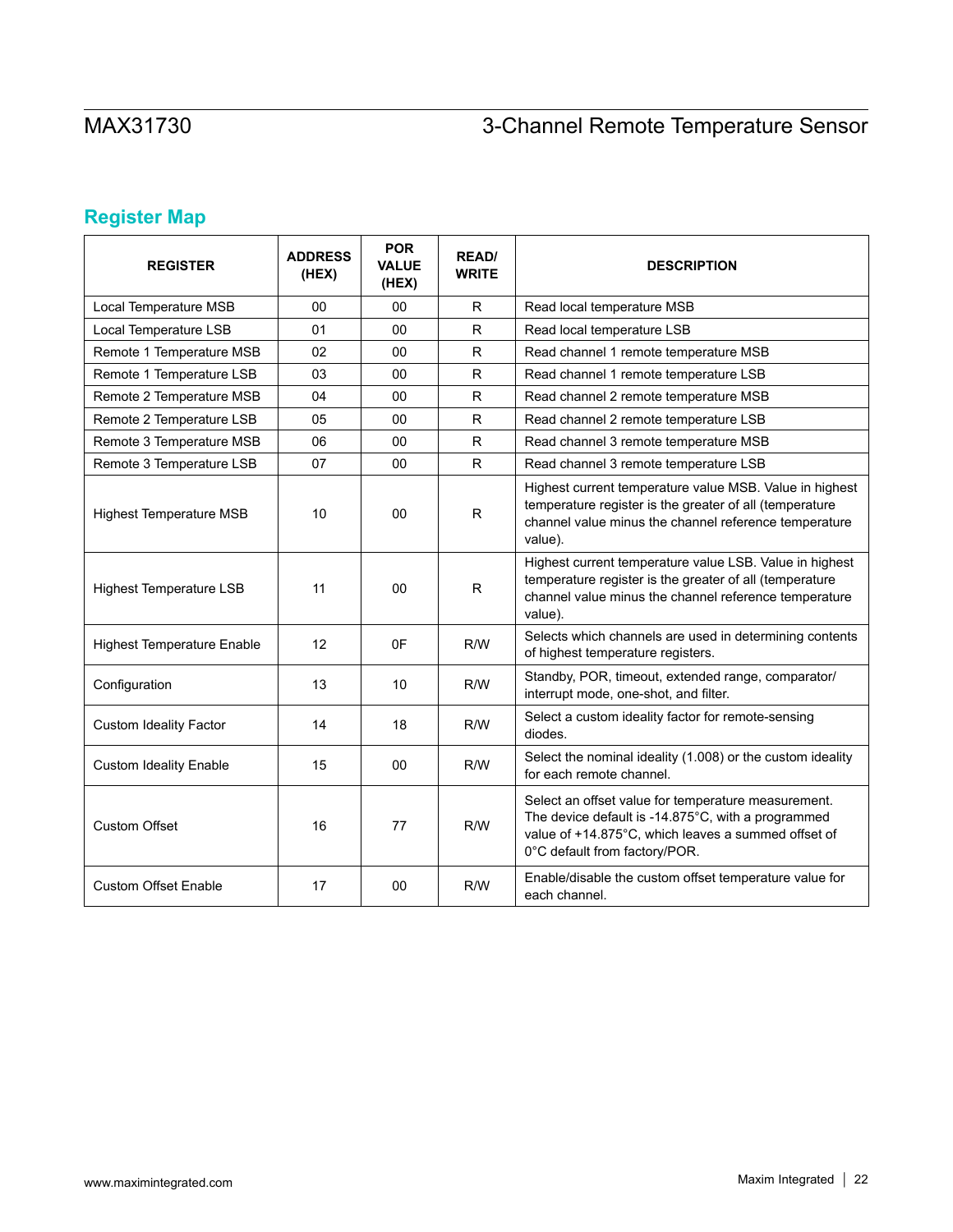# **Register Map (continued)**

| <b>REGISTER</b>                           | <b>ADDRESS</b><br>(HEX) | <b>POR</b><br><b>VALUE</b><br>(HEX) | <b>READ/</b><br><b>WRITE</b> | <b>DESCRIPTION</b>                                                                                          |
|-------------------------------------------|-------------------------|-------------------------------------|------------------------------|-------------------------------------------------------------------------------------------------------------|
| <b>Filter Enable</b>                      | 18                      | 00                                  | R/W                          | Enable/disable filter for each remote channel (should be<br>disabled when not in constant conversion mode). |
| <b>Beta Compensation</b><br>Enable        | 19                      | 00                                  | R/W                          | Enable/disable beta compensation for each remote<br>channel.                                                |
| Beta Value Channel 1                      | 1A                      | 00                                  | R                            | Contains the beta compensation value for channel 1.                                                         |
| Beta Value Channel 2                      | 1B                      | 00                                  | R.                           | Contains the beta compensation value for channel 2.                                                         |
| Beta Value Channel 3                      | 1C                      | 00                                  | $\mathsf{R}$                 | Contains the beta compensation value for channel 3.                                                         |
| Local Thermal High Limit<br><b>MSB</b>    | 20                      | 7F                                  | R/W                          | Read/write local thermal high-temperature threshold<br>limit MSB.                                           |
| Local Thermal High Limit<br><b>LSB</b>    | 21                      | 00                                  | R/W                          | Read/write local thermal high-temperature threshold<br>limit LSB.                                           |
| Remote 1 Thermal High<br>Limit MSB        | 22                      | 7F                                  | R/W                          | Read/write remote channel 1 thermal high-temperature<br>threshold limit MSB.                                |
| Remote 1 Thermal High<br>Limit LSB        | 23                      | 00                                  | R/W                          | Read/write remote channel 1 thermal high-temperature<br>threshold limit LSB.                                |
| Remote 2 Thermal High<br><b>Limit MSB</b> | 24                      | 7F                                  | R/W                          | Read/write remote channel 2 thermal high-temperature<br>threshold limit MSB.                                |
| Remote 2 Thermal High Limit<br><b>LSB</b> | 25                      | 00                                  | R/W                          | Read/write remote channel 2 thermal high-temperature<br>threshold limit LSB.                                |
| Remote 3 Thermal High Limit<br><b>MSB</b> | 26                      | 7F                                  | R/W                          | Read/write remote channel 3 thermal high-temperature<br>threshold limit MSB.                                |
| Remote 3 Thermal High Limit<br><b>LSB</b> | 27                      | 00                                  | R/W                          | Read/write remote channel 3 thermal high-temperature<br>threshold limit LSB.                                |
| Thermal Low Limit (All<br>Channels) MSB   | 30                      | C <sub>9</sub>                      | R/W                          | Read/write thermal low-temperature threshold MSB<br>(shared by all channels).                               |
| Thermal Low Limit (All<br>Channels) LSB   | 31                      | 00                                  | R/W                          | Read/write thermal low-temperature threshold LSB<br>(shared by all channels).                               |
| Thermal Status, High<br>Temperature       | 32                      | 00                                  | R                            | Read the high-temperature thermal status for each<br>channel.                                               |
| Thermal Status, Low<br>Temperature        | 33                      | 00                                  | R.                           | Read the low-temperature thermal status for each<br>channel.                                                |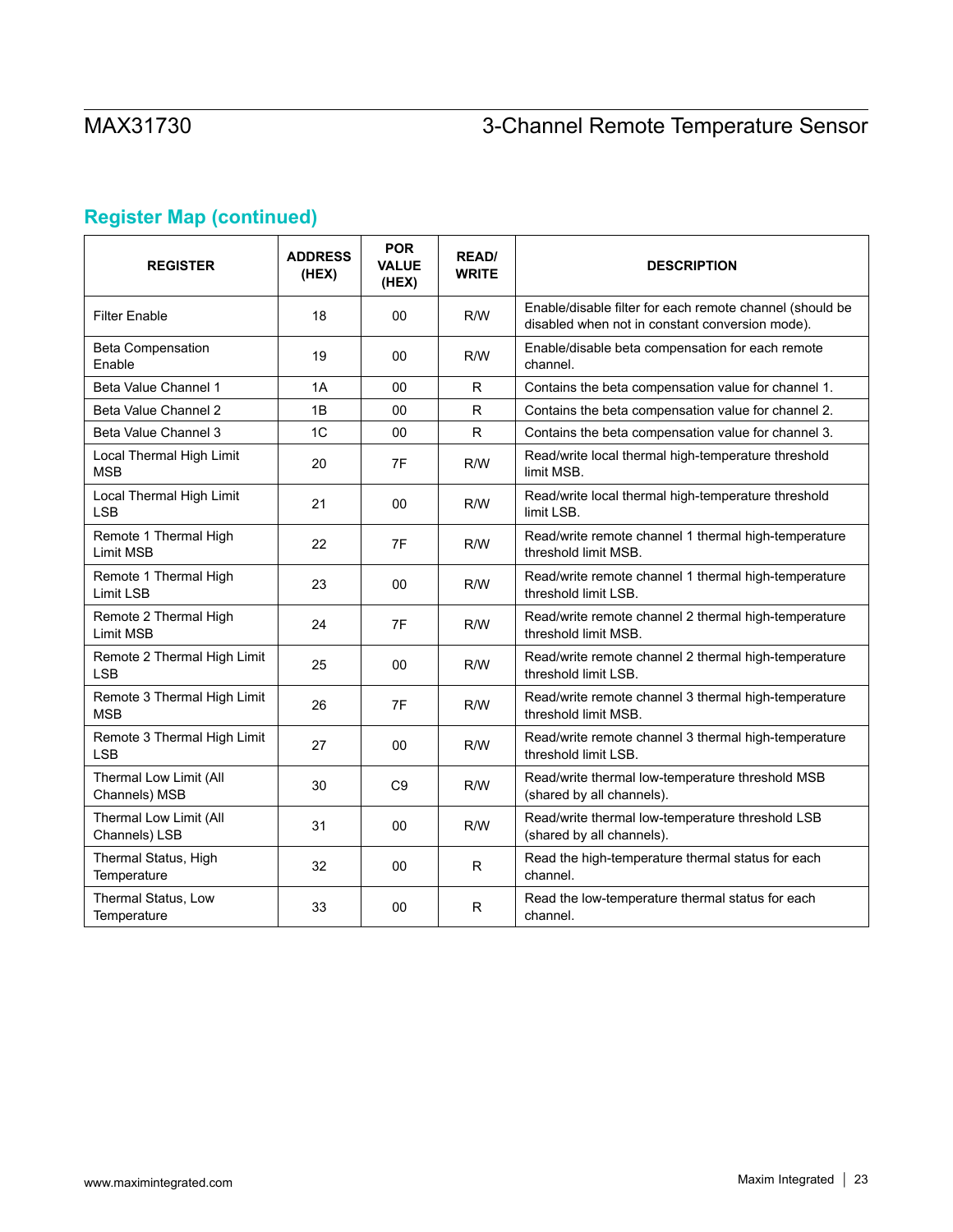# **Register Map (continued)**

| <b>REGISTER</b>                              | <b>ADDRESS</b><br>(HEX) | <b>POR</b><br><b>VALUE</b><br>(HEX) | <b>RFAD</b><br><b>WRITE</b> | <b>DESCRIPTION</b>                                                                                             |
|----------------------------------------------|-------------------------|-------------------------------------|-----------------------------|----------------------------------------------------------------------------------------------------------------|
| <b>THERM Mask</b>                            | 34                      | 00                                  | R/W                         | Mask faults from asserting the THERM pin for each<br>channel.                                                  |
| <b>Temperature Channel Enable</b>            | 35                      | 0F                                  | R/W                         | Read/write temperature channel enable.                                                                         |
| Diode Fault Status                           | 36                      | 00                                  | R.                          | Read diode fault status for each channel.                                                                      |
| Local Reference Temperature<br><b>MSB</b>    | 40                      | 00                                  | R/W                         | MSB of local reference temperature for determining<br>content of the highest temperature registers.            |
| Local Reference Temperature<br><b>LSB</b>    | 41                      | 00                                  | R/W                         | LSB of local reference temperature for determining<br>content of the highest temperature registers.            |
| Remote 1 Reference<br><b>Temperature MSB</b> | 42                      | 00                                  | R/W                         | MSB of remote channel 1 reference temperature for<br>determining content of the highest temperature registers. |
| Remote 1 Reference<br><b>Temperature LSB</b> | 43                      | 00                                  | R/W                         | LSB of remote channel 1 reference temperature for<br>determining content of the highest temperature registers. |
| Remote 2 Reference<br><b>Temperature MSB</b> | 44                      | 00                                  | R/W                         | MSB of remote channel 2 reference temperature for<br>determining content of the highest temperature registers. |
| Remote 2 Reference<br><b>Temperature LSB</b> | 45                      | 00                                  | R/W                         | LSB of remote channel 2 reference temperature for<br>determining content of the highest temperature registers. |
| Remote 3 Reference<br><b>Temperature MSB</b> | 46                      | 00                                  | R/W                         | MSB of remote channel 3 reference temperature for<br>determining content of the highest temperature registers. |
| Remote 3 Reference<br><b>Temperature LSB</b> | 47                      | 00                                  | R/W                         | LSB of remote channel 3 reference temperature for<br>determining content of the highest temperature registers. |
| Manufacturer ID                              | 50                      | 4D                                  | R.                          | Read manufacturer ID.                                                                                          |
| <b>Revision Code</b>                         | 51                      | 01                                  | R.                          | Read die revision.                                                                                             |

## **Register 00h: Local Temperature MSB**

| <b>Factory Default Value:</b> | 00h            |
|-------------------------------|----------------|
| Memory Type:                  | SRAM, Volatile |

00h

| <b>Memory Access</b> |                 | ĸ               |                 |                 |                 |                 |                |                |
|----------------------|-----------------|-----------------|-----------------|-----------------|-----------------|-----------------|----------------|----------------|
| 00h                  | D <sub>15</sub> | D <sub>14</sub> | D <sub>13</sub> | D <sub>12</sub> | D <sub>11</sub> | D <sub>10</sub> | D <sub>9</sub> | D <sub>8</sub> |
| $^{\circ}$<br>◡      | Sign            | 26              | 25              | 2 <sup>4</sup>  | 23              | 2 <sup>2</sup>  | 2 <sup>1</sup> | 2 <sup>0</sup> |
|                      | Bit 7           |                 |                 |                 |                 |                 |                | Bit 0          |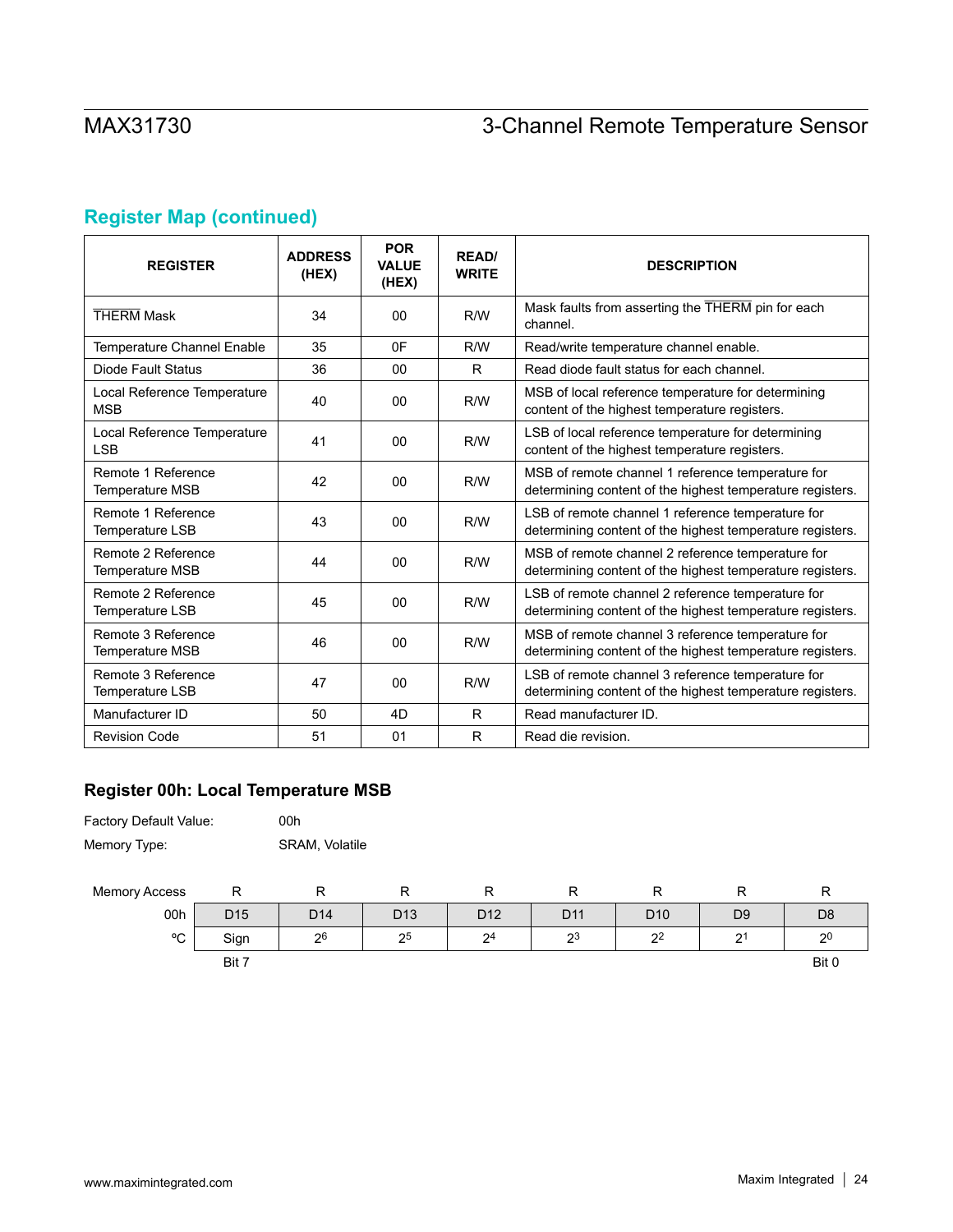### **Register 01h: Local Temperature LSB**

| Factory Default Value: | 00h            |
|------------------------|----------------|
| Memory Type:           | SRAM, Volatile |

| <b>Memory Access</b> |                                      |                |                     |                     |                | -              |    |                |
|----------------------|--------------------------------------|----------------|---------------------|---------------------|----------------|----------------|----|----------------|
| 01h                  | ، ب                                  | D <sub>6</sub> | D <sub>5</sub>      | D <sub>4</sub>      | D <sub>3</sub> | D <sub>2</sub> | D1 | D <sub>0</sub> |
| °C                   | $\sim$<br>$\overline{ }$<br><u>.</u> | $2 - 2$        | $2 - 3$<br><u>.</u> | $2 - 4$<br><u>_</u> |                |                |    |                |
|                      | Bit 7                                |                |                     |                     |                |                |    | Bit 0          |

### **Register 02h: Remote 1 Temperature MSB**

| <b>Factory Default Value:</b> | 00h                   |
|-------------------------------|-----------------------|
| Memory Type:                  | <b>SRAM, Volatile</b> |

| <b>Memory Access</b> |                 |                 |                 |                |                 |                 |                |                |
|----------------------|-----------------|-----------------|-----------------|----------------|-----------------|-----------------|----------------|----------------|
| 02h                  | D <sub>15</sub> | D <sub>14</sub> | D <sub>13</sub> | D12            | D <sub>11</sub> | D <sub>10</sub> | D <sub>9</sub> | D <sub>8</sub> |
| $\sim$<br>ັ          | Sign            | 26              | 25              | 2 <sup>4</sup> | 23              | 2 <sup>2</sup>  | n.<br>-        | 2 <sup>0</sup> |
|                      | Bit 7           |                 |                 |                |                 |                 |                | Bit 0          |

### **Register 03h: Remote 1 Temperature LSB**

| Factory Default Value: | 00h                   |
|------------------------|-----------------------|
| Memory Type:           | <b>SRAM, Volatile</b> |

| <b>Memory Access</b> | ''             | . .            | . .            |                |                |                |                |                |
|----------------------|----------------|----------------|----------------|----------------|----------------|----------------|----------------|----------------|
| 03h                  | D <sub>7</sub> | D <sub>6</sub> | D <sub>5</sub> | D <sub>4</sub> | D <sub>3</sub> | D <sub>2</sub> | D <sup>1</sup> | D <sub>C</sub> |
| $\circ$<br>◡         | ົ              | $2 - 2$        | $2 - 3$        | $2 - 4$        |                |                |                |                |
|                      | Bit 7          |                |                |                |                |                |                | Bit 0          |

### **Register 04h: Remote 2 Temperature MSB**

| <b>Factory Default Value:</b> | 00h            |
|-------------------------------|----------------|
| Memory Type:                  | SRAM, Volatile |

| <b>Memory Access</b> |                 |                 |                 | г               |                 |                 |                |                |
|----------------------|-----------------|-----------------|-----------------|-----------------|-----------------|-----------------|----------------|----------------|
| 04h                  | D <sub>15</sub> | D <sub>14</sub> | D <sub>13</sub> | D <sub>12</sub> | D <sub>11</sub> | D <sub>10</sub> | D <sub>9</sub> | D <sub>8</sub> |
| $\sim$<br>◡          | Sign            | 26              | 25              | 2 <sup>4</sup>  | 2 <sup>3</sup>  | 2 <sup>2</sup>  | $2^{\circ}$    | 2 <sup>0</sup> |
|                      | Bit 7           |                 |                 |                 |                 |                 |                | Bit 0          |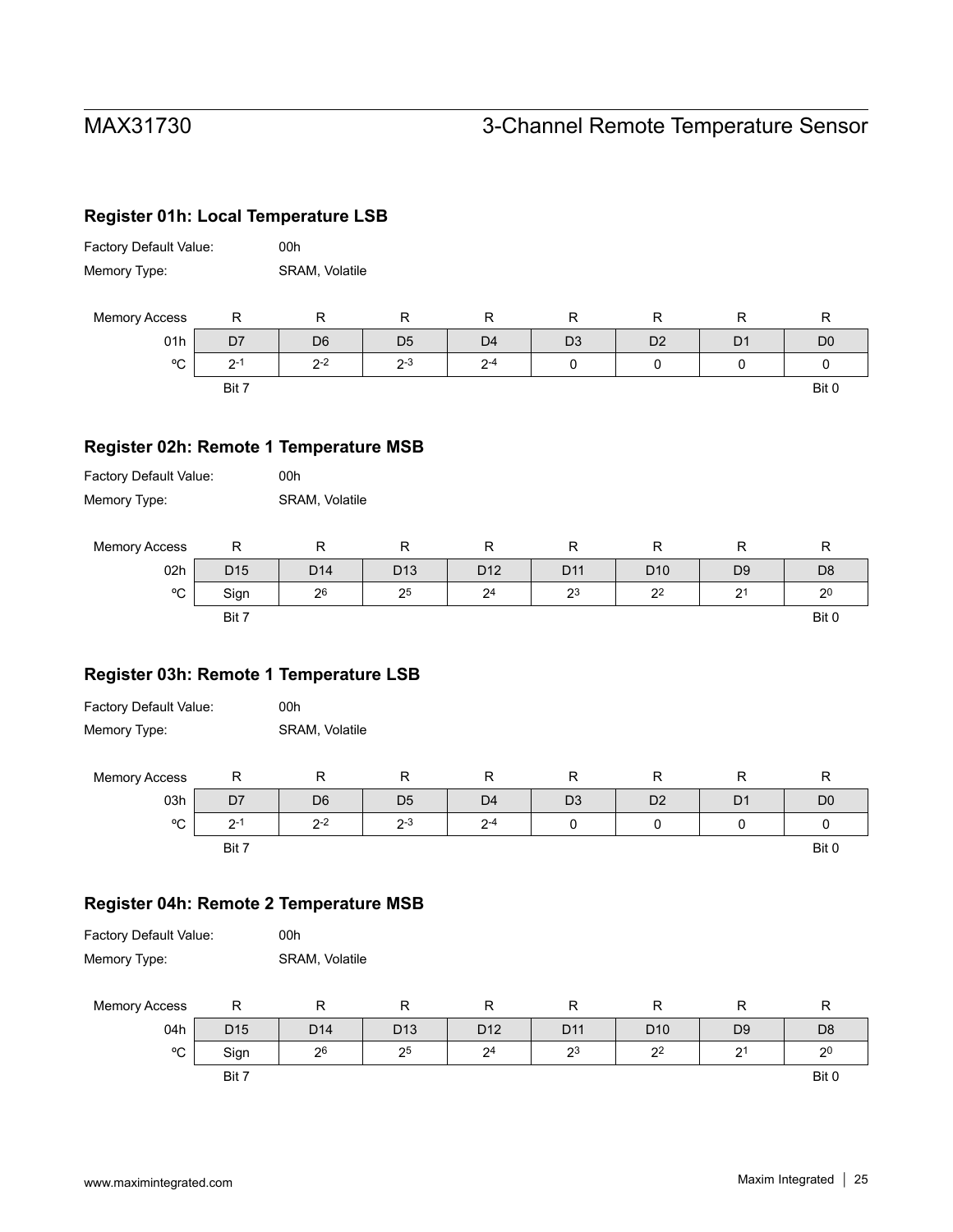### **Register 05h: Remote 2 Temperature LSB**

| Factory Default Value: | 00h                   |
|------------------------|-----------------------|
| Memory Type:           | <b>SRAM, Volatile</b> |

| <b>Memory Access</b> | . .   |                     | ĸ              |                | . .            |                |    |                |
|----------------------|-------|---------------------|----------------|----------------|----------------|----------------|----|----------------|
| 05h                  | D7    | D <sub>6</sub>      | D <sub>5</sub> | D <sub>4</sub> | D <sub>3</sub> | D <sub>2</sub> | D1 | D <sub>0</sub> |
| $\sim$<br>◡          | つ- 、  | $2 - 2$<br><u>.</u> | $2 - 3$        | $2 - 4$        |                |                |    |                |
|                      | Bit 7 |                     |                |                |                |                |    | Bit 0          |

### **Register 06h: Remote 3 Temperature MSB**

| <b>Factory Default Value:</b> | 00h                   |
|-------------------------------|-----------------------|
| Memory Type:                  | <b>SRAM, Volatile</b> |

| <b>Memory Access</b> |                 | ĸ               |                 |                 |                 |                 |                |                |
|----------------------|-----------------|-----------------|-----------------|-----------------|-----------------|-----------------|----------------|----------------|
| 06h                  | D <sub>15</sub> | D <sub>14</sub> | D <sub>13</sub> | D <sub>12</sub> | D <sub>11</sub> | D <sub>10</sub> | D <sub>9</sub> | D <sub>8</sub> |
| $\circ$<br>◡         | Sign            | 26              | 25              | 2 <sup>4</sup>  | 2 <sup>3</sup>  | 2 <sup>2</sup>  | っ<br>∼         | 2 <sup>0</sup> |
|                      | Bit 7           |                 |                 |                 |                 |                 |                | Bit 0          |

### **Register 07h: Remote 3 Temperature LSB**

| Factory Default Value: | 00h                   |
|------------------------|-----------------------|
| Memory Type:           | <b>SRAM, Volatile</b> |

| <b>Memory Access</b> |        |                |                     |                |                |                |                |                |
|----------------------|--------|----------------|---------------------|----------------|----------------|----------------|----------------|----------------|
| 07h                  | D7     | D <sub>6</sub> | D <sub>5</sub>      | D <sub>4</sub> | D <sub>3</sub> | D <sub>2</sub> | D <sub>1</sub> | D <sub>C</sub> |
| $\circ$<br>ັ         | $\sim$ | $2 - 2$<br>-   | $2 - 3$<br><u>.</u> | $2 - 4$        |                |                |                |                |
|                      | Bit 7  |                |                     |                |                |                |                | Bit 0          |

### **Register 10h: Highest Temperature MSB**

| <b>Factory Default Value:</b> | 00h            |
|-------------------------------|----------------|
| Memory Type:                  | SRAM, Volatile |

| <b>Memory Access</b> | ''              |                 |                 |                 |                 |                 |                  |                |
|----------------------|-----------------|-----------------|-----------------|-----------------|-----------------|-----------------|------------------|----------------|
| 10h                  | D <sub>15</sub> | D <sub>14</sub> | D <sub>13</sub> | D <sub>12</sub> | D <sub>11</sub> | D <sub>10</sub> | D <sub>9</sub>   | D <sub>8</sub> |
| $\circ$<br>◡         | Sign            | 26              | 25              | 2 <sup>4</sup>  | 2 <sup>3</sup>  | 2 <sup>2</sup>  | n1<br>$\epsilon$ | 2 <sup>0</sup> |
|                      | Bit 7           |                 |                 |                 |                 |                 |                  | Bit 0          |

Highest current temperature value MSB. Value in the highest temperature register is the greater of all (the temperature channel value minus the channel reference temperature value).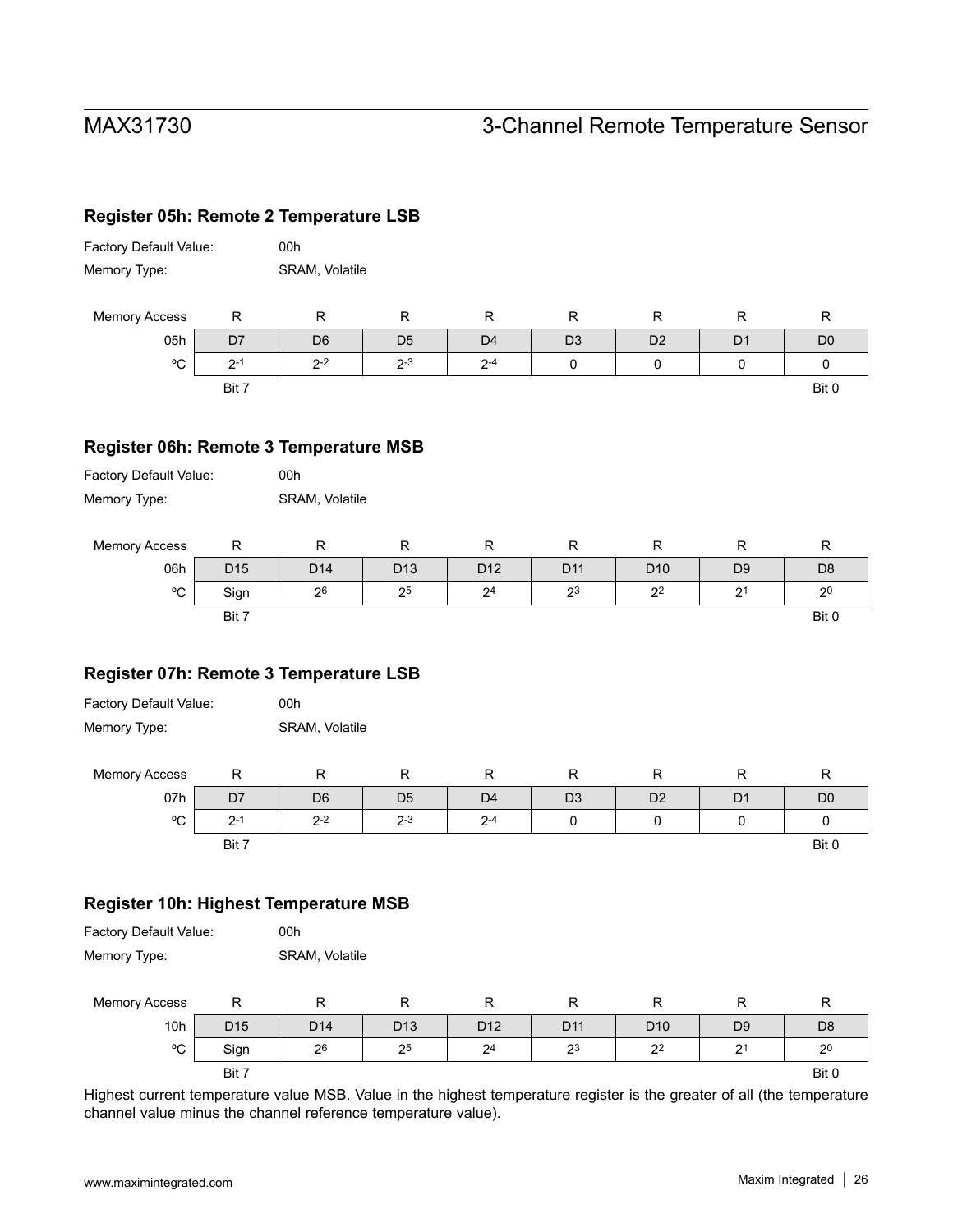### **Register 11h: Highest Temperature LSB**

| <b>Factory Default Value:</b> | 00h                   |
|-------------------------------|-----------------------|
| Memory Type:                  | <b>SRAM, Volatile</b> |

| <b>Memory Access</b> |       |                |                |                |                |                |    |                |
|----------------------|-------|----------------|----------------|----------------|----------------|----------------|----|----------------|
| 11h                  | D7    | D <sub>6</sub> | D <sub>5</sub> | D <sub>4</sub> | D <sub>3</sub> | D <sub>2</sub> | D. | D <sub>C</sub> |
| $\sim$<br>◡          | ົດ-   | $2 - 2$        | $2 - 3$        | $2 - 4$        |                |                |    |                |
|                      | Bit 7 |                |                |                |                |                |    | Bit 0          |

Highest current temperature value LSB. Value in the highest temperature register will be the greater of all (the temperature channel value minus the channel reference temperature value).

### **Register 12h: Highest Temperature Enable**

| <b>Factory Default Value:</b> | 0Fh                   |
|-------------------------------|-----------------------|
| Memory Type:                  | <b>SRAM, Volatile</b> |

| <b>Memory Access</b> | R/W      | R/W      | R/W      | R/W      | R/W      | R/W      | R/W      | R/W   |
|----------------------|----------|----------|----------|----------|----------|----------|----------|-------|
| 12h                  | Reserved | Reserved | Reserved | Reserved | Remote 3 | Remote 2 | Remote 1 | _ocal |
|                      | Bit 7    |          |          |          |          |          |          | Bit 0 |

| Bit 7 | Reserved | Powers on with a value of 0.                                                                                                                                                                               |
|-------|----------|------------------------------------------------------------------------------------------------------------------------------------------------------------------------------------------------------------|
| Bit 6 | Reserved | Powers on with a value of 0.                                                                                                                                                                               |
| Bit 5 | Reserved | Powers on with a value of 0.                                                                                                                                                                               |
| Bit 4 | Reserved | Powers on with a value of 0.                                                                                                                                                                               |
| Bit 3 | Remote 3 | Channel 3 Highest Temperature Select Bit.<br>$0 = Do$ not use channel 3 in determining the highest temperature.<br>1 = Use channel 3 in determining the highest temperature (default).                     |
| Bit 2 | Remote 2 | Channel 2 Highest Temperature Select Bit.<br>$0 = Do$ not use channel 2 in determining the highest temperature.<br>1 = Use channel 2 in determining the highest temperature (default).                     |
| Bit 1 | Remote 1 | Channel 1 Highest Temperature Select Bit.<br>$0 = Do$ not use channel 1 in determining the highest temperature.<br>$1 =$ Use channel 1 in determining the highest temperature (default).                   |
| Bit 0 | Local    | Local Channel Highest Temperature Select Bit.<br>$0 = Do$ not use the local channel in determining the highest temperature.<br>1 = Use the local channel in determining the highest temperature (default). |

Selects which channels are used in determining the contents of the highest temperature register.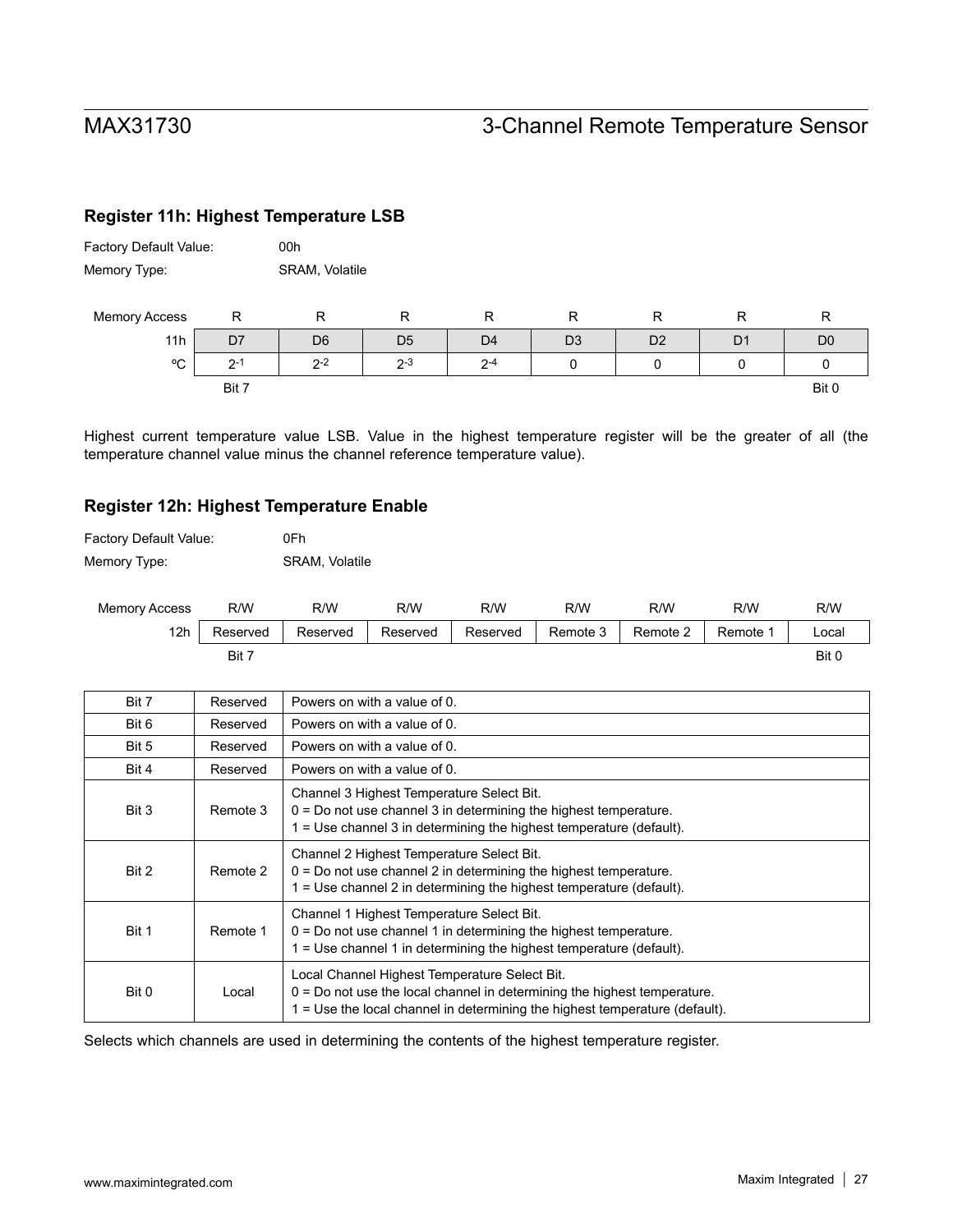## **Register 13h: Configuration**

| <b>Factory Default Value:</b> | 10h                   |
|-------------------------------|-----------------------|
| Memory Type:                  | <b>SRAM, Volatile</b> |

| Memory Access | R/W         | R/W        | R/W            | R/W                       | R/W                          | R/W                          | R/W      | R/W        |
|---------------|-------------|------------|----------------|---------------------------|------------------------------|------------------------------|----------|------------|
| 13h           | <b>STOP</b> | <b>POR</b> | <b>TIMEOUT</b> | INTERRUPT /<br>COMPARATOR | <b>FAULT</b><br><b>QUEUE</b> | <b>FAULT</b><br><b>QUEUE</b> | EXTRANGE | l one shot |
|               | Bit 7       |            |                |                           |                              |                              |          | Bit 0      |

| Bit 7 | <b>STOP</b>                     | Standby-Mode Control Bit. Setting STOP to 1 disables the ADC and reduces supply current<br>to $2.5\mu$ A.<br>$0 = ADC$ enabled (default).<br>$1 = ADC$ disabled.                                                                                                         |
|-------|---------------------------------|--------------------------------------------------------------------------------------------------------------------------------------------------------------------------------------------------------------------------------------------------------------------------|
| Bit 6 | <b>POR</b>                      | Power-On-Reset Bit. Write this bit to logic 1 to enter the power-on state. This bit is self-<br>clearing. Power-on default value is 0.                                                                                                                                   |
| Bit 5 | <b>TIMEOUT</b>                  | Timeout Enable Bit. Set to logic 0 to enable SMBus timeout.<br>$0 =$ SMBus timeout enabled (default).<br>$1 =$ SMBus timeout disabled.                                                                                                                                   |
| Bit 4 | INTERRUPT/<br><b>COMPARATOR</b> | Interrupt/Comparator Mode-Select Bit.<br>$0 =$ Interrupt mode.<br>$1 =$ Comparator mode (default).                                                                                                                                                                       |
| Bit 3 | <b>FAULT QUEUE</b>              | Selects the number of consecutive faults needed to assert a thermal fault.<br>$00 = 1$ (default)<br>$01 = 2$<br>$10 = 4$                                                                                                                                                 |
| Bit 2 |                                 | $11 = 6$                                                                                                                                                                                                                                                                 |
| Bit 1 | <b>FXTRANGF</b>                 | Extended-Range Enable Bit.<br>$0 = Set$ maximum reportable temperature value to +127.9375°C (default).<br>1 = Set maximum reportable temperature value to +191.9375°C.                                                                                                   |
| Bit 0 | ONE SHOT                        | Default state is 0. Write this bit to a 1 to initiate a single cycle of temperature conversions.<br>All other bits in the Configuration register are ignored. After the conversion, the bit<br>automatically resets to 0. ONE SHOT can only be enabled within stop mode. |

### **Register 14h: Customer Ideality Factor**

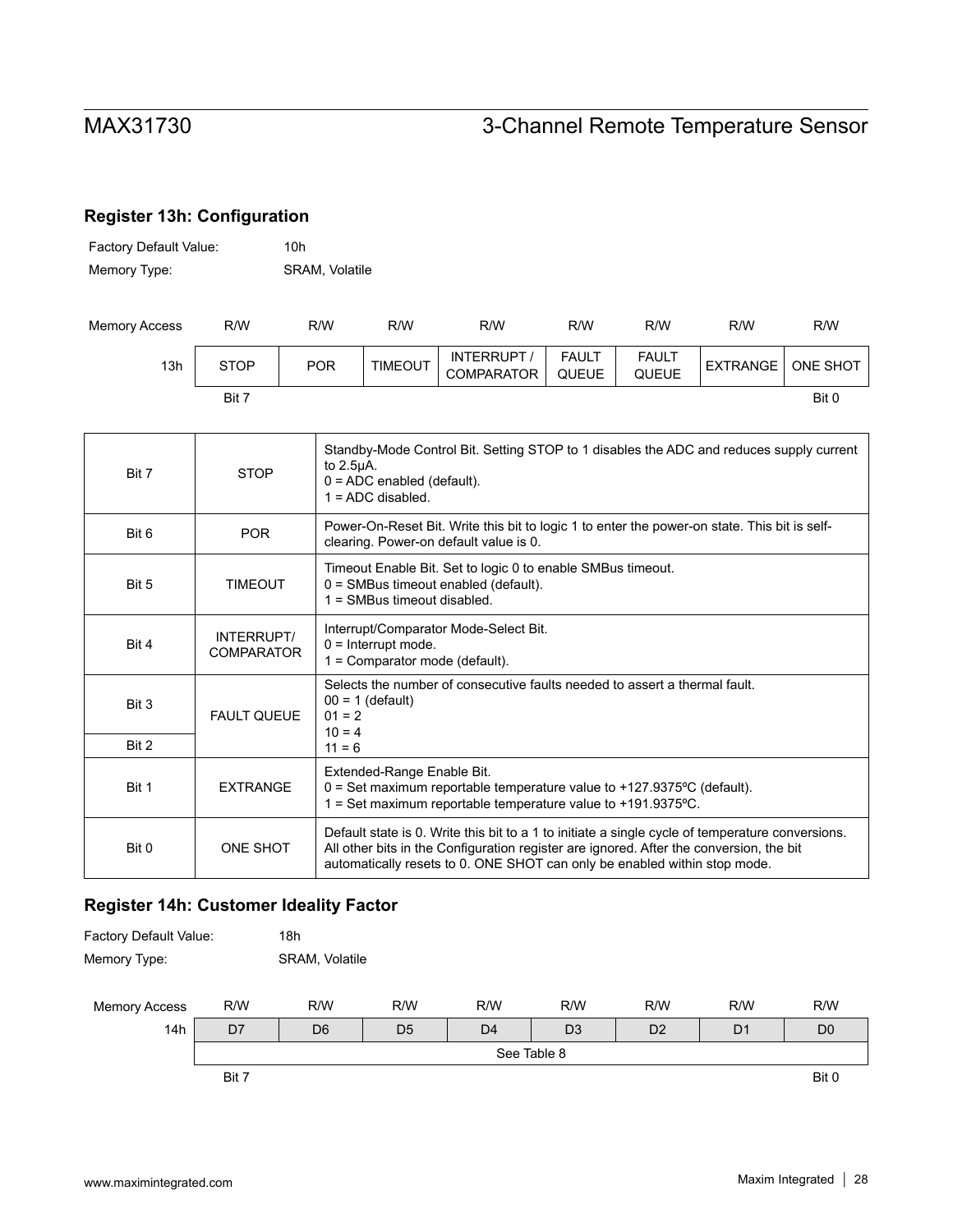### **Register 15h: Custom Ideality Enable**

| <b>Factory Default Value:</b> | 00h                   |
|-------------------------------|-----------------------|
| Memory Type:                  | <b>SRAM, Volatile</b> |

| <b>Memory Access</b> | N/A      | N/A      | N/A      | N/A      | R/W      | R/W      | R/W      | N/A      |
|----------------------|----------|----------|----------|----------|----------|----------|----------|----------|
| 15h                  | Reserved | Reserved | Reserved | Reserved | Remote 3 | Remote 2 | Remote 1 | Reserved |
|                      | Bit 7    |          |          |          |          |          |          | Bit 0    |

| Bit 7 | Reserved | Reserved.                                                                                                                                                                                  |
|-------|----------|--------------------------------------------------------------------------------------------------------------------------------------------------------------------------------------------|
| Bit 6 | Reserved | Reserved.                                                                                                                                                                                  |
| Bit 5 | Reserved | Reserved.                                                                                                                                                                                  |
| Bit 4 | Reserved | Reserved.                                                                                                                                                                                  |
| Bit 3 | Remote 3 | Channel 3 Remote-Diode Ideality Enable Bit.<br>$0 = Sets$ ideality factor to 1.008 (default).<br>1 = Sets the ideality factor to the value from the Custom Ideality Factor register (14h). |
| Bit 2 | Remote 2 | Channel 2 Remote-Diode Ideality Enable Bit.<br>$0 = Sets$ ideality factor to 1.008 (default).<br>= Sets the ideality factor to the value from the Custom Ideality Factor register (14h).   |
| Bit 1 | Remote 1 | Channel 1 Remote-Diode Ideality Enable Bit.<br>$0 = Sets$ ideality factor to 1.008 (default).<br>= Sets the ideality factor to the value from the Custom Ideality Factor register (14h).   |
| Bit 0 | Reserved | Reserved.                                                                                                                                                                                  |

### **Register 16h: Custom Offset**

| <b>Factory Default Value:</b> | 77h            |
|-------------------------------|----------------|
| Memory Type:                  | SRAM, Volatile |

| <b>Memory Access</b> | R/W            | R/W            | R/W            | R/W            | R/W            | R/W            | R/W   | R/W            |
|----------------------|----------------|----------------|----------------|----------------|----------------|----------------|-------|----------------|
| 16h                  | D7             | D <sub>6</sub> | D <sub>5</sub> | D <sub>4</sub> | D <sub>3</sub> | D <sub>2</sub> | D1    | D <sub>0</sub> |
| $\sim$<br>ັ          | 2 <sup>4</sup> | 23             | 2 <sup>2</sup> | 21<br>ı        | 2 <sup>0</sup> | 2٠             | $2-2$ | $2 - 3$        |
|                      | Bit 7          |                |                |                |                |                |       | Bit 0          |

The temperature offset is calculated using the following equation:

 $-14.875^{\circ}$ C + b[7:0]/8 = temperature offset

The resulting offset range is -14.875°C to +17°C. With a default power-on value of 77h, the device has a default temperature offset of 0°C.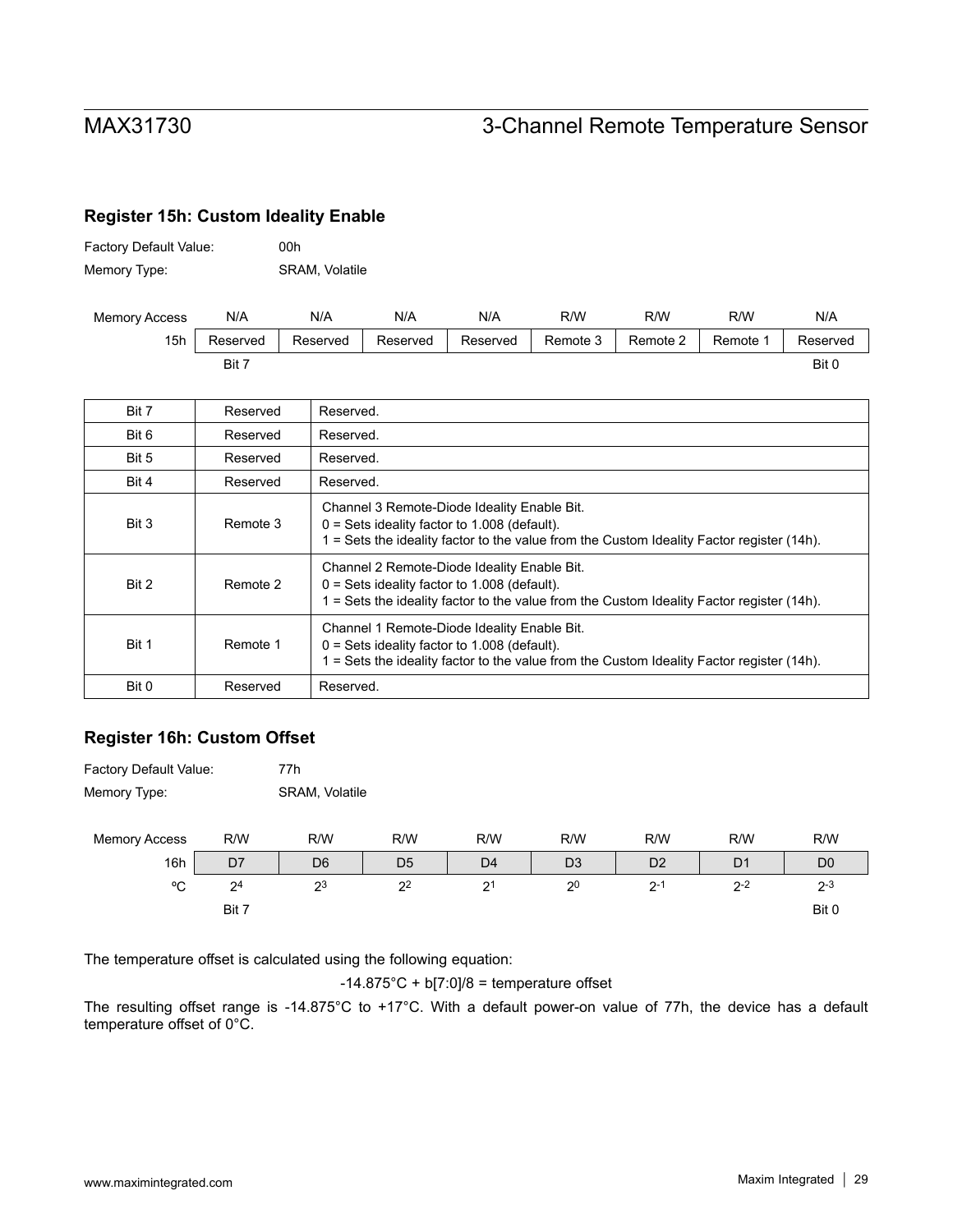### **Register 17h: Custom Offset Enable**

| Factory Default Value: | 00h                   |
|------------------------|-----------------------|
| Memory Type:           | <b>SRAM, Volatile</b> |

| <b>Memory Access</b> | N/A      | N/A      | N/A      | N/A      | R/W      | R/W      | R/W    | N/A      |
|----------------------|----------|----------|----------|----------|----------|----------|--------|----------|
| 17h                  | Reserved | Reserved | Reserved | Reserved | Remote 3 | Remote 2 | Remote | Reserved |
|                      | Bit      |          |          |          |          |          |        | Bit 0    |

| Bit 7 | Reserved | Reserved.                                                                                           |
|-------|----------|-----------------------------------------------------------------------------------------------------|
| Bit 6 | Reserved | Reserved.                                                                                           |
| Bit 5 | Reserved | Reserved.                                                                                           |
| Bit 4 | Reserved | Reserved.                                                                                           |
| Bit 3 | Remote 3 | Remote Channel 3 Offset Enable Bit:<br>$0 =$ Offset not enabled (default).<br>$1 =$ Offset enabled. |
| Bit 2 | Remote 2 | Remote Channel 2 Offset Enable Bit:<br>$0 =$ Offset not enabled (default).<br>$1 =$ Offset enabled. |
| Bit 1 | Remote 1 | Remote Channel 1 Offset Enable Bit:<br>$0 =$ Offset not enabled (default).<br>$1 =$ Offset enabled. |
| Bit 0 | Reserved | Reserved.                                                                                           |

Selects the temperature channels to which the custom offset is applied. The offset value does not affect the value in the highest temperature register.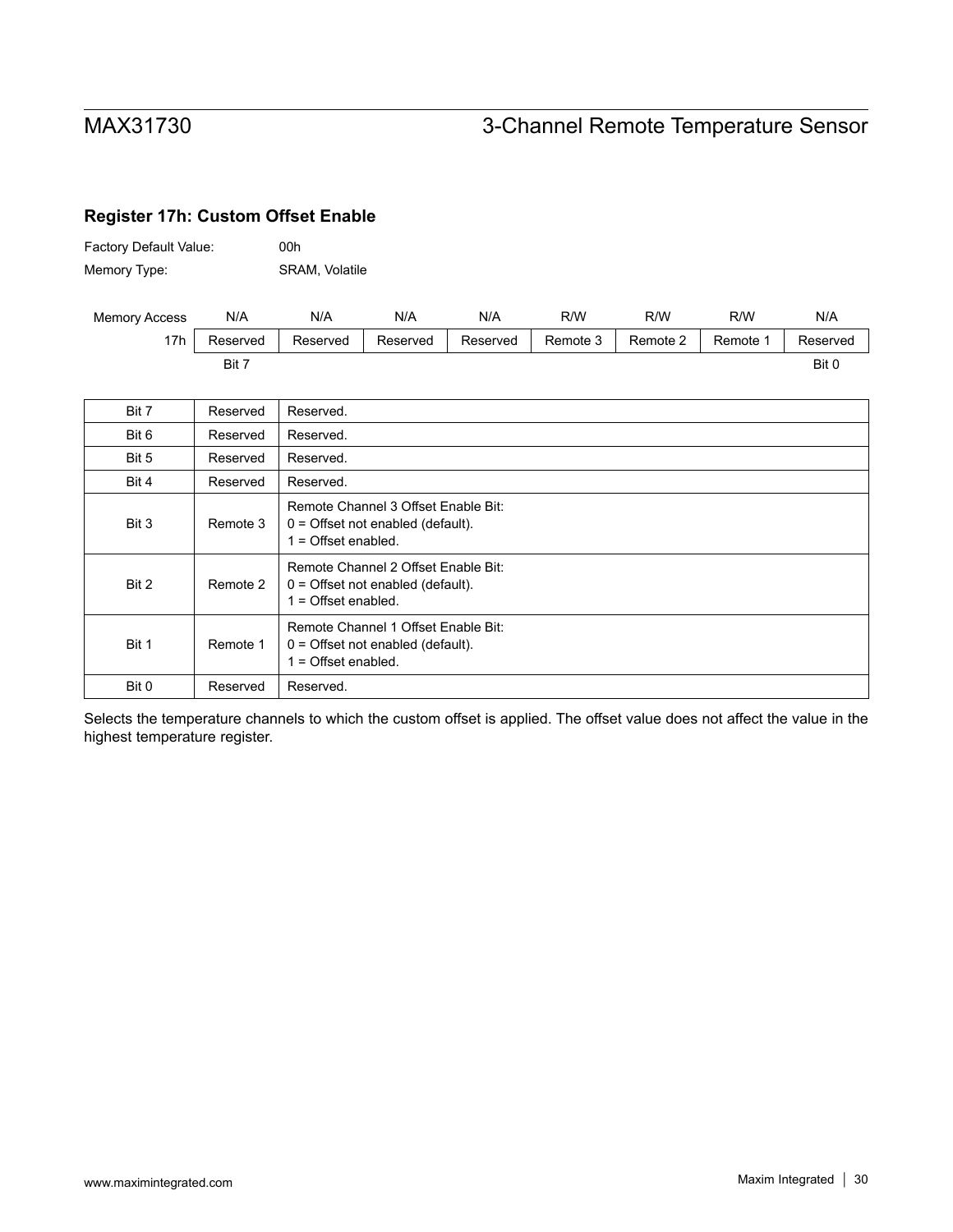## **Register 18h: Filter Enable**

| Factory Default Value: | 00h            |
|------------------------|----------------|
| Memory Type:           | SRAM, Volatile |

| <b>Memory Access</b> | N/A      | N/A      | N/A      | N/A      | R/W      | R/W      | R/W      | N/A      |
|----------------------|----------|----------|----------|----------|----------|----------|----------|----------|
| 1Ch                  | Reserved | Reserved | Reserved | Reserved | Remote 3 | Remote 2 | Remote 1 | Reserved |
|                      | Bit 7    |          |          |          |          |          |          | Bit C    |

| Bit 7 | Reserved | Reserved.                                                                                                         |
|-------|----------|-------------------------------------------------------------------------------------------------------------------|
| Bit 6 | Reserved | Reserved.                                                                                                         |
| Bit 5 | Reserved | Reserved.                                                                                                         |
| Bit 4 | Reserved | Reserved.                                                                                                         |
| Bit 3 | Remote 3 | Channel 3 Noise Filter Select Bit.<br>$0 =$ Noise filtering disabled (default).<br>1 = Noise filtering enabled.   |
| Bit 2 | Remote 2 | Channel 2 Noise Filter Select Bit.<br>$0 =$ Noise filtering disabled (default).<br>$1 =$ Noise filtering enabled. |
| Bit 1 | Remote 1 | Channel 1 Noise Filter Select Bit.<br>$0 =$ Noise filtering disabled (default).<br>$1 =$ Noise filtering enabled. |
| Bit 0 | Reserved | Reserved.                                                                                                         |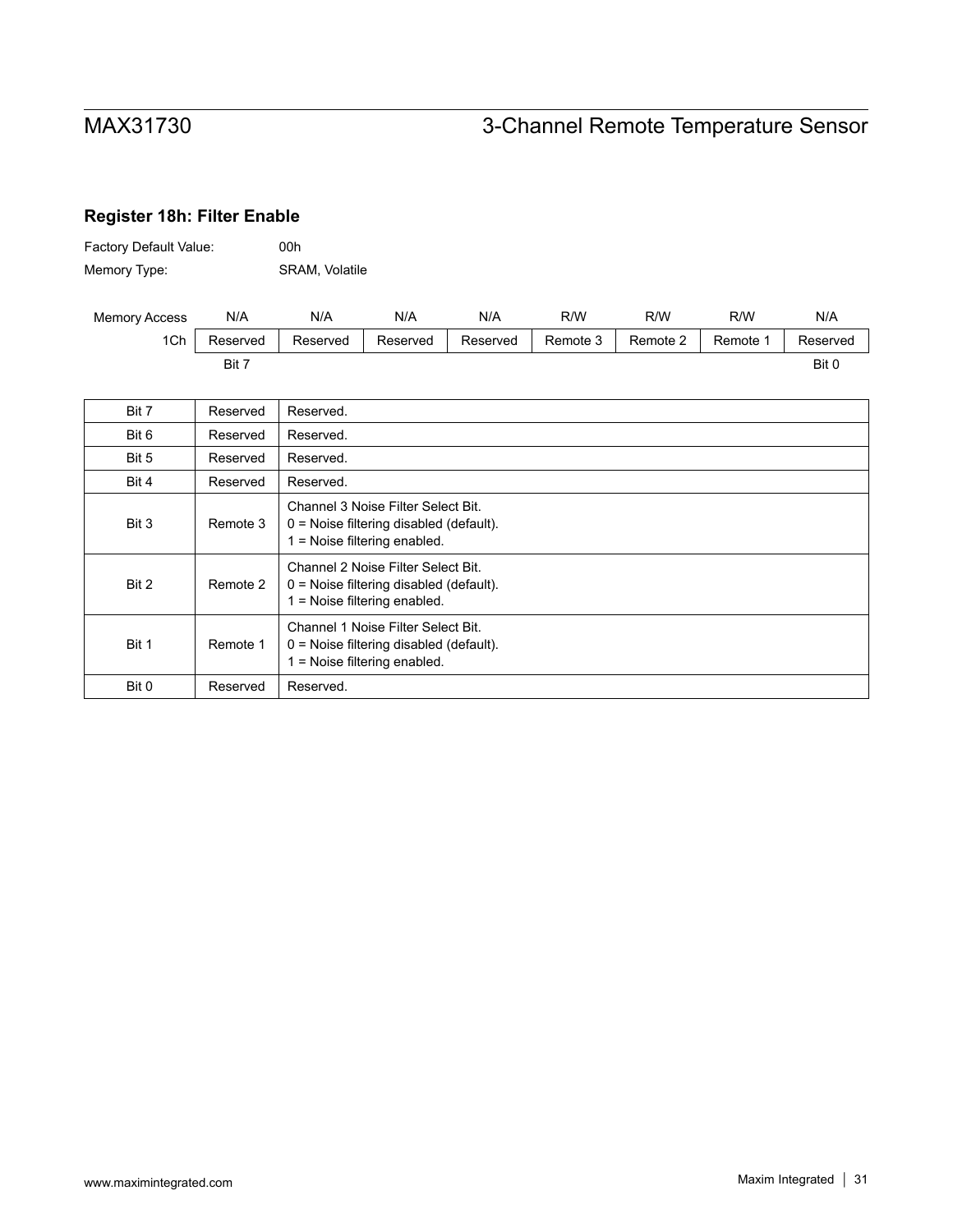## **Register 19h: Beta Compensation Enable**

| Factory Default Value: | 00h                   |
|------------------------|-----------------------|
| Memory Type:           | <b>SRAM, Volatile</b> |

| <b>Memory Access</b> | N/A      | N/A      | N/A      | N/A      | R/W      | R/W      | R/W    | N/A      |
|----------------------|----------|----------|----------|----------|----------|----------|--------|----------|
| 19h                  | Reserved | Reserved | Reserved | Reserved | Remote 3 | Remote 2 | Remote | Reserved |
|                      | Bit 7    |          |          |          |          |          |        | Bit (    |

| Bit 7 | Reserved | Reserved.                                                                                                                |
|-------|----------|--------------------------------------------------------------------------------------------------------------------------|
| Bit 6 | Reserved | Reserved.                                                                                                                |
| Bit 5 | Reserved | Reserved.                                                                                                                |
| Bit 4 | Reserved | Reserved.                                                                                                                |
| Bit 3 | Remote 3 | Channel 3 Beta Compensation Enable Bit.<br>0 = Beta compensation disabled (default).<br>1 = Beta compensation enabled.   |
| Bit 2 | Remote 2 | Channel 2 Beta Compensation Enable Bit.<br>$0 = Beta$ compensation disabled (default).<br>1 = Beta compensation enabled. |
| Bit 1 | Remote 1 | Channel 1 Beta Compensation Enable Bit.<br>0 = Beta compensation disabled (default).<br>1 = Beta compensation enabled.   |
| Bit 0 | Reserved | Reserved.                                                                                                                |

### **Register 1Ah: Beta Value Channel 1**

| <b>Factory Default Value:</b> | 00h                   |
|-------------------------------|-----------------------|
| Memory Type:                  | <b>SRAM, Volatile</b> |

| <b>Memory Access</b> | N/A      | N/A      | N/A      | N/A      |            |            |            |            |
|----------------------|----------|----------|----------|----------|------------|------------|------------|------------|
| 1Ah                  | Reserved | Reserved | Reserved | Reserved | Beta Value | Beta Value | Beta Value | Beta Value |
|                      | Bit 7    |          |          |          |            |            |            | Bit 0      |

| Bits [7:4] | Reserved   | The bits in these locations are reserved.                                                                                      |
|------------|------------|--------------------------------------------------------------------------------------------------------------------------------|
| Bits [3:0] | Beta Value | Reports the amount of beta compensation applied for the remote-diode channel 1 if enabled from<br>the register (see Table 12). |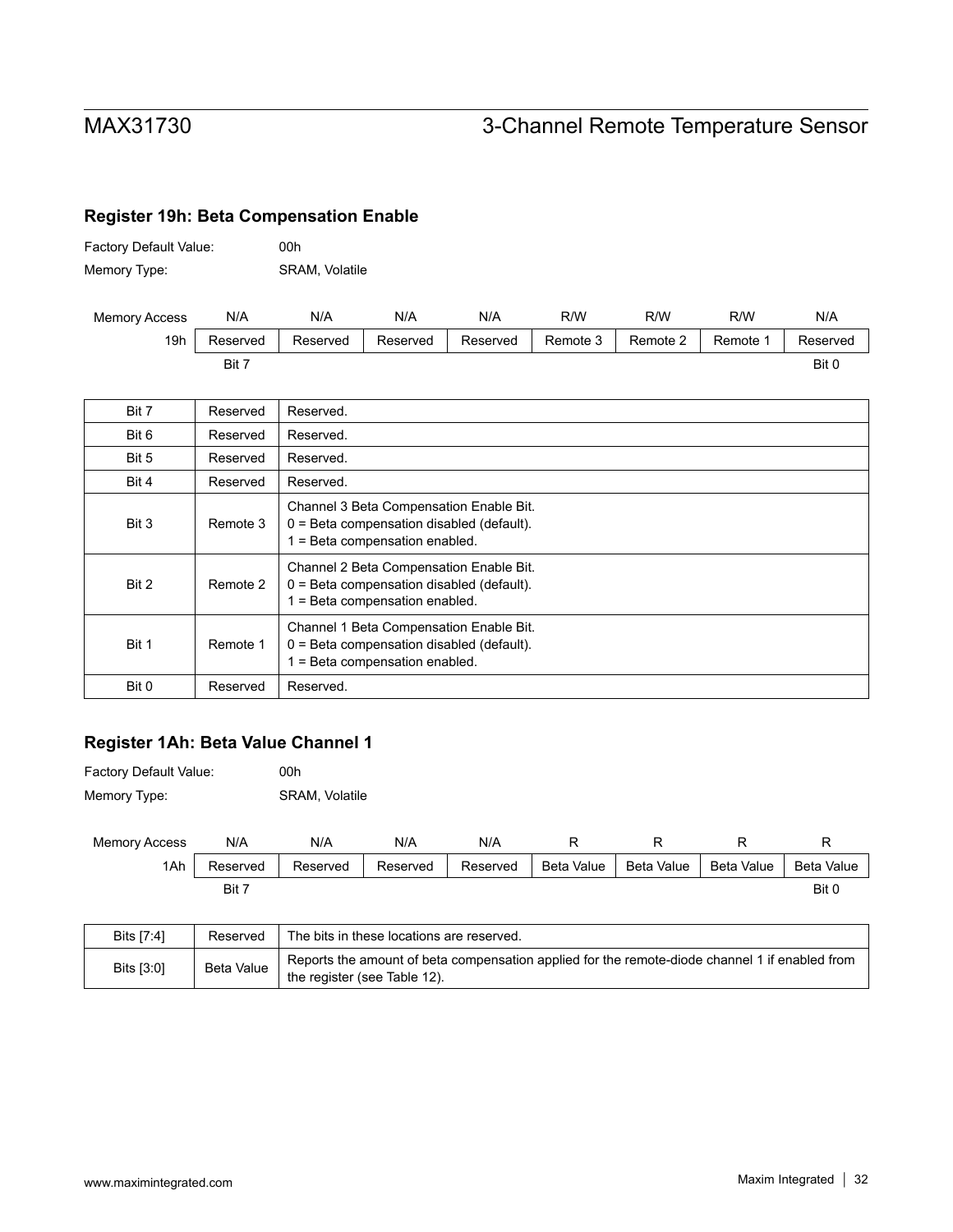### **Register 1Bh: Beta Value Channel 2**

| Factory Default Value: | 00h                   |
|------------------------|-----------------------|
| Memory Type:           | <b>SRAM, Volatile</b> |

| <b>Memory Access</b> | N/A      | N/A      | N/A      | N/A      |            |            |            |            |
|----------------------|----------|----------|----------|----------|------------|------------|------------|------------|
| 1Bh                  | Reserved | Reserved | Reserved | Reserved | Beta Value | Beta Value | Beta Value | Beta Value |
|                      | Bit 7    |          |          |          |            |            |            | Bit 0      |

| Bits [7:4] | Reserved   | The bits in these locations are reserved.                                                                                                               |
|------------|------------|---------------------------------------------------------------------------------------------------------------------------------------------------------|
| Bits [3:0] | Beta Value | Reports the amount of beta compensation applied for the remote-diode channel 2 if enabled from<br>the Beta Compensation Enable register (see Table 12). |

### **Register 1Ch: Beta Value Channel 3**

| <b>Factory Default Value:</b> | 00h            |
|-------------------------------|----------------|
| Memory Type:                  | SRAM, Volatile |

| <b>Memory Access</b> | N/A      | N/A      | N/A      | N/A      |            |            |            |            |
|----------------------|----------|----------|----------|----------|------------|------------|------------|------------|
| 1Ch                  | Reserved | Reserved | Reserved | Reserved | Beta Value | Beta Value | Beta Value | Beta Value |
|                      | Bit i    |          |          |          |            |            |            | Bit C      |

| Bits [7:4] | Reserved   | The bits in these locations are reserved.                                                                                                               |
|------------|------------|---------------------------------------------------------------------------------------------------------------------------------------------------------|
| Bits [3:0] | Beta Value | Reports the amount of beta compensation applied for the remote-diode channel 3 if enabled from<br>the Beta Compensation Enable register (see Table 12). |

### **Register 20h: Local Thermal High Limit MSB**

| <b>Factory Default Value:</b> | 7Fh            |
|-------------------------------|----------------|
| Memory Type:                  | SRAM, Volatile |

| <b>Memory Access</b> | R/W             | R/W             | R/W             | R/W             | R/W             | R/W             | R/W            | R/W            |
|----------------------|-----------------|-----------------|-----------------|-----------------|-----------------|-----------------|----------------|----------------|
| 20h                  | D <sub>15</sub> | D <sub>14</sub> | D <sub>13</sub> | D <sub>12</sub> | D <sub>11</sub> | D <sub>10</sub> | D <sub>9</sub> | D <sub>8</sub> |
| °C                   | Sign            | 26              | 25              | 2 <sup>4</sup>  | 23              | 2 <sup>2</sup>  | 21<br>∼        | 2 <sup>0</sup> |
|                      | Bit 7           |                 |                 |                 |                 |                 |                | Bit 0          |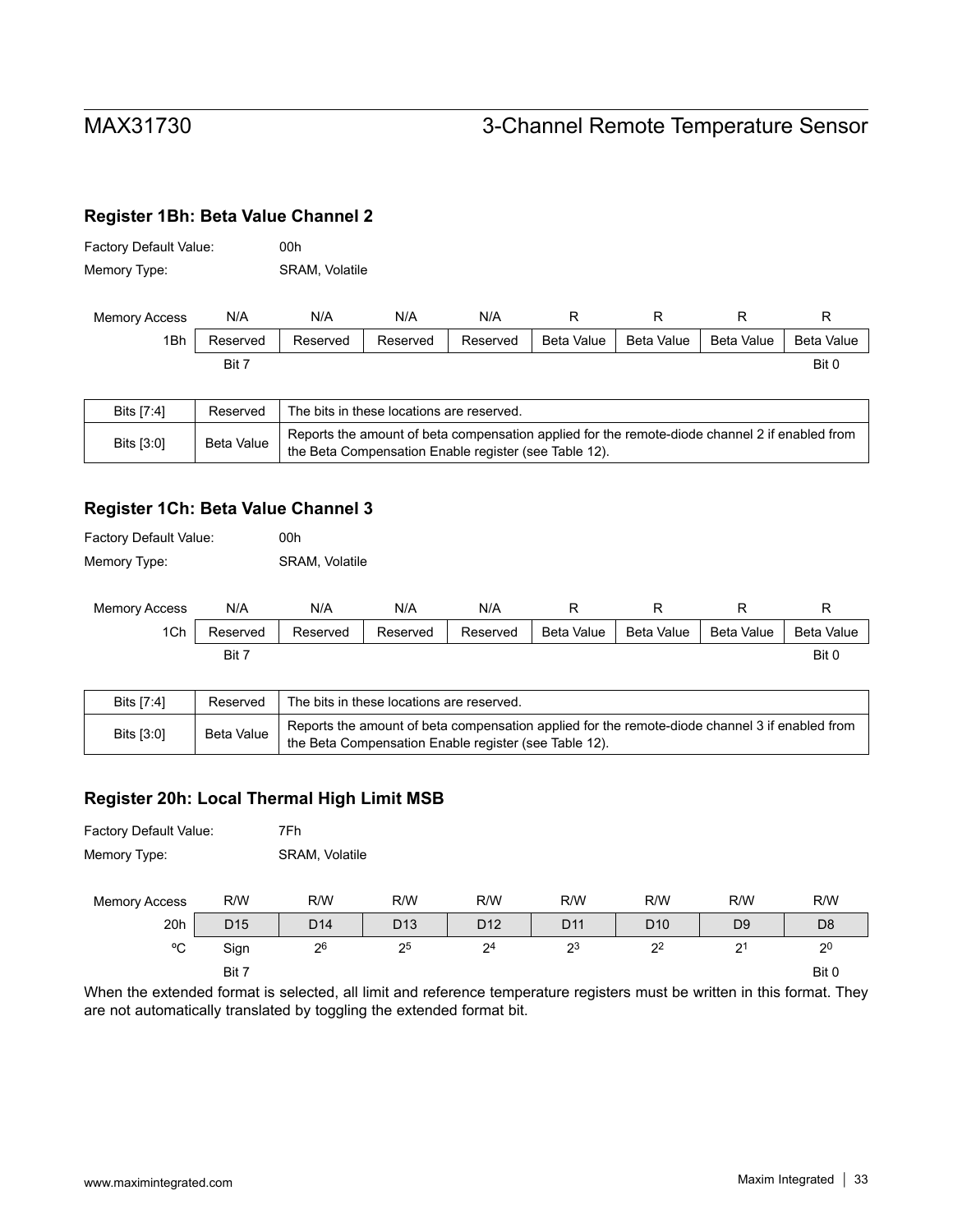### **Register 21h: Local Thermal High Limit LSB**

| Factory Default Value: |         | 00h            |                |                |                |                |                |                |  |
|------------------------|---------|----------------|----------------|----------------|----------------|----------------|----------------|----------------|--|
| Memory Type:           |         | SRAM, Volatile |                |                |                |                |                |                |  |
| <b>Memory Access</b>   | R/W     | R/W            | R/W            | R/W            | R/W            | R/W            | R/W            | R/W            |  |
| 21h                    | D7      | D <sub>6</sub> | D <sub>5</sub> | D <sub>4</sub> | D <sub>3</sub> | D <sub>2</sub> | D <sub>1</sub> | D <sub>0</sub> |  |
| °C                     | $2 - 1$ | $2 - 2$        | $2 - 3$        | $2 - 4$        | 0              | 0              | 0              | 0              |  |
|                        | Bit 7   |                |                |                |                |                |                | Bit 0          |  |

When the extended format is selected, all limit and reference temperature registers must be written in this format. They are not automatically translated by toggling the extended format bit.

#### **Register 22h: Remote 1 Thermal High Limit MSB**

| Factory Default Value: |                 | 7Fh             |                 |                 |                 |                 |                |                |  |
|------------------------|-----------------|-----------------|-----------------|-----------------|-----------------|-----------------|----------------|----------------|--|
| Memory Type:           |                 | SRAM, Volatile  |                 |                 |                 |                 |                |                |  |
| <b>Memory Access</b>   | R/W             | R/W             | R/W             | R/W             | R/W             | R/W             | R/W            | R/W            |  |
| 22h                    | D <sub>15</sub> | D <sub>14</sub> | D <sub>13</sub> | D <sub>12</sub> | D <sub>11</sub> | D <sub>10</sub> | D <sub>9</sub> | D <sub>8</sub> |  |
| °C                     | Sign            | 26              | 25              | 2 <sup>4</sup>  | 23              | 2 <sup>2</sup>  | 2 <sup>1</sup> | 2 <sup>0</sup> |  |
|                        | Bit 7           |                 |                 |                 |                 |                 |                | Bit 0          |  |

When the extended format is selected, all limit and reference temperature registers must be written in this format. They are not automatically translated by toggling the extended format bit.

#### **Register 23h: Remote 1 Thermal High Limit LSB**

| Factory Default Value: |                | 00h            |                |                |                |                |                |                |  |  |  |
|------------------------|----------------|----------------|----------------|----------------|----------------|----------------|----------------|----------------|--|--|--|
| Memory Type:           | SRAM, Volatile |                |                |                |                |                |                |                |  |  |  |
| <b>Memory Access</b>   | R/W            | R/W            | R/W            | R/W            | R/W            | R/W            | R/W            | R/W            |  |  |  |
| 23h                    | D <sub>7</sub> | D <sub>6</sub> | D <sub>5</sub> | D <sub>4</sub> | D <sub>3</sub> | D <sub>2</sub> | D <sub>1</sub> | D <sub>0</sub> |  |  |  |
| °C                     | $2 - 1$        | $2 - 2$        | $2 - 3$        | $2 - 4$        | 0              | 0              | 0              | 0              |  |  |  |
|                        | Bit 7          |                |                |                |                |                |                | Bit 0          |  |  |  |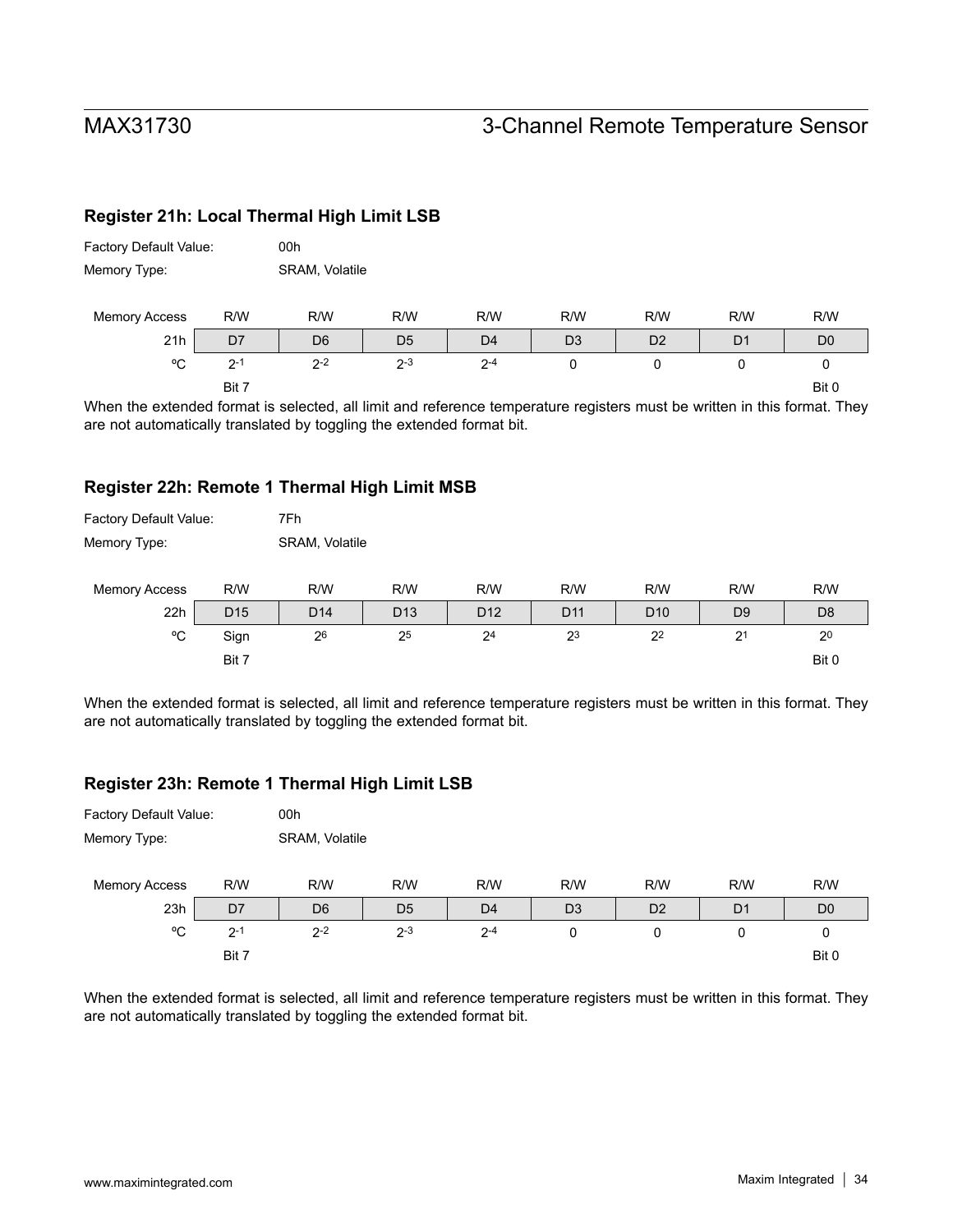Factory Default Value: 7Fh

# MAX31730 3-Channel Remote Temperature Sensor

### **Register 24h: Remote 2 Thermal High Limit MSB**

| Memory Type:         |                 |                 | SRAM, Volatile  |                 |                 |                 |                |                |  |  |
|----------------------|-----------------|-----------------|-----------------|-----------------|-----------------|-----------------|----------------|----------------|--|--|
| <b>Memory Access</b> | R/W             | R/W             | R/W             | R/W             | R/W             | R/W             | R/W            | R/W            |  |  |
| 24h                  | D <sub>15</sub> | D <sub>14</sub> | D <sub>13</sub> | D <sub>12</sub> | D <sub>11</sub> | D <sub>10</sub> | D <sub>9</sub> | D <sub>8</sub> |  |  |
| °C                   | Sign            | 26              | 25              | 2 <sup>4</sup>  | 23              | 2 <sup>2</sup>  | 2 <sup>1</sup> | 2 <sup>0</sup> |  |  |
|                      | Bit 7           |                 |                 |                 |                 |                 |                | Bit 0          |  |  |

When the extended format is selected, all limit and reference temperature registers must be written in this format. They are not automatically translated by toggling the extended format bit.

#### **Register 25h: Remote 2 Thermal High Limit LSB**

| Factory Default Value: |         | 00h            |                |                |                |                |                |                |  |  |  |
|------------------------|---------|----------------|----------------|----------------|----------------|----------------|----------------|----------------|--|--|--|
| Memory Type:           |         |                | SRAM, Volatile |                |                |                |                |                |  |  |  |
|                        |         |                |                |                |                |                |                |                |  |  |  |
| <b>Memory Access</b>   | R/W     | R/W            | R/W            | R/W            | R/W            | R/W            | R/W            | R/W            |  |  |  |
| 25h                    | D7      | D <sub>6</sub> | D <sub>5</sub> | D <sub>4</sub> | D <sub>3</sub> | D <sub>2</sub> | D <sub>1</sub> | D <sub>0</sub> |  |  |  |
| °C                     | $2 - 1$ | $2 - 2$        | $2 - 3$        | $2 - 4$        | 0              | 0              | 0              | 0              |  |  |  |
|                        | Bit 7   |                |                |                |                |                |                | Bit 0          |  |  |  |

When the extended format is selected, all limit and reference temperature registers must be written in this format. They are not automatically translated by toggling the extended format bit.

#### **Register 26h: Remote 3 Thermal High Limit MSB**

| Factory Default Value: |                 | 7Fh             |                 |                 |                 |                 |                |                |  |  |
|------------------------|-----------------|-----------------|-----------------|-----------------|-----------------|-----------------|----------------|----------------|--|--|
| Memory Type:           |                 |                 | SRAM, Volatile  |                 |                 |                 |                |                |  |  |
| <b>Memory Access</b>   | R/W             | R/W             | R/W             | R/W             | R/W             | R/W             | R/W            | R/W            |  |  |
| 26h                    | D <sub>15</sub> | D <sub>14</sub> | D <sub>13</sub> | D <sub>12</sub> | D <sub>11</sub> | D <sub>10</sub> | D <sub>9</sub> | D <sub>8</sub> |  |  |
| °C                     | Sign            | 2 <sup>6</sup>  | 25              | 2 <sup>4</sup>  | 2 <sup>3</sup>  | 2 <sup>2</sup>  | 2 <sup>1</sup> | 2 <sup>0</sup> |  |  |
|                        | Bit 7           |                 |                 |                 |                 |                 |                | Bit 0          |  |  |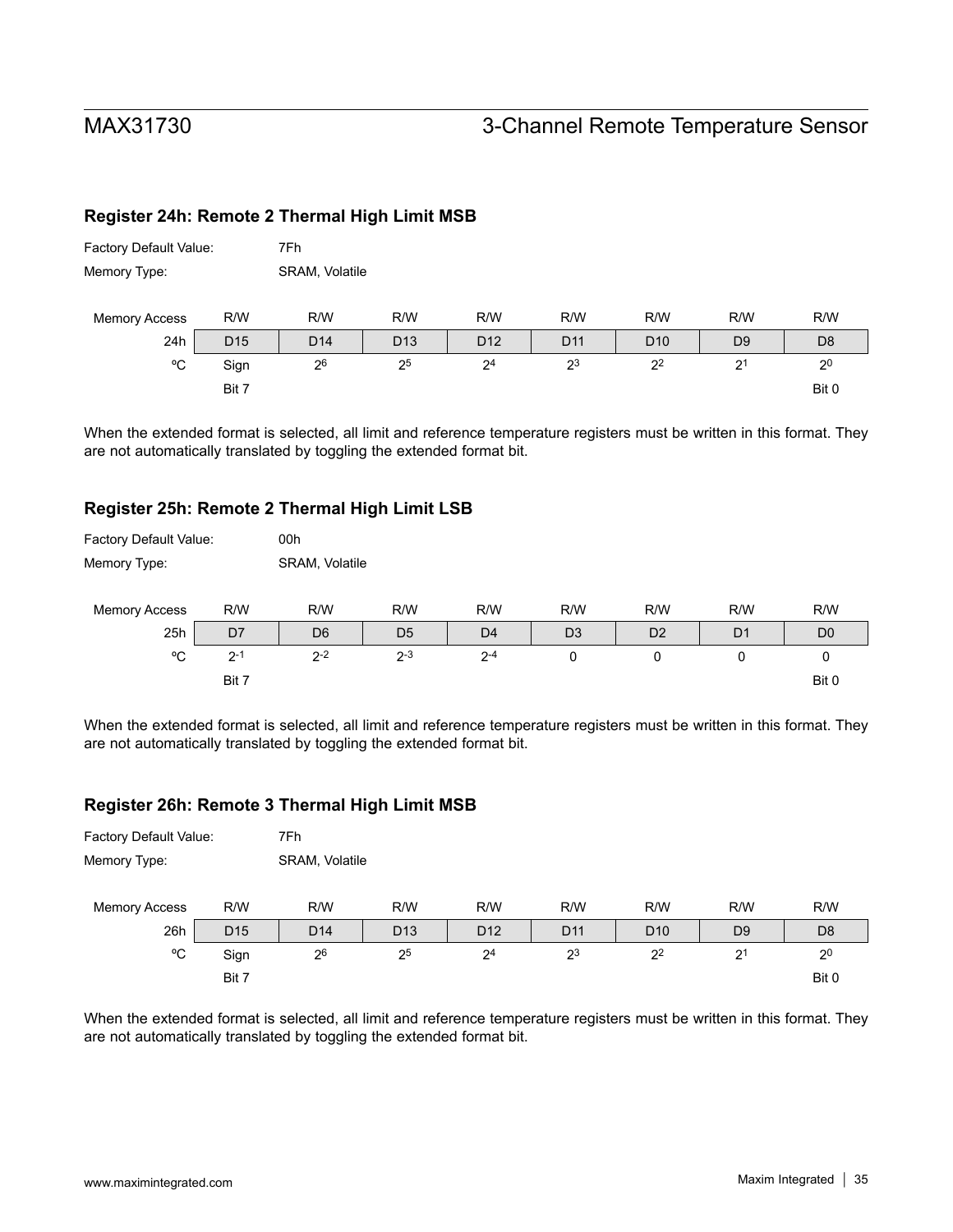Factory Default Value: 00h

Factory Default Value: C9h

# MAX31730 3-Channel Remote Temperature Sensor

### **Register 27h: Remote 3 Thermal High Limit LSB**

| Memory Type:         |         | SRAM, Volatile |                |                |                |                |                |                |
|----------------------|---------|----------------|----------------|----------------|----------------|----------------|----------------|----------------|
| <b>Memory Access</b> | R/W     | R/W            | R/W            | R/W            | R/W            | R/W            | R/W            | R/W            |
| 27h                  | D7      | D <sub>6</sub> | D <sub>5</sub> | D <sub>4</sub> | D <sub>3</sub> | D <sub>2</sub> | D <sub>1</sub> | D <sub>0</sub> |
| °C                   | $2 - 1$ | $2 - 2$        | $2 - 3$        | $2 - 4$        | 0              | 0              |                | 0              |
|                      | Bit 7   |                |                |                |                |                |                | Bit 0          |

When the extended format is selected, all limit and reference temperature registers must be written in this format. They are not automatically translated by toggling the extended format bit.

#### **Register 30h: Thermal Low Limit (All Channels) MSB**

| Memory Type:         |                 | SRAM, Volatile  |                 |                 |                 |                 |                |                |
|----------------------|-----------------|-----------------|-----------------|-----------------|-----------------|-----------------|----------------|----------------|
| <b>Memory Access</b> | R/W             | R/W             | R/W             | R/W             | R/W             | R/W             | R/W            | R/W            |
| 30h                  | D <sub>15</sub> | D <sub>14</sub> | D <sub>13</sub> | D <sub>12</sub> | D <sub>11</sub> | D <sub>10</sub> | D <sub>9</sub> | D <sub>8</sub> |
| °C                   | Sign            | 26              | 25              | 2 <sup>4</sup>  | 23              | 2 <sup>2</sup>  | 2 <sup>1</sup> | 2 <sup>0</sup> |
|                      | Bit 7           |                 |                 |                 |                 |                 |                | Bit 0          |

When the extended format is selected, all limit and reference temperature registers must be written in this format. They are not automatically translated by toggling the extended format bit.

#### **Register 31h: Thermal Low Limit (All Channels) LSB**

| Factory Default Value: |                | 00h            |                |                |                |                |                |                |  |  |  |
|------------------------|----------------|----------------|----------------|----------------|----------------|----------------|----------------|----------------|--|--|--|
| Memory Type:           |                |                | SRAM, Volatile |                |                |                |                |                |  |  |  |
| <b>Memory Access</b>   | R/W            | R/W            | R/W            | R/W            | R/W            | R/W            | R/W            | R/W            |  |  |  |
| 31h                    | D <sub>7</sub> | D <sub>6</sub> | D <sub>5</sub> | D <sub>4</sub> | D <sub>3</sub> | D <sub>2</sub> | D <sub>1</sub> | D <sub>0</sub> |  |  |  |
| °C                     | $2 - 1$        | $2 - 2$        | $2 - 3$        | $2 - 4$        | 0              | 0              | 0              | 0              |  |  |  |
|                        | Bit 7          |                |                |                |                |                |                | Bit 0          |  |  |  |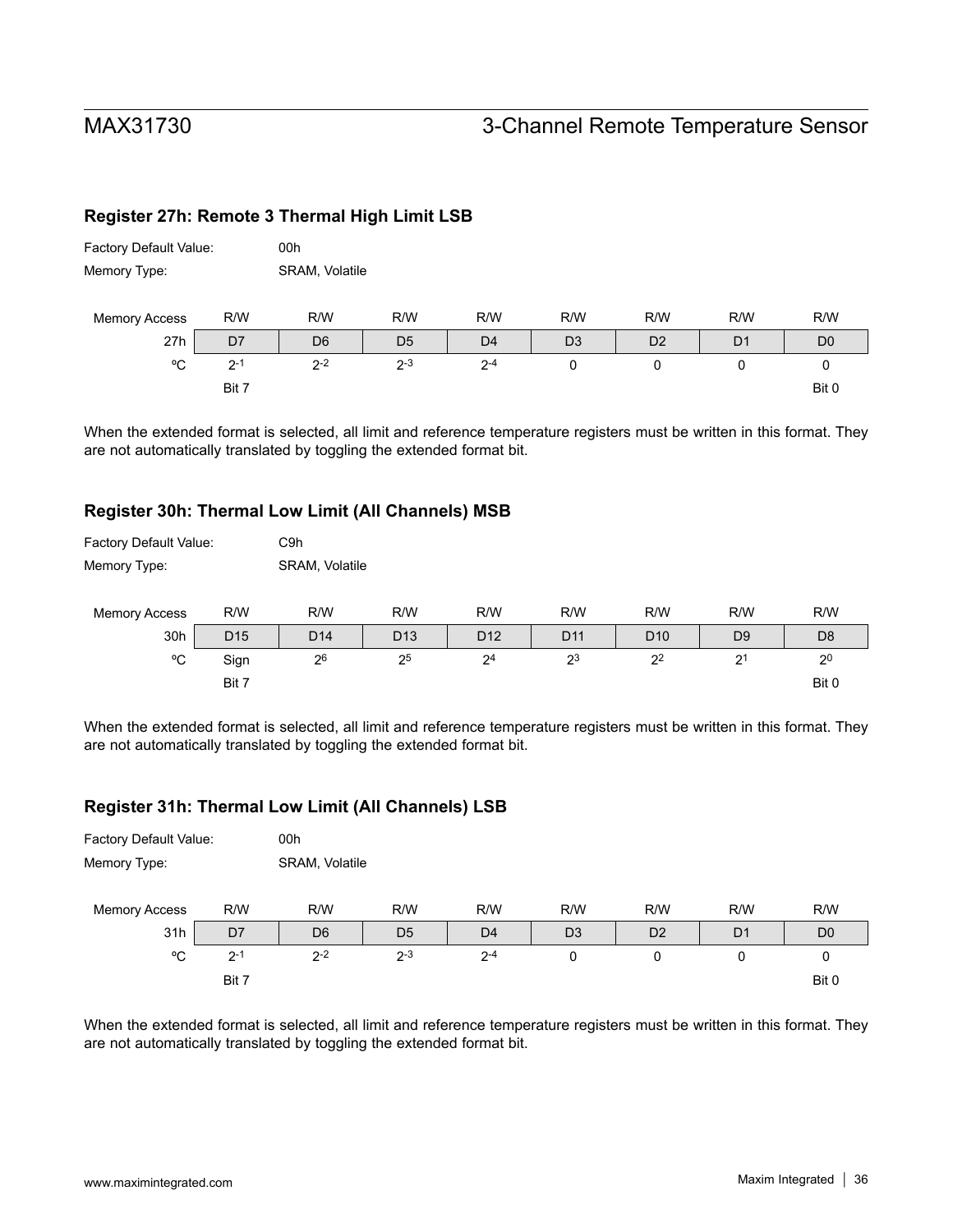## **Register 32h: Thermal Status, High Temperature**

| Factory Default Value: | 00h            |
|------------------------|----------------|
| Memory Type:           | SRAM, Volatile |

| <b>Memory Access</b> | N/A      | N/A      | N/A      | N/A      |          |          |          |       |
|----------------------|----------|----------|----------|----------|----------|----------|----------|-------|
| 32h                  | Reserved | Reserved | Reserved | Reserved | Remote 3 | Remote 2 | Remote 1 | ∟ocal |
|                      | Bit 7    |          |          |          |          |          |          | Bit 0 |

| Bits [7:4] | Reserved | Reserved.                                                                                                                                                                                                                                            |
|------------|----------|------------------------------------------------------------------------------------------------------------------------------------------------------------------------------------------------------------------------------------------------------|
| Bit 3      | Remote 3 | Channel 3 Remote-Diode High Thermal Bit.<br>$0 =$ Default value.<br>1 = Indicates that the temperature sensed on the channel 3 remote diode exceeds the selected<br>temperature threshold limit stored in the channel 3 thermal high limit register. |
| Bit 2      | Remote 2 | Channel 2 Remote-Diode High Thermal Bit.<br>$0 =$ Default value.<br>1 = Indicates that the temperature sensed on the channel 2 remote diode exceeds the selected<br>temperature threshold limit stored in the channel 2 thermal high limit register. |
| Bit 1      | Remote 1 | Channel 1 Remote-Diode High Thermal Bit.<br>$0 = Default value$<br>1 = Indicates that the temperature sensed on the channel 1 remote diode exceeds the selected<br>temperature threshold limit stored in the channel 1 thermal high limit register.  |
| Bit 0      | Local    | Local High Thermal Bit.<br>$0 =$ Default value.<br>1 = Indicates that the temperature sensed on the local channel exceeds the selected temperature<br>threshold limit stored in the local thermal high limit register.                               |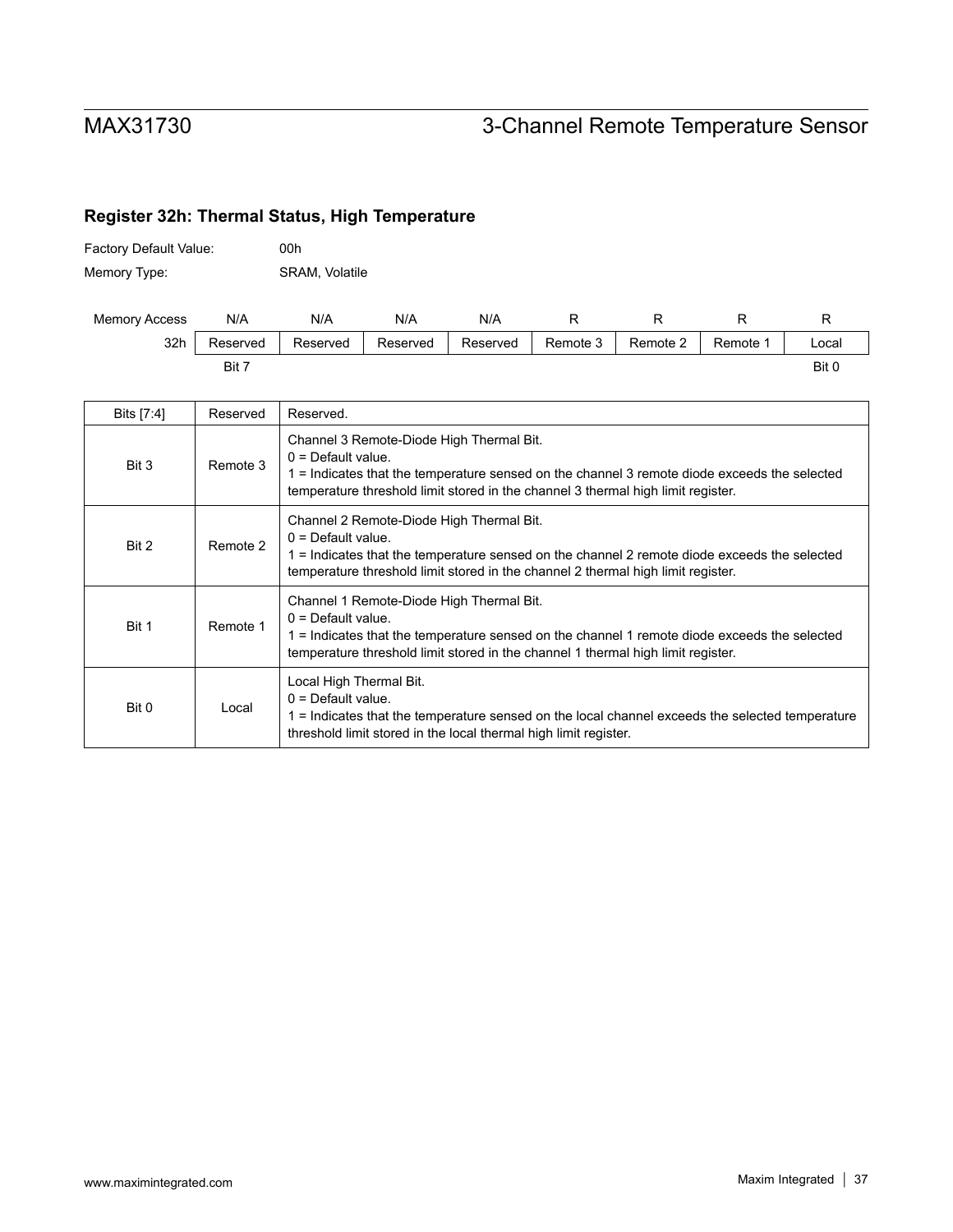## **Register 33h: Thermal Status, Low Temperature**

| <b>Factory Default Value:</b> | 00h            |
|-------------------------------|----------------|
| Memory Type:                  | SRAM, Volatile |

| <b>Memory Access</b> | N/A      | N/A      | N/A      | N/A      |          |          |          |       |
|----------------------|----------|----------|----------|----------|----------|----------|----------|-------|
| 33h                  | Reserved | Reserved | Reserved | Reserved | Remote 3 | Remote 2 | Remote 1 | .ocal |
|                      | Bit 7    |          |          |          |          |          |          | Bit 0 |

| Bits [7:4] | Reserved | Reserved.                                                                                                                                                                                                                                     |
|------------|----------|-----------------------------------------------------------------------------------------------------------------------------------------------------------------------------------------------------------------------------------------------|
| Bit 3      | Remote 3 | Channel 3 Remote-Diode Low Thermal Bit.<br>$0 =$ Default value.<br>1 = Indicates that the temperature sensed on the channel 3 remote diode is less than the selected<br>temperature threshold limit stored in the thermal low limit register. |
| Bit 2      | Remote 2 | Channel 2 Remote-Diode Low Thermal Bit.<br>$0 =$ Default value.<br>1 = Indicates that the temperature sensed on the channel 2 remote diode is less than the selected<br>temperature threshold limit stored in the thermal low limit register. |
| Bit 1      | Remote 1 | Channel 1 Remote-Diode Low Thermal Bit.<br>$0 =$ Default value.<br>1 = Indicates that the temperature sensed on the channel 1 remote diode is less than the selected<br>temperature threshold limit stored in the thermal low limit register. |
| Bit 0      | Local    | Local Low Thermal Bit.<br>$0 =$ Default value.<br>1 = Indicates that the temperature sensed on the local channel is less than the selected<br>temperature threshold limit stored in the thermal low limit register.                           |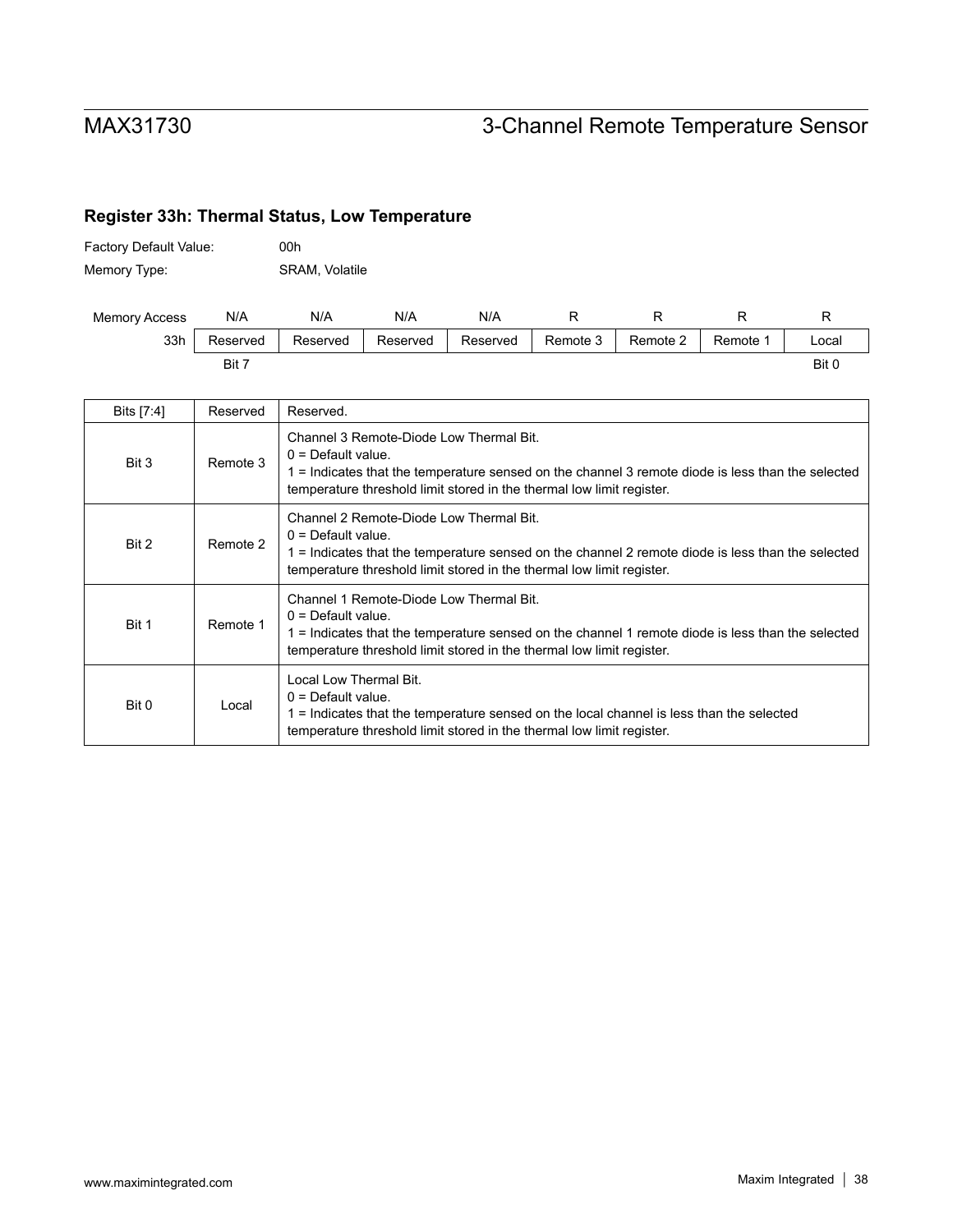# **Register 34h: THERM Mask**

| Factory Default Value: | 00h                   |
|------------------------|-----------------------|
| Memory Type:           | <b>SRAM, Volatile</b> |

| <b>Memory Access</b> | N/A      | N/A      | N/A      | N/A      | R/W      | R/W      | R/W      | R/W   |
|----------------------|----------|----------|----------|----------|----------|----------|----------|-------|
| 34h                  | Reserved | Reserved | Reserved | Reserved | Remote 3 | Remote 2 | Remote 1 | _ocal |
|                      | Bit 7    |          |          |          |          |          |          | Bit 0 |

| Bits [7:4] | Reserved | Reserved.                                                                                                                                                       |
|------------|----------|-----------------------------------------------------------------------------------------------------------------------------------------------------------------|
| Bit 3      | Remote 3 | Channel 3 Thermal Mask Bit.<br>$0 =$ Default value.<br>$1$ = Masks the assertion of the $\overline{\text{THERM}}$ pin when a thermal fault on channel 3 occurs. |
| Bit 2      | Remote 2 | Channel 2 Thermal Mask Bit.<br>$0 =$ Default value.<br>1 = Masks the assertion of the THERM pin when a thermal fault on channel 2 occurs.                       |
| Bit 1      | Remote 1 | Channel 1 Thermal Mask Bit.<br>$0 =$ Default value.<br>1 = Masks the assertion of the THERM pin when a thermal fault on channel 1 occurs.                       |
| Bit 0      | Local    | Local Thermal Mask Bit.<br>$0 =$ Default value.<br>1 = Masks the assertion of the THERM pin when a thermal fault on the local channel occurs.                   |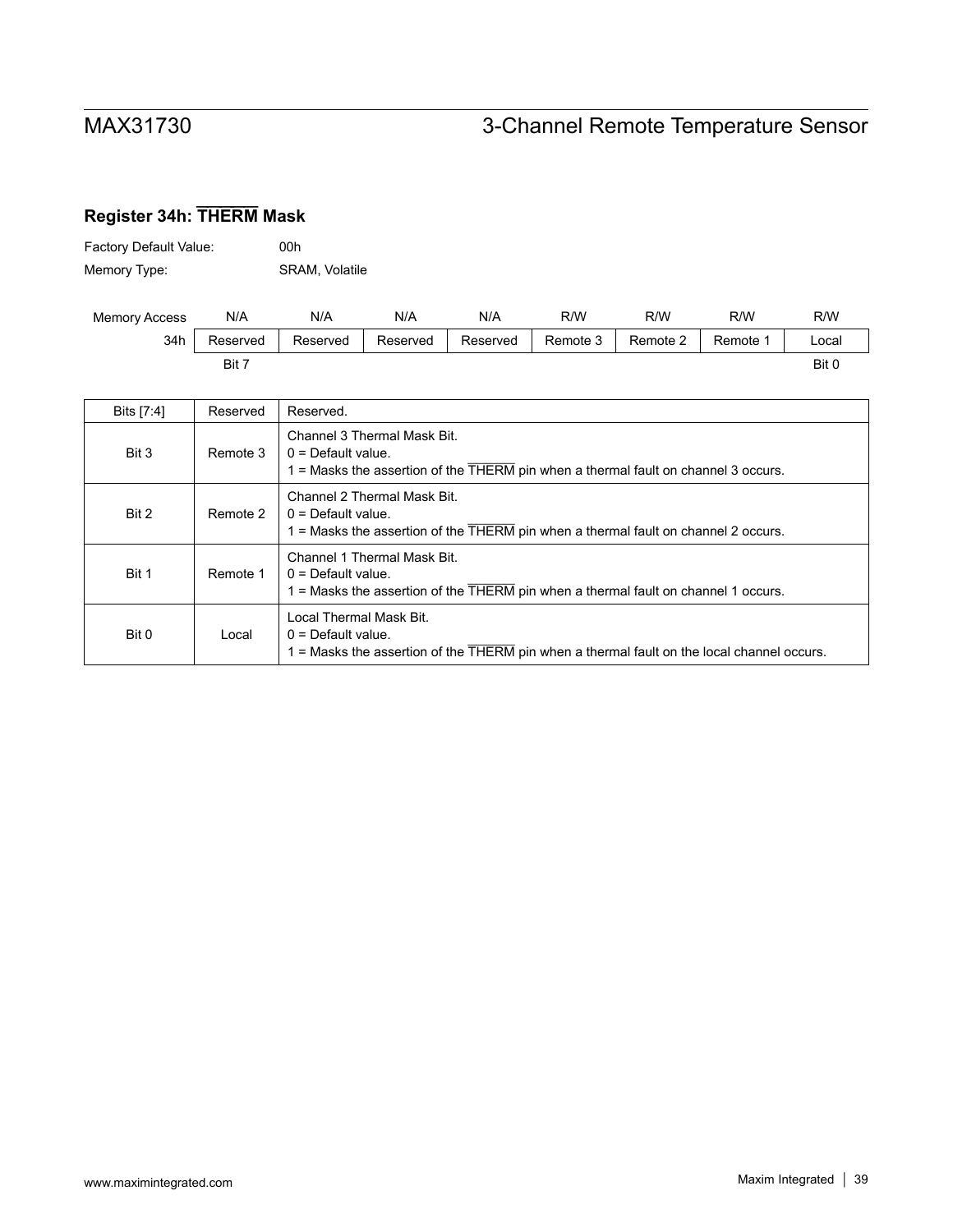## **Register 35h: Temperature Channel Enable**

| Factory Default Value: | 0Fh            |
|------------------------|----------------|
| Memory Type:           | SRAM, Volatile |

| <b>Memory Access</b> | N/A      | N/A      | N/A      | N/A      | R/W      | R/W      | R/W      | R/W             |
|----------------------|----------|----------|----------|----------|----------|----------|----------|-----------------|
| 35h                  | Reserved | Reserved | Reserved | Reserved | Enable 3 | Enable 2 | Enable 1 | Enable<br>Local |
|                      | Bit 7    |          |          |          |          |          |          | Bit 0           |

| Bits [7:4] | Reserved | Reserved.                                                                                                                                                                                                                                                                 |
|------------|----------|---------------------------------------------------------------------------------------------------------------------------------------------------------------------------------------------------------------------------------------------------------------------------|
| Bit 3      | Remote 3 | Channel 3 Enable Bit.<br>$0 =$ Channel 3 is not enabled and is skipped during the temperature conversion cycle. Diode fault<br>detection is not performed on this channel.<br>1 = Temperature conversions and diode fault detection are enabled for channel 3 (default).  |
| Bit 2      | Remote 2 | Channel 2 Enable Bit.<br>$0 =$ Channel 2 is not enabled is skipped during the temperature conversion cycle. Diode fault<br>detection is not performed on this channel.<br>1 = Temperature conversions and diode fault detection are enabled for channel 2 (default).      |
| Bit 1      | Remote 1 | Channel 1 Enable Bit.<br>$0 =$ Channel 1 is not enabled, and is skipped during the temperature conversion cycle. Diode fault<br>detection is not performed on this channel.<br>1 = Temperature conversions and diode fault detection are enabled for channel 1 (default). |
| Bit 0      | Local    | Local Enable Bit.<br>$0$ = The Local Channel is not enabled, and will be skipped during the temperature<br>conversion cycle.<br>1 = Temperature conversions are enabled for the local channel (default).                                                                  |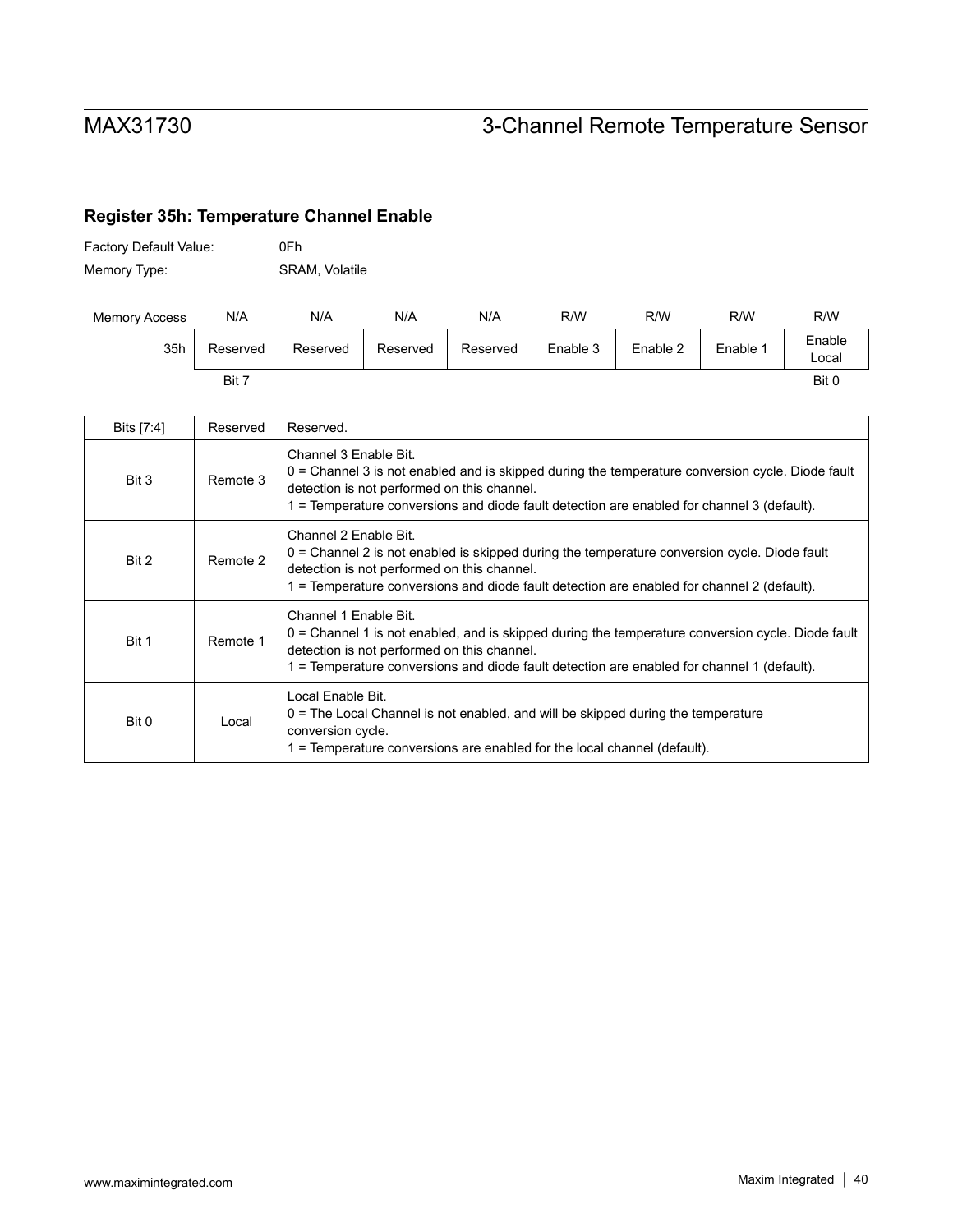### <span id="page-40-0"></span>**Register 36h: Diode Fault Status**

| Factory Default Value: | 00h                   |
|------------------------|-----------------------|
| Memory Type:           | <b>SRAM, Volatile</b> |

| <b>Memory Access</b> | N/A      | N/A      | N/A      | N/A      | R/W      | R/W      | R/W      | N/A      |
|----------------------|----------|----------|----------|----------|----------|----------|----------|----------|
| 36h                  | Reserved | Reserved | Reserved | Reserved | Remote 3 | Remote 2 | Remote 1 | Reserved |
|                      | Bit 7    |          |          |          |          |          |          | Bit 0    |

| Bits [7:4] | Reserved | Reserved.                                                                                                                        |
|------------|----------|----------------------------------------------------------------------------------------------------------------------------------|
| Bit 3      | Remote 3 | Channel 3 Diode Fault Bit.<br>$0 =$ Default value.<br>$1 =$ Indicates an open or short on the channel 3 remote-diode connection. |
| Bit 2      | Remote 2 | Channel 2 Diode Fault Bit.<br>$0 =$ Default value.<br>1 = Indicates an open or short on the channel 2 remote-diode connection.   |
| Bit 1      | Remote 1 | Channel 1 Diode Fault Bit.<br>$0 =$ Default value.<br>1 = Indicates an open or short on the channel 1 remote-diode connection.   |
| Bit 0      | Reserved | Reserved. Always 0.                                                                                                              |

### **Register 40h: Local Reference Temperature MSB**

| Factory Default Value: |                 | 00h             |                 |                 |                 |                 |                |                |  |
|------------------------|-----------------|-----------------|-----------------|-----------------|-----------------|-----------------|----------------|----------------|--|
| Memory Type:           |                 | SRAM, Volatile  |                 |                 |                 |                 |                |                |  |
| <b>Memory Access</b>   | R/W             | R/W             | R/W             | R/W             | R/W             | R/W             | R/W            | R/W            |  |
| 40h                    | D <sub>15</sub> | D <sub>14</sub> | D <sub>13</sub> | D <sub>12</sub> | D <sub>11</sub> | D <sub>10</sub> | D <sub>9</sub> | D <sub>8</sub> |  |
| °C                     | Sign            | 26              | 25              | 2 <sup>4</sup>  | 23              | 2 <sup>2</sup>  | 2 <sup>1</sup> | 2 <sup>0</sup> |  |
|                        | Bit 7           |                 |                 |                 |                 |                 |                | Bit 0          |  |

MSB of the local reference temperature (used for determining the content of the highest temperature registers). When the extended format is selected, all limit and reference temperature registers must be written in this format. They are not automatically translated by toggling the extended format bit.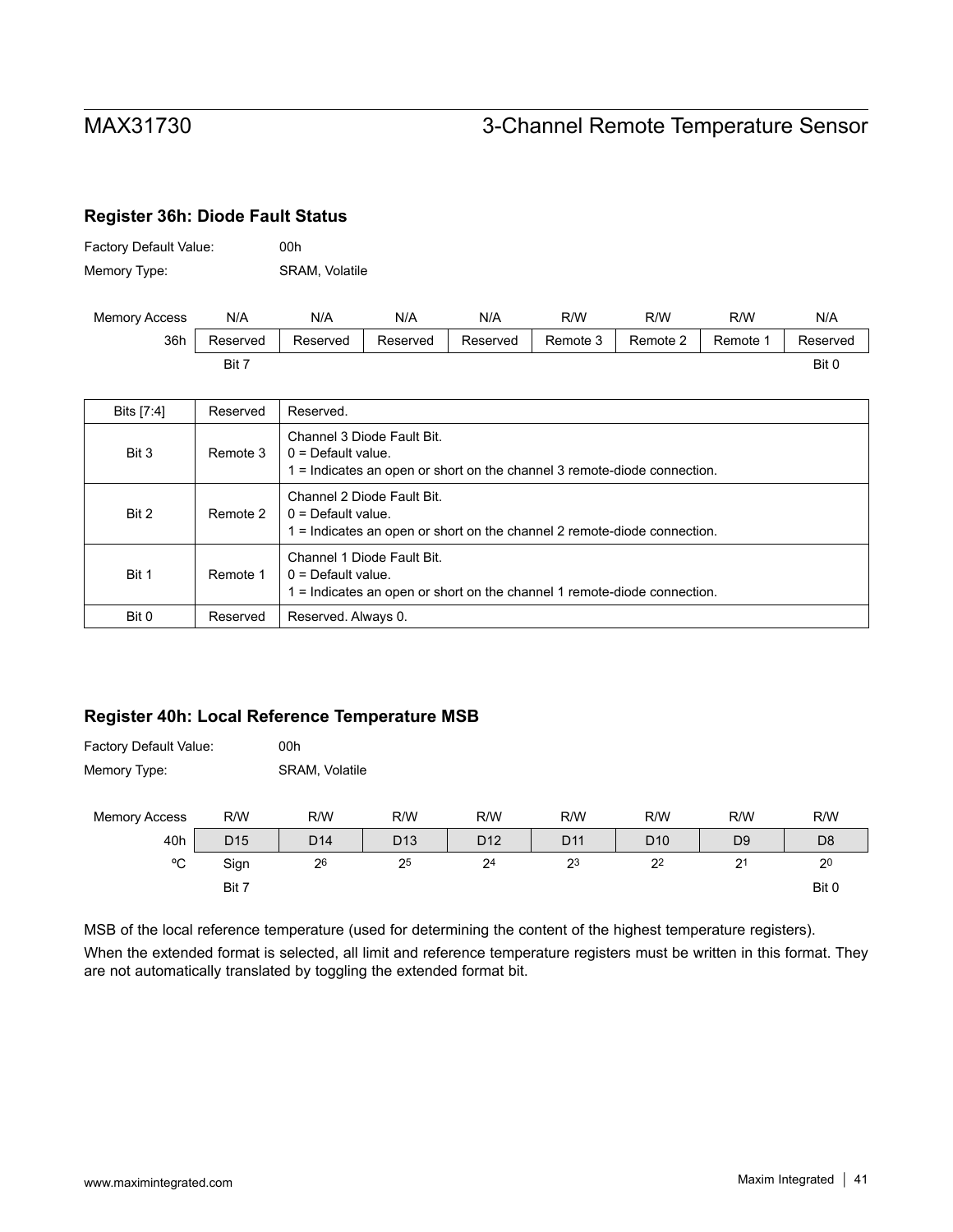Factory Default Value: 00h

## MAX31730 3-Channel Remote Temperature Sensor

### **Register 41h: Local Reference Temperature LSB**

| Memory Type:         | SRAM, Volatile |                |                |                |                |                |                |                |
|----------------------|----------------|----------------|----------------|----------------|----------------|----------------|----------------|----------------|
| <b>Memory Access</b> | R/W            | R/W            | R/W            | R/W            | R/W            | R/W            | R/W            | R/W            |
| 41h                  | D7             | D <sub>6</sub> | D <sub>5</sub> | D <sub>4</sub> | D <sub>3</sub> | D <sub>2</sub> | D <sub>1</sub> | D <sub>0</sub> |
| °C                   | $2 - 1$        | $2 - 2$        | $2 - 3$        | $2 - 4$        | 0              | 0              |                | U              |
|                      | Bit 7          |                |                |                |                |                |                | Bit 0          |

LSB of the local reference temperature (used for determining the content of the highest temperature registers). When the extended format is selected, all limit and reference temperature registers must be written in this format. They are not automatically translated by toggling the extended format bit.

#### **Register 42h: Remote 1 Reference Temperature MSB**

| Factory Default Value: |                 | 00h             |                 |                 |                 |                 |                |                |  |  |
|------------------------|-----------------|-----------------|-----------------|-----------------|-----------------|-----------------|----------------|----------------|--|--|
| Memory Type:           |                 | SRAM, Volatile  |                 |                 |                 |                 |                |                |  |  |
| <b>Memory Access</b>   | R/W             | R/W             | R/W             | R/W             | R/W             | R/W             | R/W            | R/W            |  |  |
| 42h                    | D <sub>15</sub> | D <sub>14</sub> | D <sub>13</sub> | D <sub>12</sub> | D <sub>11</sub> | D <sub>10</sub> | D <sub>9</sub> | D <sub>8</sub> |  |  |
| °C                     | Sign            | 26              | 25              | 2 <sup>4</sup>  | 2 <sup>3</sup>  | 2 <sup>2</sup>  | 2 <sup>1</sup> | 2 <sup>0</sup> |  |  |
|                        | Bit 7           |                 |                 |                 |                 |                 |                | Bit 0          |  |  |

MSB of the channel 1 reference temperature (used for determining the content of the highest temperature registers). When the extended format is selected, all limit and reference temperature registers must be written in this format. They are not automatically translated by toggling the extended format bit.

#### **Register 43h: Remote 1 Reference Temperature LSB**

| Factory Default Value: |                | 00h            |                |                |                |                |                |                |
|------------------------|----------------|----------------|----------------|----------------|----------------|----------------|----------------|----------------|
| Memory Type:           |                | SRAM, Volatile |                |                |                |                |                |                |
| <b>Memory Access</b>   | R/W            | R/W            | R/W            | R/W            | R/W            | R/W            | R/W            | R/W            |
| 43h                    | D <sub>7</sub> | D <sub>6</sub> | D <sub>5</sub> | D <sub>4</sub> | D <sub>3</sub> | D <sub>2</sub> | D <sub>1</sub> | D <sub>0</sub> |
| °C                     | $2 - 1$        | $2 - 2$        | $2 - 3$        | $2 - 4$        | 0              | 0              | 0              | 0              |
|                        | Bit 7          |                |                |                |                |                |                | Bit 0          |

LSB of the channel 1 reference temperature (used for determining the content of the highest temperature registers). When the extended format is selected, all limit and reference temperature registers must be written in this format. They are not automatically translated by toggling the extended format bit.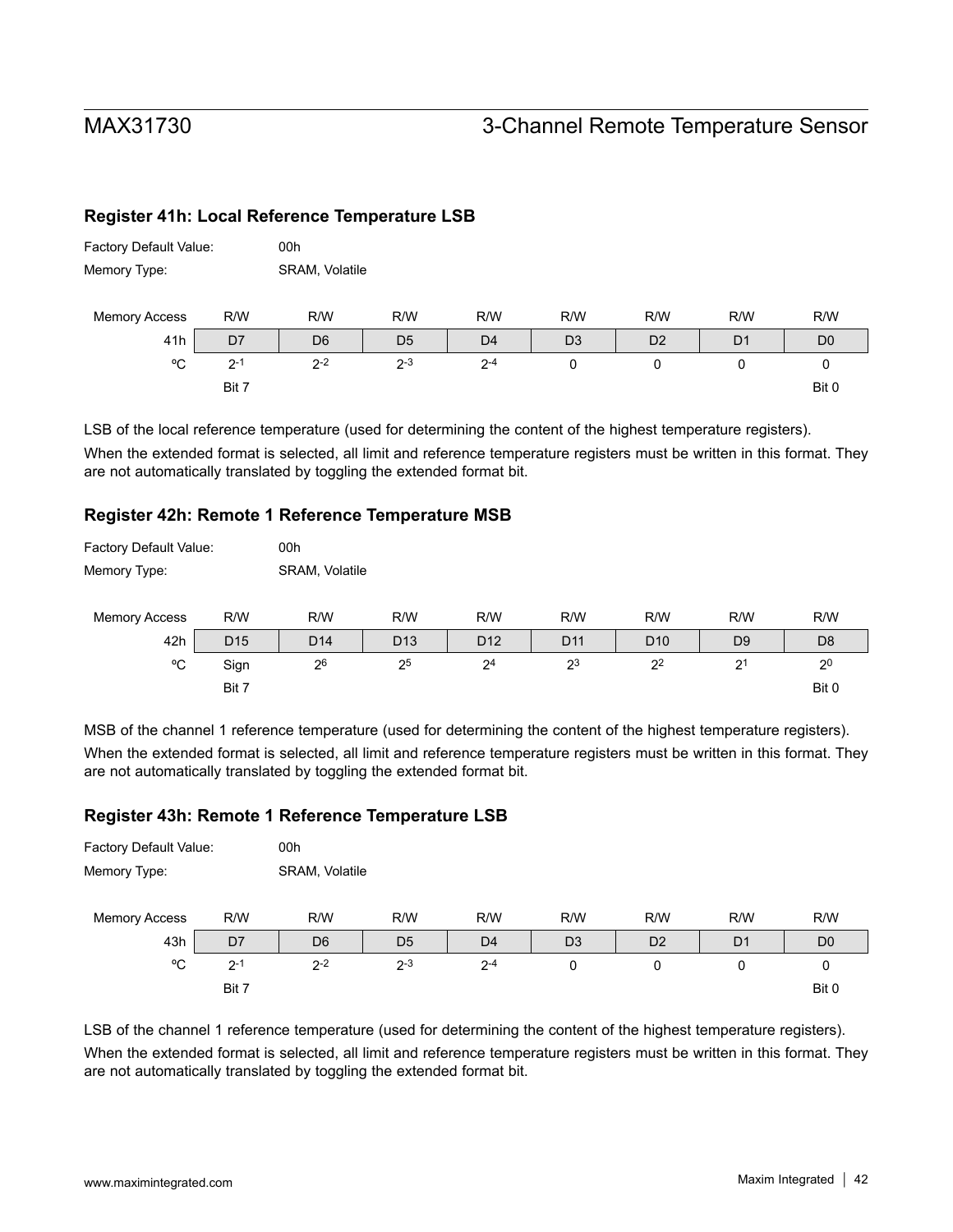### **Register 44h: Remote 2 Reference Temperature MSB**

| Factory Default Value: |                 | 00h             |                 |                 |                 |                 |                |                |  |  |  |
|------------------------|-----------------|-----------------|-----------------|-----------------|-----------------|-----------------|----------------|----------------|--|--|--|
| Memory Type:           |                 |                 | SRAM, Volatile  |                 |                 |                 |                |                |  |  |  |
| <b>Memory Access</b>   | R/W             | R/W             | R/W             | R/W             | R/W             | R/W             | R/W            | R/W            |  |  |  |
| 44h                    | D <sub>15</sub> | D <sub>14</sub> | D <sub>13</sub> | D <sub>12</sub> | D <sub>11</sub> | D <sub>10</sub> | D <sub>9</sub> | D <sub>8</sub> |  |  |  |
| °C                     | Sign            | 26              | 25              | 2 <sup>4</sup>  | 23              | 2 <sup>2</sup>  | 2 <sup>1</sup> | 2 <sup>0</sup> |  |  |  |
|                        | Bit 7           |                 |                 |                 |                 |                 |                | Bit 0          |  |  |  |

MSB of the channel 2 reference temperature (used for determining the content of the highest temperature registers). When the extended format is selected, all limit and reference temperature registers must be written in this format. They are not automatically translated by toggling the extended format bit.

#### **Register 45h: Remote 2 Reference Temperature LSB**

| Factory Default Value: |         | 00h            |                |                |                |                |                |                |  |  |
|------------------------|---------|----------------|----------------|----------------|----------------|----------------|----------------|----------------|--|--|
| Memory Type:           |         | SRAM, Volatile |                |                |                |                |                |                |  |  |
| <b>Memory Access</b>   | R/W     | R/W            | R/W            | R/W            | R/W            | R/W            | R/W            | R/W            |  |  |
| 45h                    | D7      | D <sub>6</sub> | D <sub>5</sub> | D <sub>4</sub> | D <sub>3</sub> | D <sub>2</sub> | D <sub>1</sub> | D <sub>0</sub> |  |  |
| °C                     | $2 - 1$ | $2 - 2$        | $2 - 3$        | $2 - 4$        | 0              | 0              | 0              | 0              |  |  |
|                        | Bit 7   |                |                |                |                |                |                | Bit 0          |  |  |

LSB of the channel 2 reference temperature (used for determining the content of the highest temperature registers). When the extended format is selected, all limit and reference temperature registers must be written in this format. They are not automatically translated by toggling the extended format bit.

#### **Register 46h: Remote 3 Reference Temperature MSB**

| Factory Default Value:<br>Memory Type: |                 | 00h<br>SRAM, Volatile |                 |                 |                 |                 |                |                |
|----------------------------------------|-----------------|-----------------------|-----------------|-----------------|-----------------|-----------------|----------------|----------------|
| <b>Memory Access</b>                   | R/W             | R/W                   | R/W             | R/W             | R/W             | R/W             | R/W            | R/W            |
| 46h                                    | D <sub>15</sub> | D <sub>14</sub>       | D <sub>13</sub> | D <sub>12</sub> | D <sub>11</sub> | D <sub>10</sub> | D <sub>9</sub> | D <sub>8</sub> |
| °C                                     | Sign            | 26                    | 25              | 2 <sup>4</sup>  | 23              | 2 <sup>2</sup>  | 2 <sup>1</sup> | 2 <sup>0</sup> |
|                                        | Bit 7           |                       |                 |                 |                 |                 |                | Bit 0          |

MSB of the channel 3 reference temperature (used for determining the content of the highest temperature registers). When the extended format is selected, all limit and reference temperature registers must be written in this format. They are not automatically translated by toggling the extended format bit.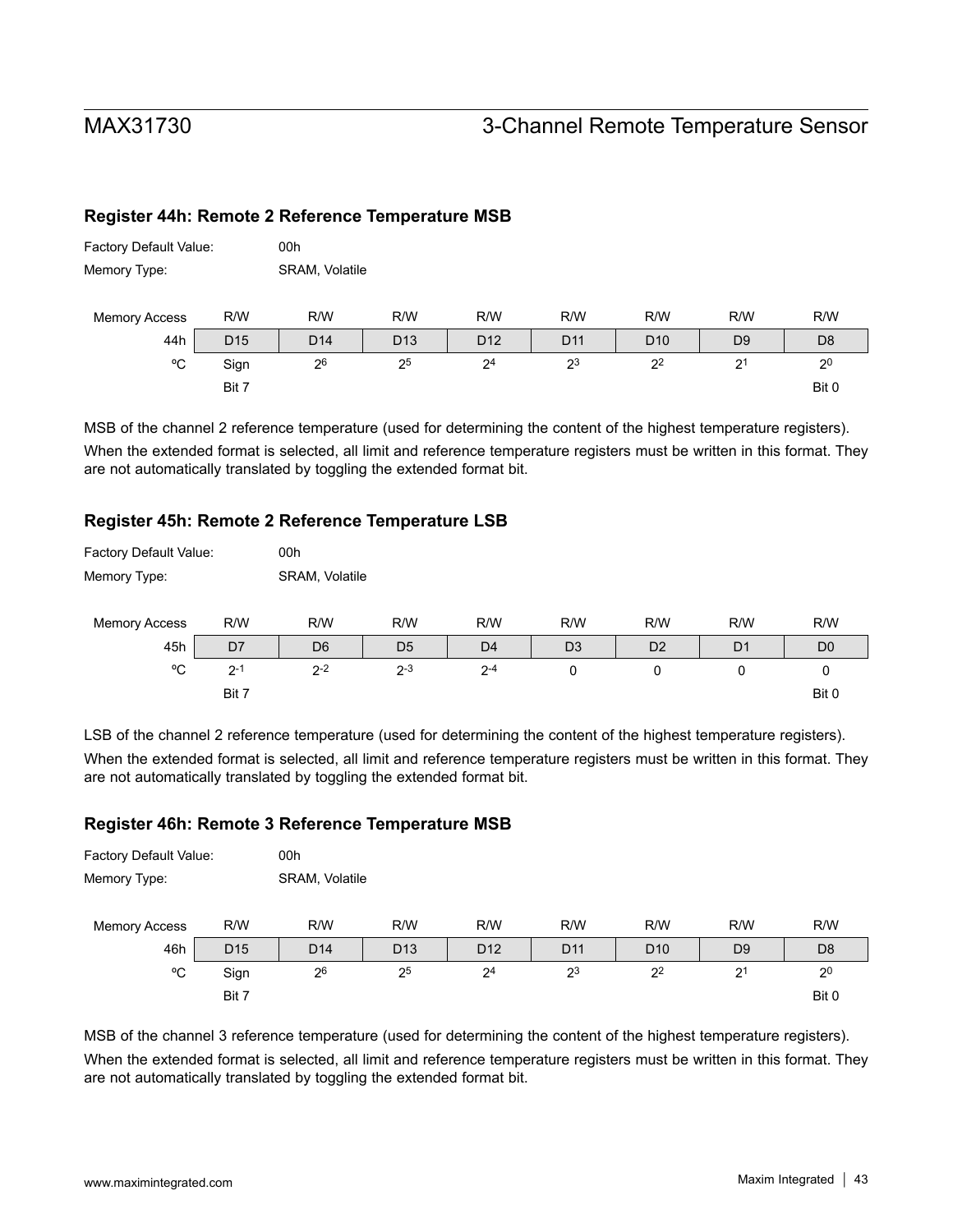### **Register 47h: Remote 3 Reference Temperature LSB**

| Factory Default Value: |         | 00h            |                |                |                |                |                |                |  |  |
|------------------------|---------|----------------|----------------|----------------|----------------|----------------|----------------|----------------|--|--|
| Memory Type:           |         | SRAM, Volatile |                |                |                |                |                |                |  |  |
| <b>Memory Access</b>   | R/W     | R/W            | R/W            | R/W            | R/W            | R/W            | R/W            | R/W            |  |  |
| 47h                    | D7      | D <sub>6</sub> | D <sub>5</sub> | D <sub>4</sub> | D <sub>3</sub> | D <sub>2</sub> | D <sub>1</sub> | D <sub>0</sub> |  |  |
| °C                     | $2 - 1$ | $2 - 2$        | $2 - 3$        | $2 - 4$        | 0              | 0              | 0              | 0              |  |  |
|                        | Bit 7   |                |                |                |                |                |                | Bit 0          |  |  |

LSB of the channel 3 reference temperature (used for determining the content of the highest temperature registers). When the extended format is selected, all limit and reference temperature registers must be written in this format. They are not automatically translated by toggling the extended format bit.

#### **Register 50h: Manufacturer ID**

| Factory Default Value: |       | 4Dh            |                |                |                |                |                |                |
|------------------------|-------|----------------|----------------|----------------|----------------|----------------|----------------|----------------|
| Memory Type:           |       | SRAM, Volatile |                |                |                |                |                |                |
|                        |       |                |                |                |                |                |                |                |
| <b>Memory Access</b>   | R/W   | R/W            | R/W            | R/W            | R/W            | R/W            | R/W            | R/W            |
| 50h                    | D7    | D <sub>6</sub> | D <sub>5</sub> | D <sub>4</sub> | D <sub>3</sub> | D <sub>2</sub> | D <sub>1</sub> | D <sub>0</sub> |
|                        | 0     |                | 0              | 0              |                |                | 0              |                |
|                        | Bit 7 |                |                |                |                |                |                | Bit 0          |

Contains the code for the Manufacturer's ID for the device.

#### **Register 51h: Revision Code**





Contains the revision code for the device.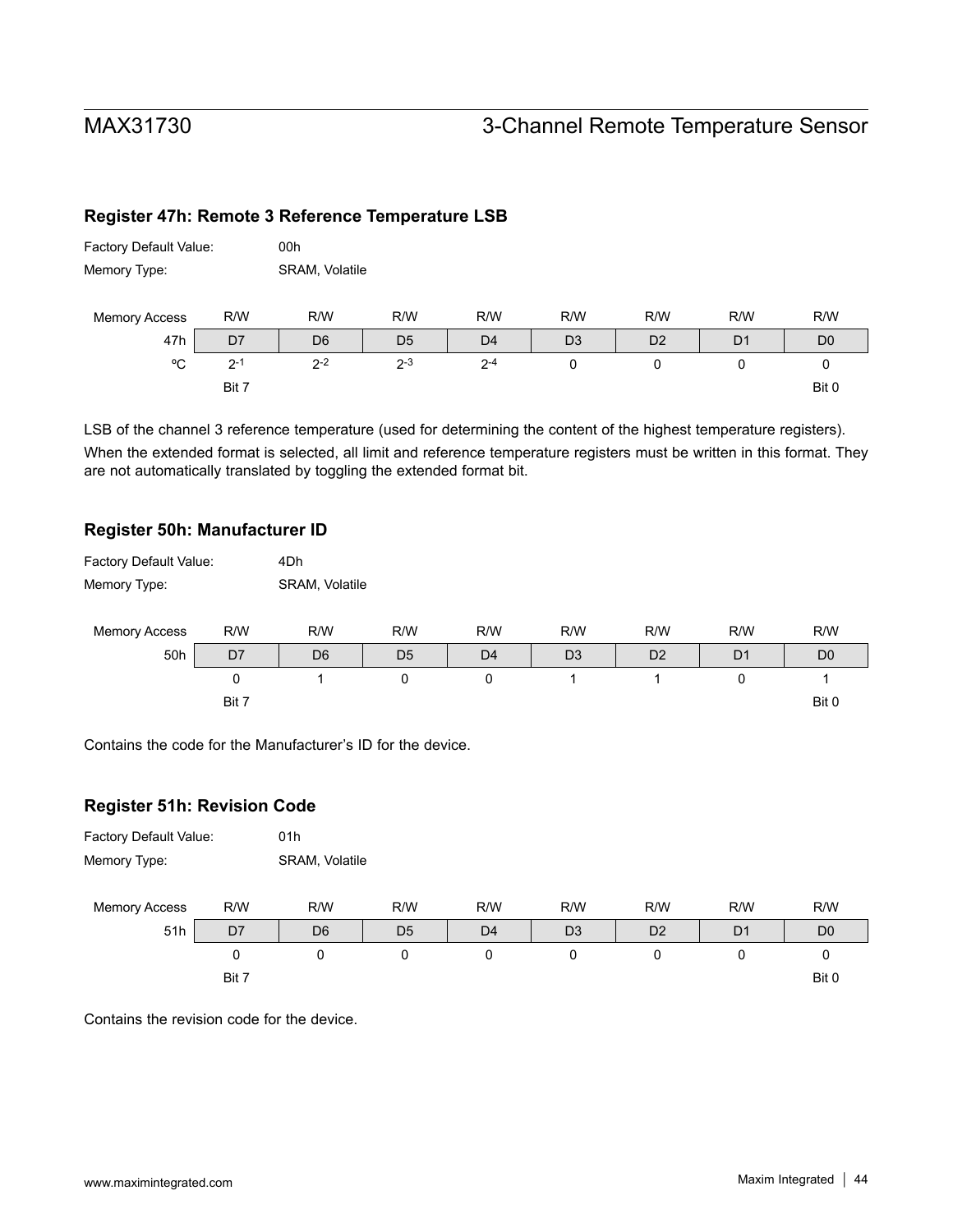### **Applications Information**

#### **Remote-Diode Selection**

The device directly measures the die temperature of CPUs and other ICs that have on-chip temperature-sensing diodes (see the *[Typical Application Circuits](#page-0-0)*), or it can measure the temperature of a discrete diode-connected transistor.

#### **Discrete Remote Diodes**

When the remote-sensing diode is a discrete transistor, its collector and base must be connected together; PNP or npn discrete transistors can be used. [Table 16](#page-44-0) lists examples of discrete transistors that are appropriate for use with this device. The transistor must be a small-signal type with a relatively high forward voltage; otherwise, the A/D input voltage range can be violated. The forward voltage at the highest expected temperature must be greater than 0.25V at 10µA; at the lowest expected temperature, the forward voltage must be less than 0.95V at 100µA. Large power transistors must not be used. Also, ensure that the base resistance is less than 100 $Ω$ . Tight specifications for forward-current gain (e.g.,  $50 < \beta < 150$ ) indicate that the manufacturer has good process controls and that the devices have consistent  $V_{BF}$  characteristics. Manufacturers of discrete transistors do not normally specify or guarantee ideality factor. This normally is not a problem since good-quality discrete transistors tend to have ideality factors that fall within a relatively narrow range. Variations in remote temperature readings of less than ±2°C with a variety of discrete transistors have been observed. However, it is good design practice to verify good consistency of temperature readings with several discrete transistors from any supplier under consideration.

#### **Unused Diode Channels**

If one or more of the remote-diode channels is not needed, disconnect the DXP\_ and DXN\_ inputs for that channel, or connect the DXP\_ to the corresponding DXN\_. The status register indicates a diode "fault" for this channel and the channel is ignored during the temperature-measurement sequence. It is also good practice to mask any unused channels immediately upon power-up by setting the appropriate bits in the THERM Mask register. This prevents unused channels from causing THERM to assert.

### <span id="page-44-0"></span>**Table 16. Remote Sensors Transistor Suppliers**

| <b>SUPPLIER</b>                         | <b>PNP MODEL NUMBER</b>   |
|-----------------------------------------|---------------------------|
| Central Semiconductor Corp.<br>(USA)    | CMPT3906<br>2N3906        |
| <b>Fairchild Semiconductor</b><br>(USA) | <b>MMBT3906</b><br>2N3906 |
| Infineon (Germany)                      | SMBT3906                  |
| <b>ON Semiconductor</b><br>(USA)        | <b>MMBT3906</b><br>2N3906 |
| ROHM Semiconductor (USA)                | SST3906                   |
| Samsung (Korea)                         | <b>KST3906-TF</b>         |
| Siemens (Germany)                       | SMBT3906                  |
| Zetex (England)                         | FMMT3906CT-ND             |

#### **Thermal Mass and Self-Heating**

When sensing local temperature, the device measures the temperature of the PCB to which it is soldered.

The leads provide a good thermal path between the PCB traces and the die. As with all IC temperature sensors, thermal conductivity between the die and the ambient air is poor by comparison, making air-temperature measurements impractical. Since the thermal mass of the PCB is far greater than that of the device, the device follows temperature changes on the PCB with little or no perceivable delay. When measuring the temperature of a CPU, or other IC with an on-chip sense junction, thermal mass has virtually no effect; the measured temperature of the junction tracks the actual temperature within a conversion cycle. When measuring temperature with discrete remote transistors, the best thermal-response times are obtained with transistors in small packages (i.e., SOT23 or SC70). Take care to account for thermal gradients between the heat source and the sensor, and ensure that stray air currents across the sensor package do not interfere with measurement accuracy. Self-heating does not significantly affect measurement accuracy. Remote-sensor self-heating due to the diode current source is negligible.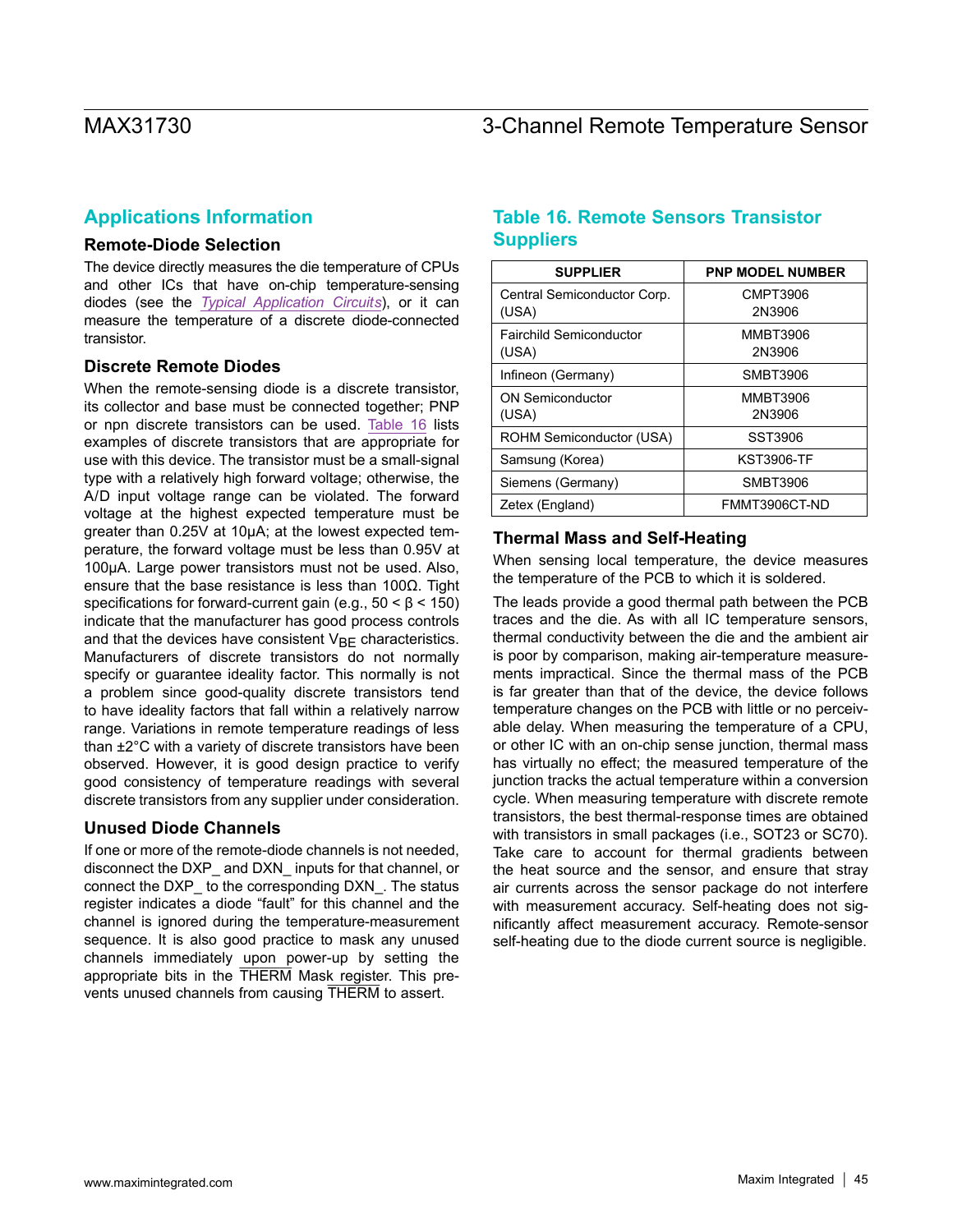#### **ADC Noise Filtering**

The integrating ADC has good noise rejection for lowfrequency signals, such as power-supply hum. In environments with significant high-frequency EMI, connect an external 100pF capacitor between DXP\_ and DXN\_. Larger capacitor values can be used for added filtering; however, this can introduce errors due to the rise time of the switched current source. Noise can be minimized with careful PCB layout, as discussed in the *PCB Layout* section.

#### **Slave Address**

Slave addresses can be selected by connecting ADD, as shown in [Table 17.](#page-45-0)

#### **PCB Layout**

Follow the guidelines below to reduce the measurement error when measuring remote temperature:

- 1) Place the device as close as possible to the thermal diode. In noisy environments, such as a computer motherboard, this distance is typically 10cm to 20cm. This length can be increased if the worst noise sources are avoided. Noise sources include displays, clock generators, memory buses, and PCI buses.
- 2) Do not route the DXP\_ and DXN\_ traces across fast digital signals, which can easily introduce +30°C error, even with good filtering.
	- **RESISTOR BETWEEN ADD AND GND SLAVE ADDRESS (HEX)**  $15k\Omega$  to  $39k\Omega$  0x9E  $9.31k\Omega$  0x9C  $6.81k\Omega$  0x9A  $4.75k\Omega$  0x98  $3.01k\Omega$  0x3E  $1.69k\Omega$  0x3C  $750\Omega$  0x3A  $0$  (< 250 $\Omega$ ) 0x38

### <span id="page-45-0"></span>**Table 17. Slave Address Selection**

*Note: Resistor value tolerence must be ±5% of the listed values. Figure 5. Recommended DXP\_ - DXN\_ PCB Traces*

- 3) Route the DXP\_ and DXN\_ traces in parallel and in close proximity to each other. Each parallel pair of traces should go to a thermal diode. Route these traces away from any higher voltage traces, such as  $+12V_{\text{DC}}$ . Leakage currents from PCB contamination must be dealt with carefully since a 20MΩ leakage path from DXP\_ to ground causes approximately +1°C error. If high-voltage traces are unavoidable, connect guard traces to GND on either side of the DXP\_ - DXN\_ traces [\(Figure 5](#page-45-1)).
- 4) Route through as few vias and crossunders as possible to minimize copper/solder thermocouple effects.

Use wide traces when possible (5-mil to 10-mil traces are typical).

#### **Twisted-Pair and Shielded Cables**

Use a twisted-pair cable to connect the remote sensor for remote-sensor distances longer than 20cm or in very noisy environments. Twisted-pair cable lengths can be between 2m and 4m before noise introduces excessive errors. For longer distances, the best solution is a shielded twisted pair, such as those used for audio microphones.

For example, Belden No. 8451 works well for distances up to 100ft in a noisy environment. At the device, connect the twisted-pair cables to DXP\_ and DXN\_ and the shielded cable to GND. Leave the shielded cable unconnected at the remote sensor. For very long cable runs, the cable's parasitic capacitance often provides noise filtering; therefore, the 100pF capacitor can often be removed, or reduced in value.

<span id="page-45-1"></span>

*(The two outer-guard traces are recommended if high-voltage traces are near the DXN\_ and DXP\_ traces)*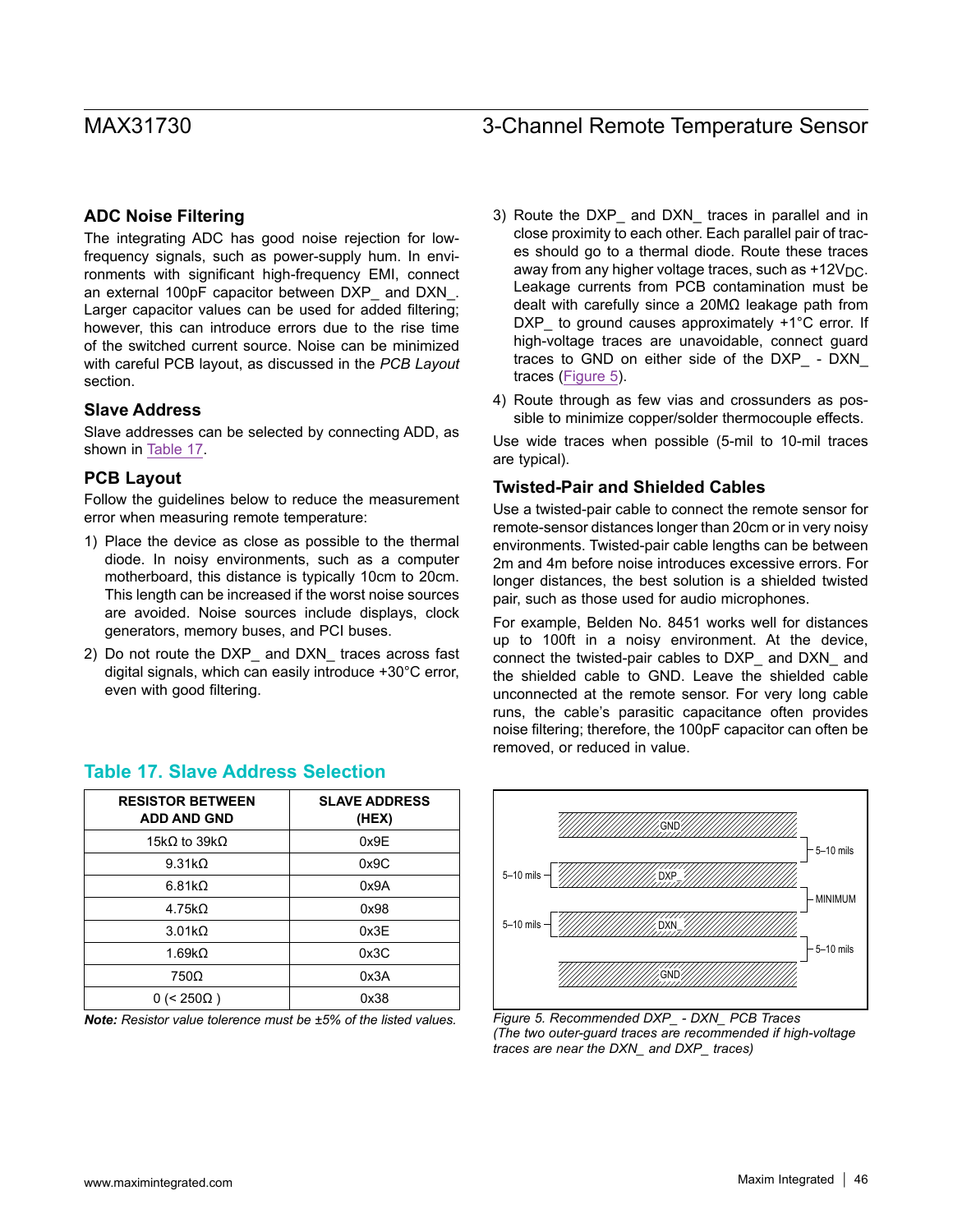## <span id="page-46-0"></span>**Ordering Information**

| <b>PART</b>   | <b>TEMP RANGE</b>                     | <b>PIN-PACKAGE</b> |
|---------------|---------------------------------------|--------------------|
| MAX31730AUB+  | -40 $^{\circ}$ C to +125 $^{\circ}$ C | 10 µMAX            |
| MAX31730AUB+T | -40 $^{\circ}$ C to +125 $^{\circ}$ C | 10 µMAX            |
| MAX31730ATC+  | -40 $^{\circ}$ C to +125 $^{\circ}$ C | 12 TDFN-FP*        |
| MAX31730ATC+T | -40 $^{\circ}$ C to +125 $^{\circ}$ C | 12 TDFN-FP*        |

*+Denotes a lead(Pb)-free/RoHS-compliant package. T = Tape and reel. \*EP = Exposed pad.*

## **Package Information**

For the latest package outline information and land patterns (footprints), go to **[www.maximintegrated.com/packages](http://www.maximintegrated.com/packages)**. Note that a "+", "#", or "-" in the package code indicates RoHS status only. Package drawings may show a different suffix character, but the drawing pertains to the package regardless of RoHS status.

| <b>PACKAGE</b><br><b>TYPE</b> | <b>PACKAGE</b><br><b>CODE</b> | <b>OUTLINE</b><br>NO. | <b>LAND</b><br>PATTERN NO. |
|-------------------------------|-------------------------------|-----------------------|----------------------------|
| 10 µMAX                       | $U10+2$                       | 21-0061               | 90-0330                    |
| 12 TDFN-FP                    | TD1233+1C                     | 21-0664               | 90-0397                    |

### **Chip Information**

PROCESS: CMOS